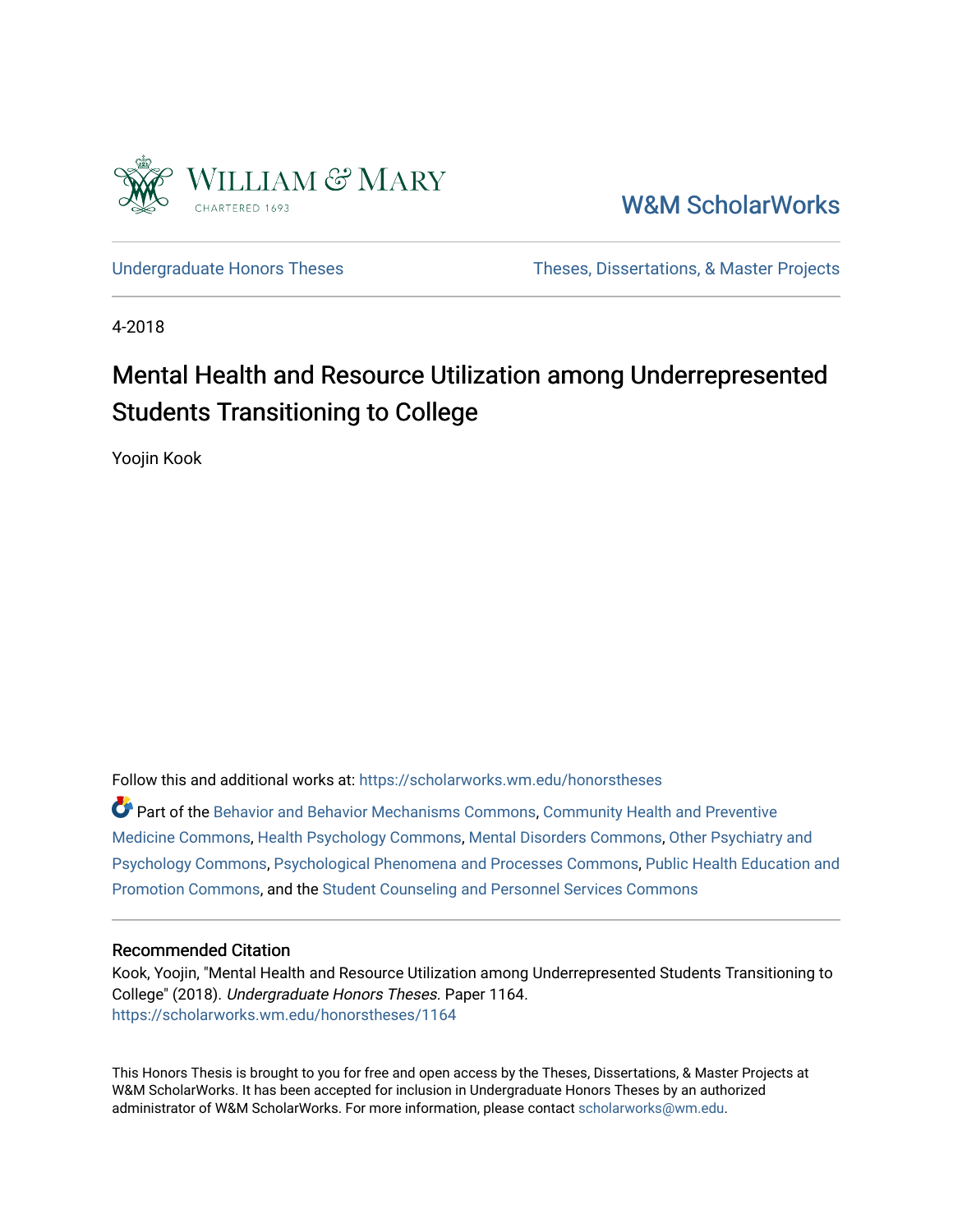Mental Health and Resource Utilization among Underrepresented Students Transitioning to College

A thesis submitted in partial fulfillment of the requirement for the degree of Bachelor of Science in the Department of Neuroscience from The College of William and Mary

by

Sarah Yoojin Kook

Accepted for  $70<sup>r</sup>$ (Honors, High Honors, Highest Honors) Dr. Elizabeth Raposa Dr. Chris Conway Dr. Cheryl Dickter

Dr. Robert Scholnick

Williamsburg, VA April 18, 2018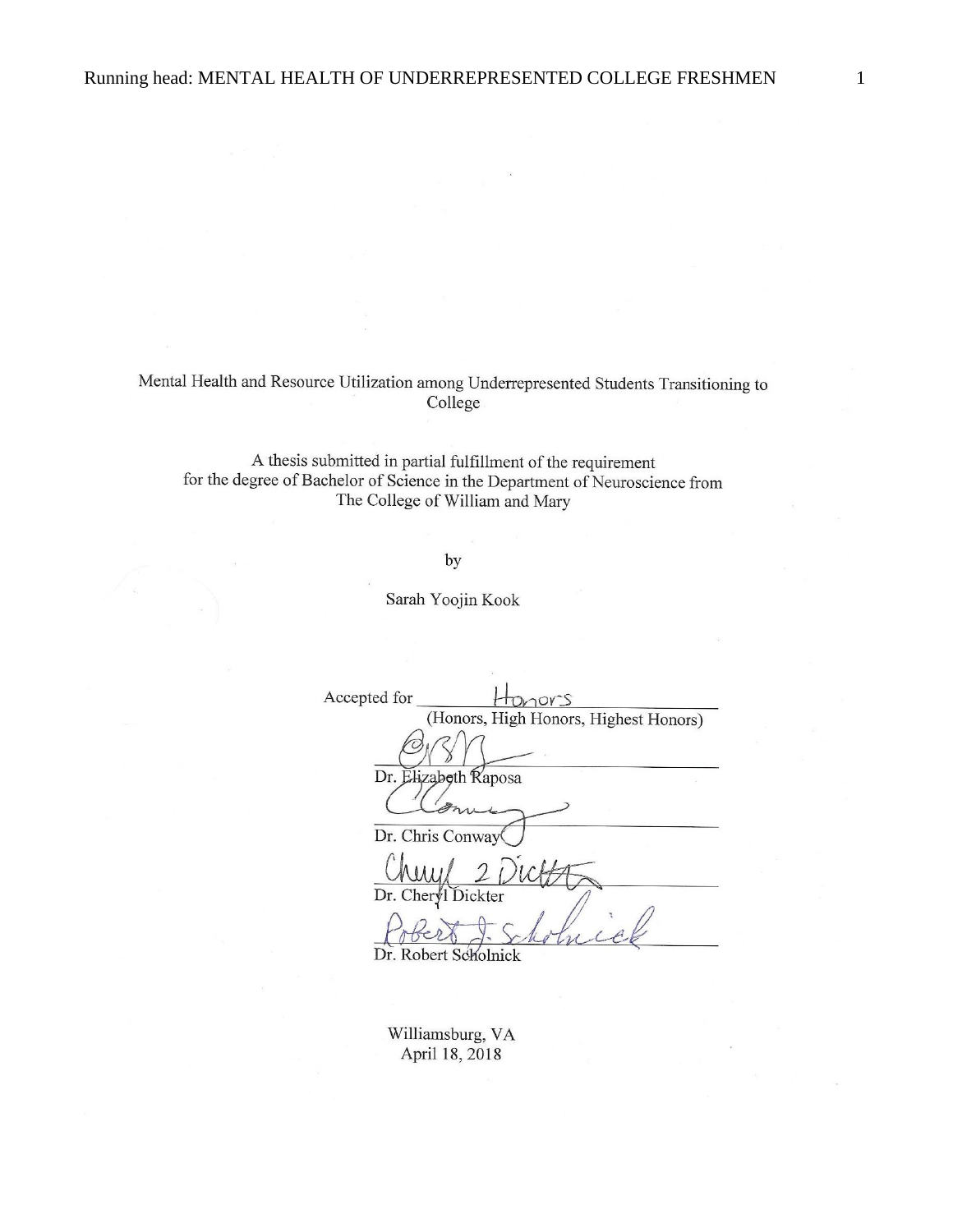#### **Abstract**

Underrepresented college students – including first-generation college students, students from lower-income backgrounds, and minority students – have lower rates of college completion (Fitzgerald & Delaney, 2002; Engle & Tinto, 2008; Choy, 2001). One set of factors that could play an important role in lower rates of college persistence for these students might involve higher rates of emotional distress, coupled with greater barriers to utilizing mental healthcare resources on campus (Andrews & Wilding, 2004; Eisenberg, Golberstein, & Hunt, 2009). The current study followed 59 underrepresented students (UR; 53 racial/ethnic minority; 12 immigrants; 20 first-generation; 23 low-income) and 62 nonunderrepresented students (NR) during their first semester at a medium-sized, public southeastern university to compare rates of mental health problems, as well as stigma toward and utilization of mental health resources. Analyses examined 1) associated rates of emotional distress among UR upon entering college, and how these rates of emotional distress change over time, and 2) the level of perceived barriers to utilization of mental health resources, as well as actual utilization of mental health resources. At baseline, both groups reported similar prevalence of psychiatric disorders, with 30% of NR and 19% of UR reporting at least one type of psychiatric diagnosis (*p* = .18). While depressive symptoms and stress levels increased for both groups throughout the semester, UR had a significantly higher level of depressive symptoms during follow up and marginally higher level of perceived stress during baseline (*p*  = .06). Contrary to the hypotheses, both groups' perceived need for mental health resources significantly decreased across the semester, while a trend of decrease for the perceived stigma of others toward such resources ( $p = .06$ ) was also observed for both groups. The two groups reported different expectations about receiving support, as well as different sources for support during college. While UR were equally likely as NR to report planning to utilize counseling center services at baseline (*p =*.37), UR were less likely to report the same plan at follow up. As for the actual resource utilization, UR had a trend of less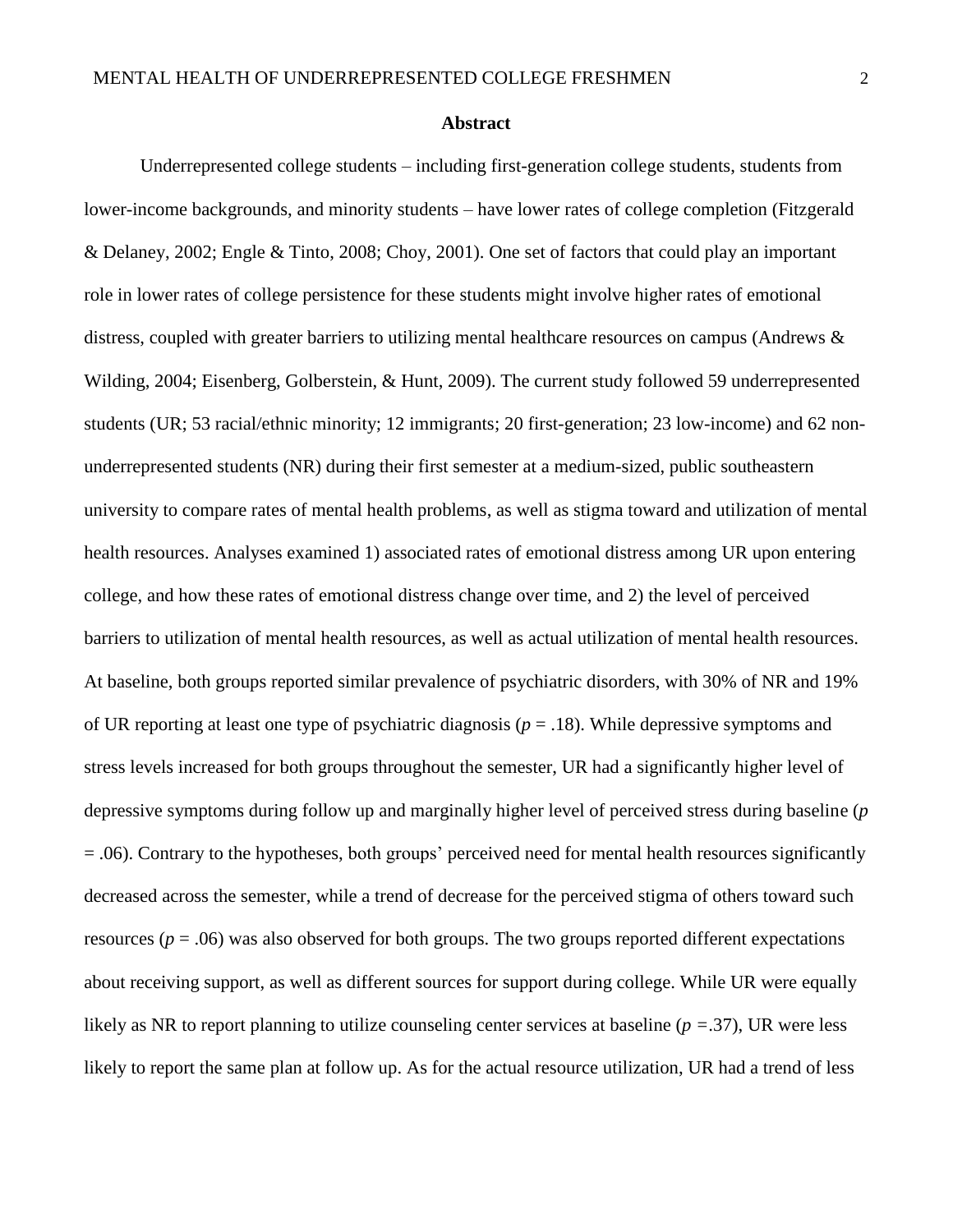utilization of therapy or counseling services in the past year, compared to NR, when asked during the baseline (*p =*.09). At follow up, UR reported that they received no social support at a marginally higher rate than NR (*p =*.06). Results have important implications for understanding risk factors for emotional distress in underrepresented students as they transition to college.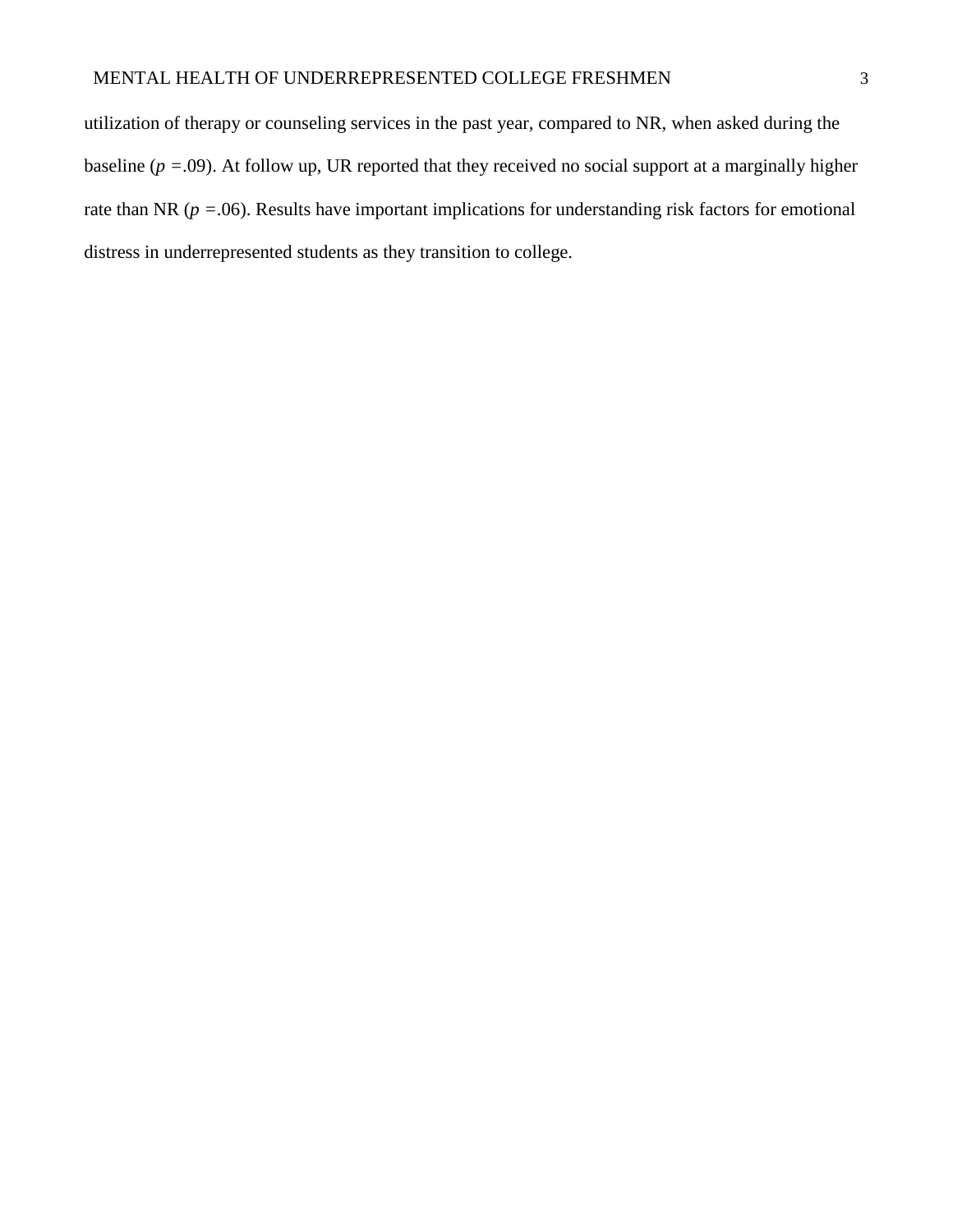#### **Acknowledgement**

First and foremost, I would like to express sincere gratitude to my advisor, Dr. Elizabeth Raposa for her continuous support and guidance. It has been a tremendous joy and privilege to be able to work with and learn from her. I will forever cherish my time in her lab. I appreciate all her time and energy that she generously shared with me, and this study would not have been possible without her guidance. Thank you, Dr. Raposa, for serving as a great role model to look up to as a professor, researcher, mentor, and community leader, who is not only intelligent and dedicated, but also "woke", empathetic and caring.

Besides my advisor, I would like to thank my other lab members: Thomas Le, Shannon Hahn, Devon Burrell, Chelsea Scott, Yosselin Turcios, and Phoebe Flint for their insight, help, inspirations, encouragement and support throughout this process. From the study proposal to data analysis, their support was essential in completing this study.

This work was also possible through funding and support from the Charles Center Honors Fellowship. Special thanks to all the donors - Juliann Park, Jane Kim, Alexander L Williams, Matthew B. Siano, John and Elizabeth Groff, Danielle Horridge, Danya Abdel Hameid, Cindy Zou, Yohee Kim, Sora Edwards-Thro, Gretchen Peacock, Stuart A Smith, Thomas Le and other anonymous donors - for allowing me the privilege to stay in Williamsburg over the summer, receive funds needed and begin this research.

Next, I would like to thank Health Outreach Peer Education Program (HOPE) advisors - Kelly Crace, Eric Garrison, and Mayanthi Jayawardena - and a great friend and a mentor, Thomas Le, for helping me explore, foster and refine my interests in peer health education, mental health, diversity, and the intersectionality among these areas. I also thank Dr. Scholnick, as his classes in Medicine in America, Social Determinants in Health, and Literature in Medicine helped me find my interests in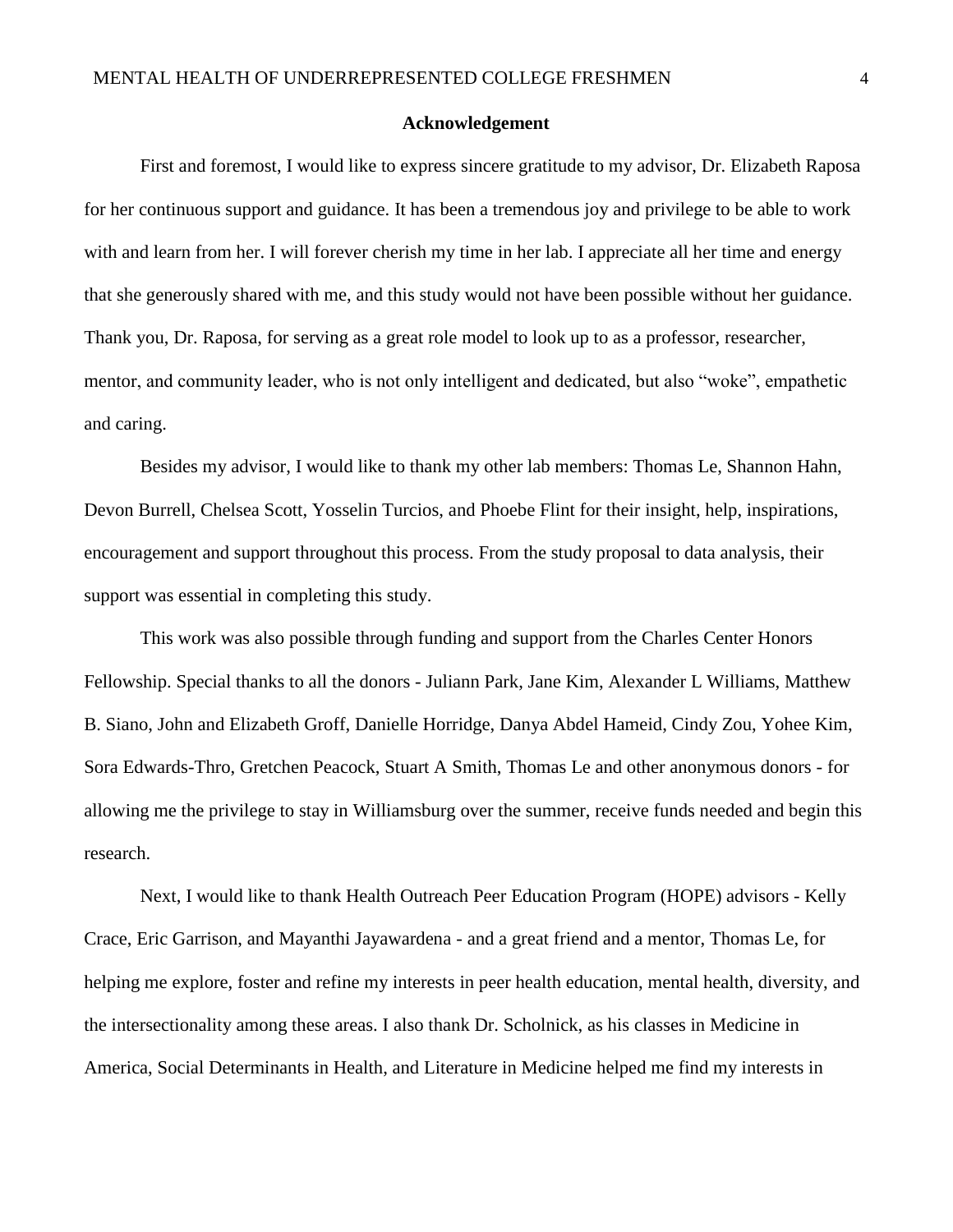### MENTAL HEALTH OF UNDERREPRESENTED COLLEGE FRESHMEN 5

public health. This recognition also extends to all HOPE members, W&M staff and faculties, and activists working in this field for their constant effort to promote wellness among college students. I am extremely privileged to be able to work alongside these passionate and dedicated leaders who have continuously inspired me and helped me learn and grow as a student, leader and activist.

I dedicate this study to my "uncle", Mr. Jack Kent Cooke, whose foundation has been supporting me financially, academically, socially and emotionally, for the past 7 years, as well as my "cousins", other Jack Kent Cooke scholars, who inspire me everyday to "Dream Big, Work Hard and Achieve", to make this world a better place together.

Last but not least, I would like to thank my family - Mom, Dad, John and David - and friends for their tremendous support throughout college and this research. I would not be where I am now without their unconditional love and support in my pursuits and growth.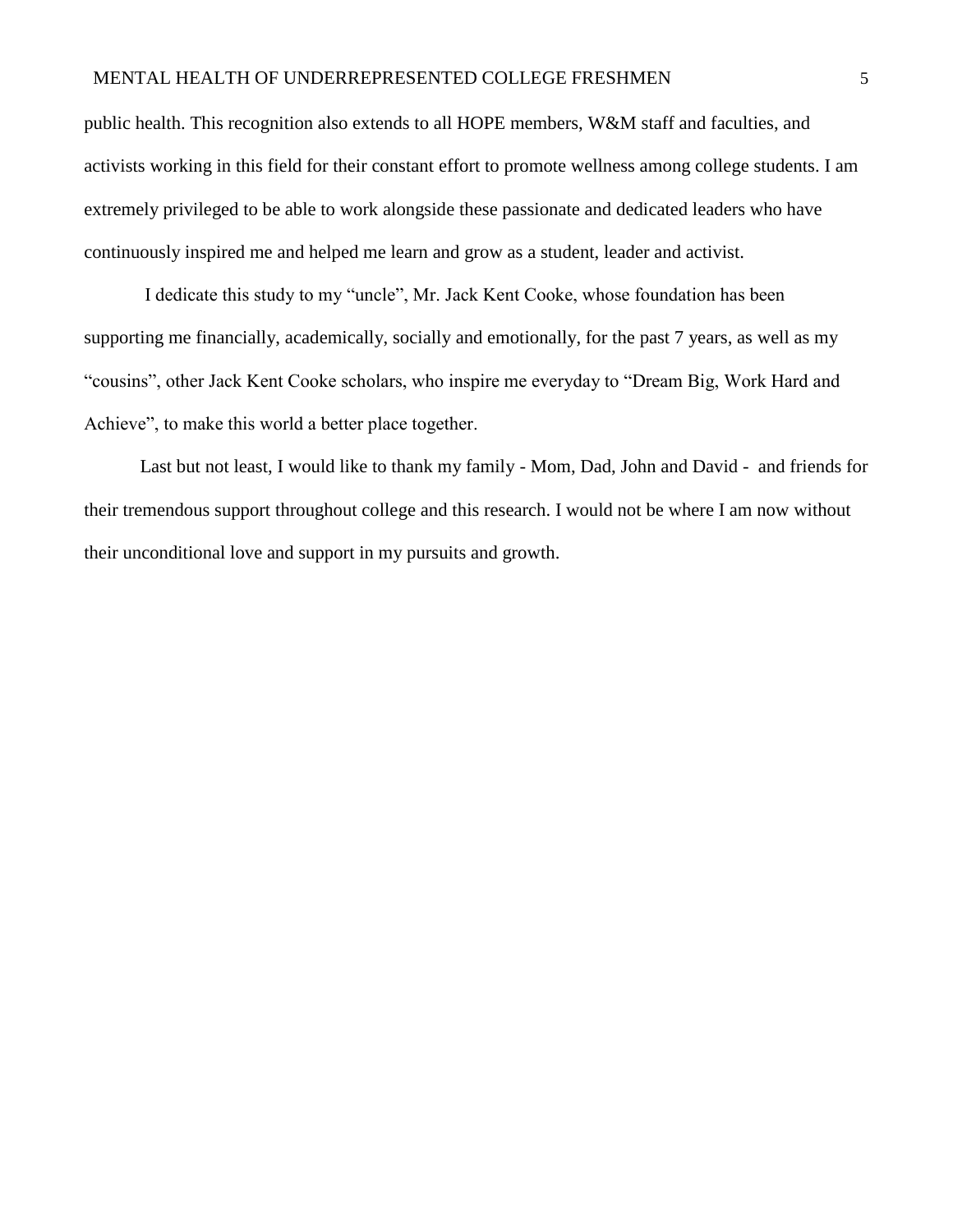#### **Mental health and resource utilization among underrepresented students transitioning to college**

As the higher unemployment rates of individuals who have not completed college suggest (Bureau of Labor Statistics, 2017), a baccalaureate degree is an essential requirement for most employers in the U.S. (Arthor, 2010). As a result, a baccalaureate degree often serves as a primary goal for racial/ethnic minorities and other underserved populations that are striving to improve their financial situations and socioeconomic statuses (Conway, 2010; Suárez-Orozco, Suárez-Orozco, & Todorova, 2009). With more students, from these underrepresented groups, seeking a college education recently, there has been an increase of total first-generation college students at four-year institutions (43% in 1989 to 57.7% in 2010; Nunez & Cuccaro-Alamin, 1998; National Center for Education Statistics, 2016), as well as an increase of first-year students living near or below the poverty level (38% in 2010 and 42% in 2008; Institute for Higher Education Policy, 2011). Racial and ethnic diversity has been increasing relative to previous years as well; in 2008, racial or ethnic minority students comprised 37% of all undergraduate students enrolled in degree-granting U.S. institutions (13.9% black; 12.9% Hispanic, 6.8% Asian/Pacific Islander, 1.1% American Indian/Alaska Native students, and 2.2% nonresident international or immigrant students; Aud, Fox & Kewal, & Ramani, 2010) compared to only 17.8% of the undergraduate population in 1976 (10% black; 3.7% Hispanic, 1.8% Asian/Pacific Islander, 0.7% American Indian/Alaska Native students, and 1.5% nonresident international or immigrant students; Aud, Fox & Kewal, & Ramani, 2010).

Despite growing enrollment in higher education, underrepresented college students, including those who identify as first-generation, ethnic minority, and low-income students, have higher dropout rates and lower graduation rates. First-generation, low-income students are about four times more likely to drop out after their first year, with only 25% of first-generation college students graduating college within six years (Engle & Tinto, 2008; Ishitani 2006). The graduation rate for students from families in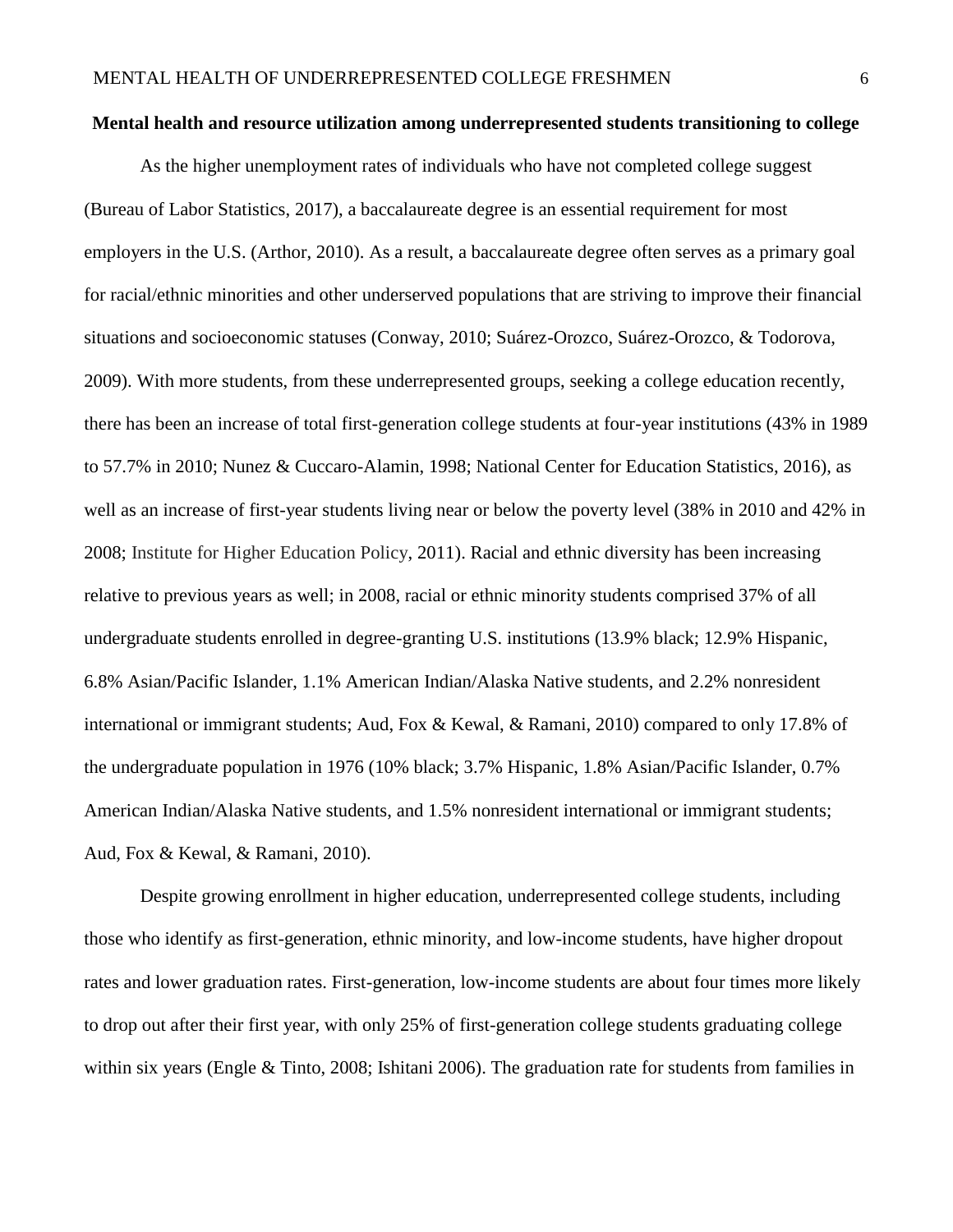### MENTAL HEALTH OF UNDERREPRESENTED COLLEGE FRESHMEN 7

the lowest quartile of family income is 14%, whereas students from families in the top quartile for income have a 60% graduation rate (Kena et al., 2015). College graduation rates vary by race and ethnicity as well: 45.8% of Hispanic and 38% of black/African American students graduate within six years, while 62% of white and 63.2% of Asian American students do (Shapiro et al., 2017).

Moreover, many of these underrepresented students endorse multiple, intersecting identities that can negatively influence their likelihood of succeeding in college. For example, first-generation college students are more likely to be financially independent and encounter more financial stressors while at college than continuing-generation students, and first-generation students also tend to identify as ethnic/racial minorities, non-native English speakers, or as immigrants at higher rates (Bui, 2002; Engle & Tinto, 2008; Horn & Nuñez, 2000). Similarly, ethnic minority students are more likely to struggle with financial difficulties and to rely on federal financial aid to attend college. One study showed that, among full-time undergraduate students, 85% of African American students, 85% of American Indian/Alaska Native students, and 80% of Hispanic students received federal and/or local grants, suggesting that substantial financial need is quite common among ethnic minority college students (Musu-Gillette et al., 2017).

As these data suggest, many underrepresented students identify with multiple previous experiences or backgrounds that tend to be marginalized in primarily white, upper-middle or upper-class college and universities. These complex identities overlap and intersect in ways that can compound difficult college experiences for students, including racial discrimination and feelings of alienation at college, reduced academic preparedness, increased student loan debt, and higher incarceration rates (Museus & Quaye, 2009). For an example, a longitudinal study conducted by the U.S. Department of Education found gaps in 6-year college graduation rates among college students who first entered in 2003-04, those who are both first-generation and low-income (21%), those who are either first-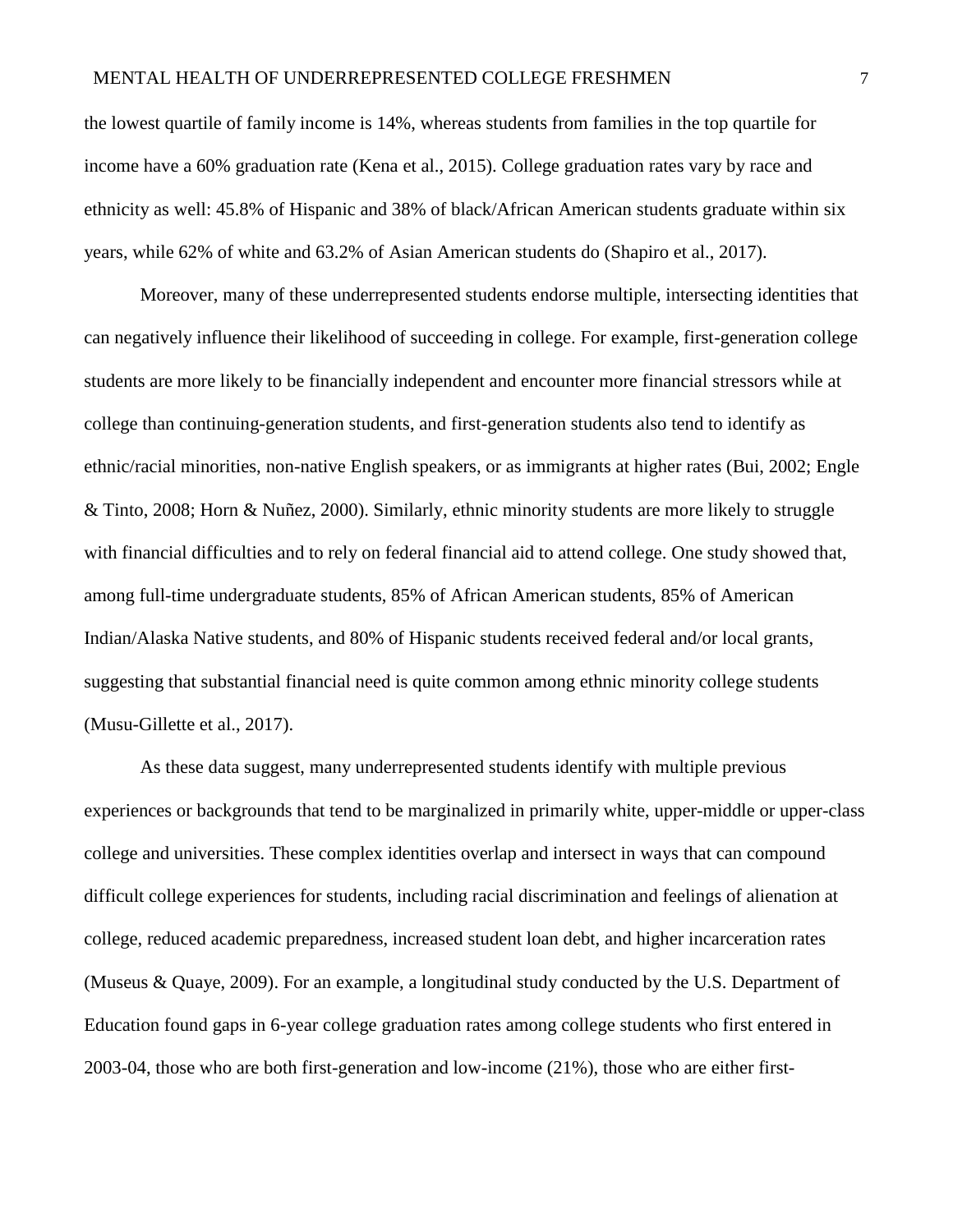generation only (31%) or low-income only (37%), and those who are neither (57%; Cahalan et al, 2016). Past studies have also confirmed that intersecting effects of marginalized identities can lead to differential adverse health effects, which are believed to occur through discrimination and structural inequalities (Seng et al, 2012). A better understanding of the complex interplay of factors that influence resilience and attrition among underrepresented college students is therefore crucial in developing successful interventions to address social inequality.

### *Mechanisms of lower college retention for underrepresented students*

As noted above, there are a host of reasons why underrepresented students might struggle to complete college at rates similar to their more privileged peers. Many underrepresented college students reside in low-resource communities, attend under-funded primary and secondary schools, and enter college with less academic readiness compared to their counterparts, which may attribute to their academic struggles during college (Rosa, 2006). College readiness is defined as the academic literacy required to be able to perform in college successfully without remedial coursework (Baker, Clay, & Gratama, 2005). Research shows that first generation college students have significantly lower SAT scores and high school GPAs than their counterparts (Grayson, 1997; Riehl, 1994), and the lack of college readiness is an even greater barrier to success for low-income, first-generation students (Engle  $\&$ Tinto, 2008; Kuh, Kinzie, Buckley, Bridges, & Hayek, 2006). As for racial and ethnic minority students, one survey showed that only 14% of American Indian students, 20% of black students, and 16% of Hispanic students graduate high school college-ready (Greene and Forester, 2003).

While many underrepresented students experience poor academic readiness, their academic literacy may not be the only, or even the major, contributor to their high drop-out rates. Even after accounting for academic readiness, first generation and low-income students are still at a greater risk of academic failure (Engle and Tinto, 2008), with only 15-25% of students, who drop out of college,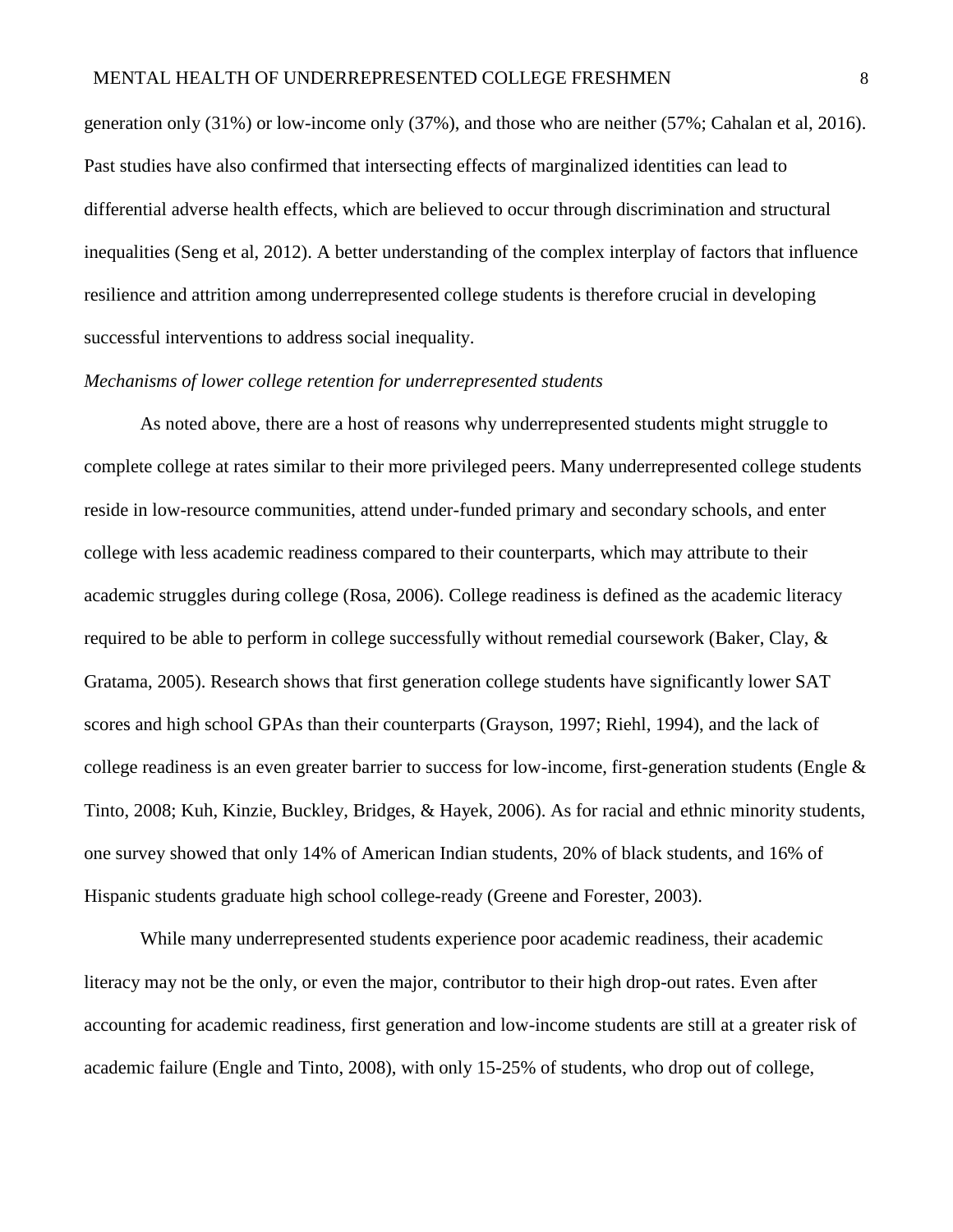leaving due to a specific academic failure (Tinto, 1993). These findings indicate that additional aspects of the college experience are likely key contributors to college attrition in marginalized student groups, and that a better understanding of factors that influence resilience and attrition among these students is crucial in developing successful interventions to address the academic disparity.

Another common challenge faced by many underrepresented college students includes various forms of social exclusion and alienation (Carter, 2006). Underrepresented students, from typically marginalized backgrounds, such as ethnic minority students, international students, or low-income students, tend to report greater levels of social isolation while at college (Hefner and Eisenberg, 2009). Of note, these feelings of alienation are not universal. They appear to be specific to underrepresented students at predominantly white institutions (PWIs). For example, African American students at PWIs report experiences of exclusion, racial discrimination, and alienation (Allen, 1992; Turner, 1994; Feagin, Vera, and Imani, 1996; Negga, Applewhite, and Livingston, 2007; Lindsey et al., 2011). These students often report feeling anxious as a result of being the only or one of the few minorities in a social setting, which often motivates them to seek out the company and support of other African American students (Smedley, Myers, and Harrell, 1993). In contrast, African American students at historically black colleges and universities tend to feel more engaged, connected, accepted, and encouraged (Allen, 1992; Turner, 1994; Feagin, Vera, and Imani, 1996). Individuals with a solo status, those who are the only ones of their social category in a homogenous group, have more negative outcomes for disadvantaged groups than when members of privileged groups experience a solo status. Minority students' distinct backgrounds and negative stereotypes can contribute to lowered performance in a setting where they are underrepresented (Thompson and Sekaquaptewa, 2002). Several other factors also appear to offset feelings of isolation within minority student groups. For example, an inclusive, cohesive and welcoming campus environment marked by high social attachment is positively correlated with college persistence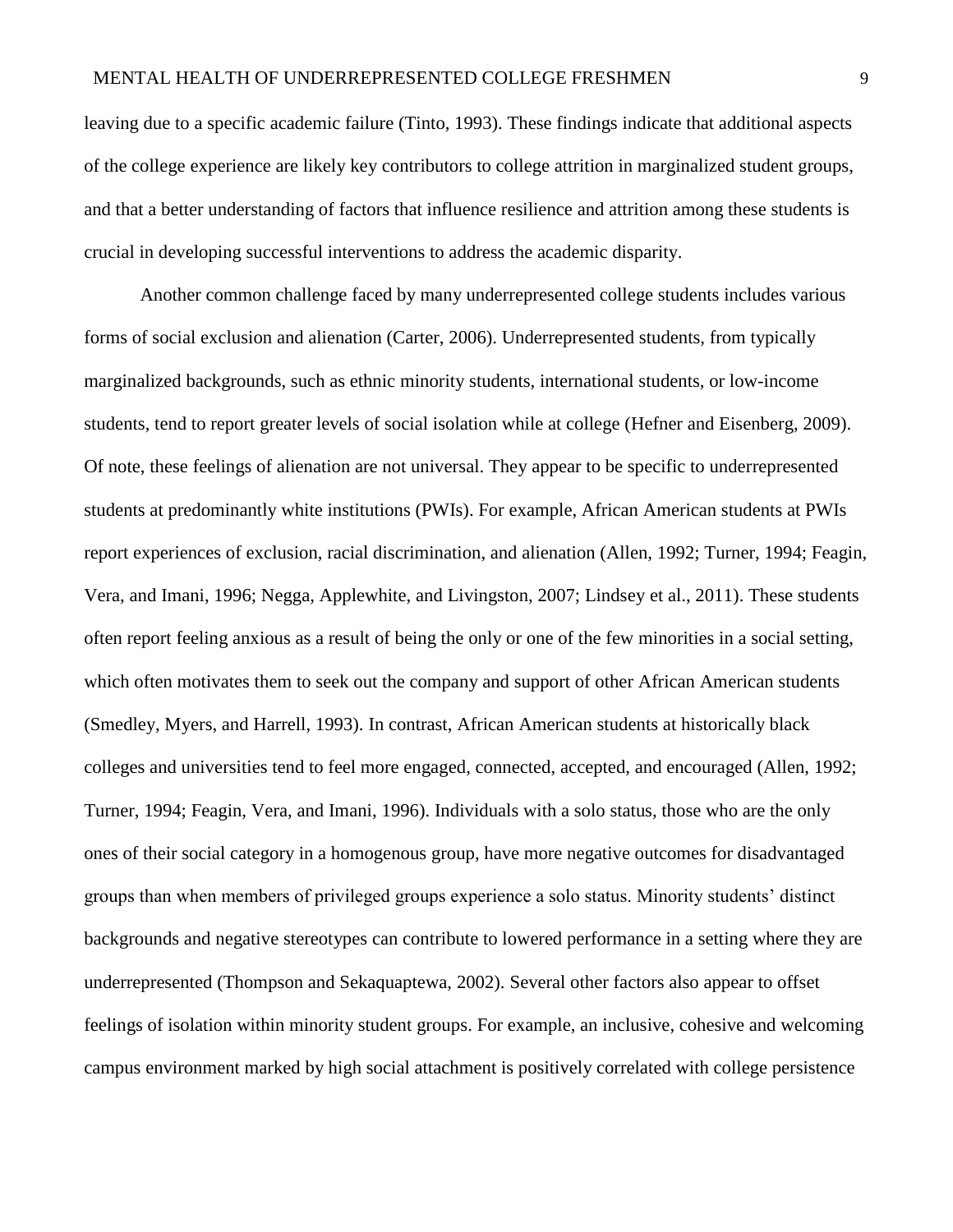for ethnic minority and low-income students (Hurtado et al., 1998), and institutional programs that successfully meet the academic, social and cultural needs of diverse students generally appear to be correlated with higher overall retention rates (Myers, 2003).

Decreased sense of belonging and social support among underrepresented college students can in turn influence important emotional and academic outcomes during college (Erickson, McDonald & Elder, 2009, Fruiht & WrayLake, 2013; Hurd & Zimmerman, 2014). African American students' perceptions of alienation negatively impact their self-perception of academic and intellectual abilities, as well as their beliefs about how white peers, faculty, and staff perceive their academic abilities (Feagin, Vera, and Imani, 2014). In fact, one study found that stressors associated with an inability to immerse oneself in the university community were linked with the most toxic effects on mental, emotional and academic resilience of minority students (Smedley, Myers, and Harrell, 1993). While African American students report higher minority stress compared to other ethnic minority students, Asian American students report higher imposter syndrome (Cokley et al., 2013). Imposter syndrome, a perception of self as an intellectual fraud (Clance & Imes, 1978), has also been identified as a predictor of depression among minority college students (Austin, Clark, Ross, & Taylor, 2009).

Underrepresented students' financial constraints are another common factor in college attrition. Many underrepresented students attend colleges to increase their social mobility, however, their lower financial status, relative to other students, and the cost of college can have a toll on them, affecting their persistence (St. John, Paulsen, and Starkey, 1996; St. John, Paulsen, and Carter, 2005). Low-income students are more likely than peers from higher socio-economic backgrounds to drop out of college with insufficient grants, a particularly crucial aspect of financial aid (Paulsen & St. John, 2002). Moreover, the ability to pay college tuition is a direct predictor of college persistence and moderates the effect of educational aspirations (Cabrera, Stampen, & Hansen, 1990).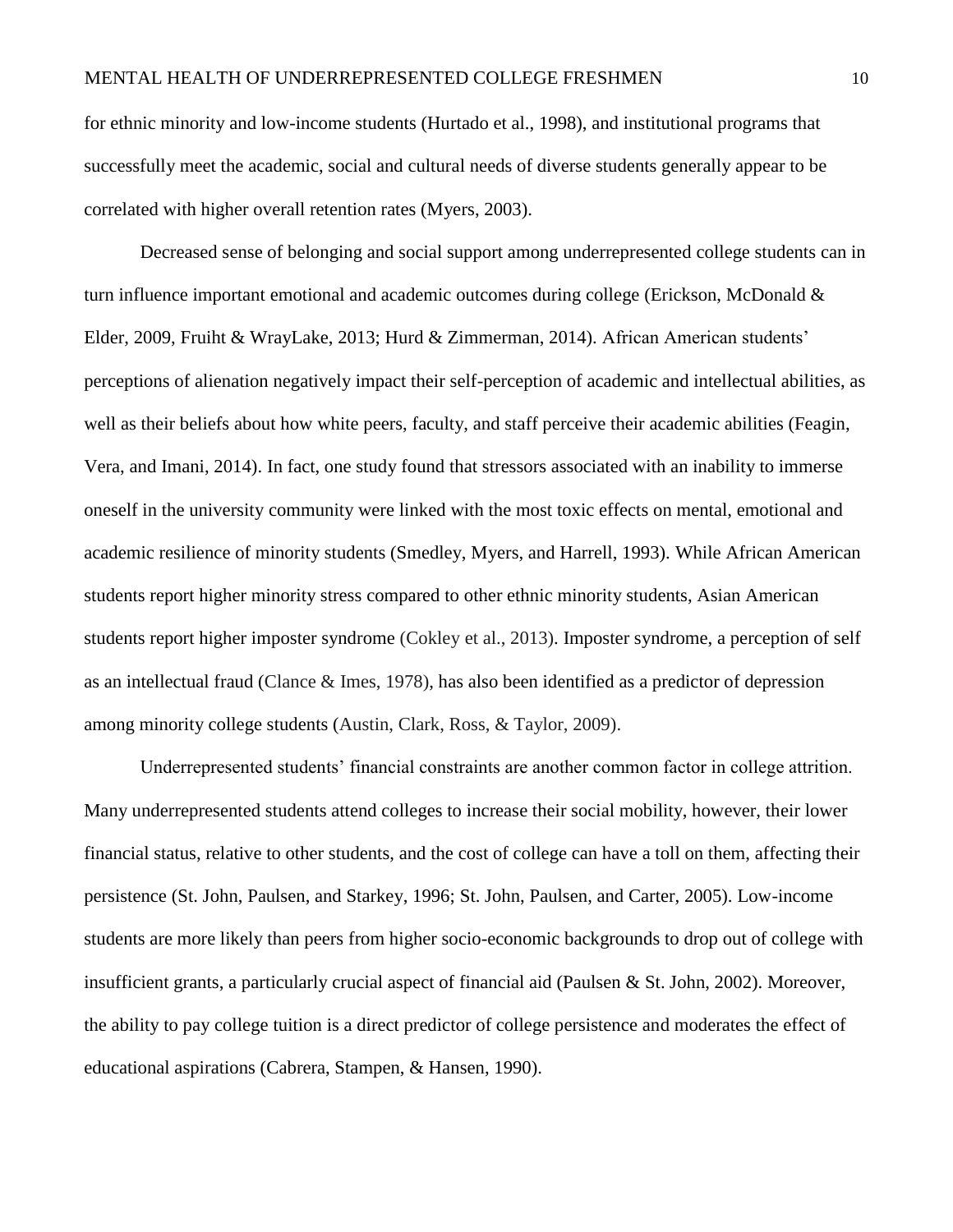### *Underrepresented college students and mental health*

One important, but often overlooked, factor that might contribute to the attrition of underrepresented colleges students involves higher rates of emotional distress. Although little research on the specific mental health concerns of underrepresented students has been conducted, recent studies suggest that rates of emotional distress among college students are quite high and growing, and that underrepresented college students may be even more vulnerable to psychological distress due to the additional stressors they experience as minorities.

Peak onsets of many mental health disorders take place during young adulthood, often within the first 25 years of life (Kessler et al., 2007). As a result, mental illnesses are very common among the general college student population (Blanco et al., 2008). The most prevalent psychiatric problems experienced by college students are anxiety disorders (11.9% of college students; Kessler et al., 2007), major depression (7-9%; Kessler et al., 2007; Eisenberg, Hunt, and Speer, 2013), eating disorders (9.5%; Eisenberg, Nicklett, Roeder, and Kirz, 2011), and suicidal ideation (6.7%; Downs and Eisenberg, 2012). Moreover, even more students experience subclinical symptoms of emotional distress, which can substantially impact their daily lives (Bewick et al, 2008).

During college transitions, many students encounter circumstances and demands that may increase their risk for or exacerbate pre-existing mental disorders (Pedrelli et al., 2015). College students face adult responsibilities (such as part-time jobs, being in a significant relationship, sharing a room or a house with peers) for the first time, on top of their academic demands. While they are still developing the necessary skills and the cognitive and emotional maturity to meet these expectations, students may struggle transitioning to college. Due to their distinct backgrounds, underrepresented students often struggle with additional, unique challenges in postsecondary institutions, which could further compound risks for mental and emotional health problems (Smedley, Myers, and Harrell, 1993). As noted above,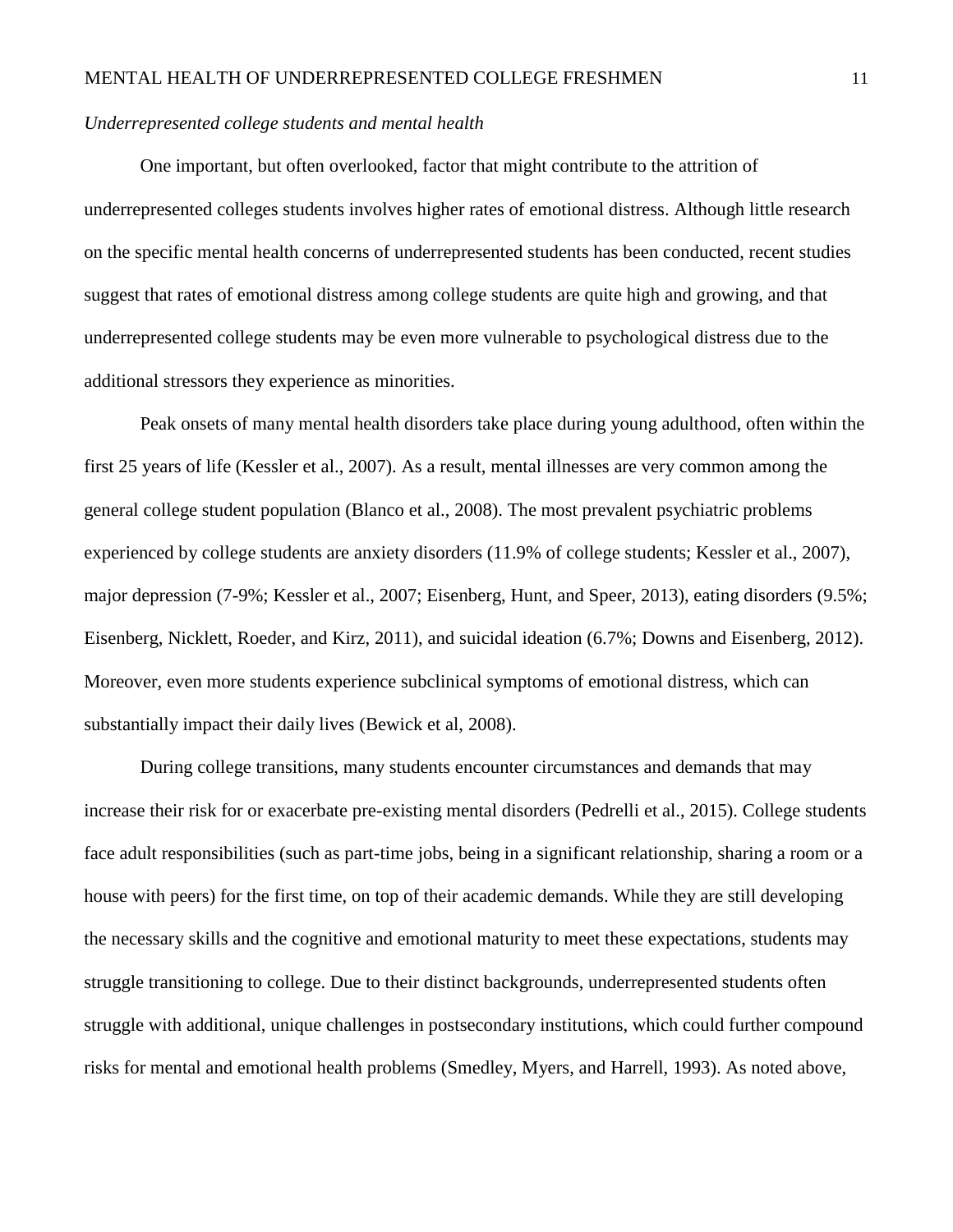some examples of these added stressors involve a lack of sense of belonging, financial distress, and exposure to micro-aggressions. These stressors appear to affect underrepresented students' mental health most strongly during their transition to college, in their first year (Eisenberg et al., 2007; Hurd, Varner, Caldwell & Zimmerman, 2014; Neville, Heppner, Ji & Thye, 2004; Smedley, Myers & Harrell, 1993).

Consistent with these facts, there is evidence that first-generation (Stebleton, Soria, and Huesman, 2014) and racial minority (Eisenberg, Hunt and Speer, 2013) students show higher rates of depression relative to their counterparts. There are a few studies on mental illness prevalence among low-income college students, but research has repeatedly demonstrated the toxic effects of poverty on mental health. Children in poverty experience significantly more psychosocial problems than their counterparts (Lipman & Offord, 1997; National Center for Children in Poverty, 2004; Pagani, Boulerice, & Tremblay,1997), and individuals living in poverty are more likely to be suffering from one or more psychological disorders, including ADHD, conduct disorders, and emotional disorders (Peters & Mullis, 1997; Teachman et al., 1997). Taken together, these findings suggest that underrepresented students are more likely to endorse psychological illnesses.

Mental health problems, in turn, can interfere with academic functioning and contribute to early attrition. Studies show that poor mental health can have an independent effect on dropout rates of college students (Andrews & Wilding, 2004; Eisenberg, Golberstein, & Hunt, 2009), and that millions of Americans identify psychiatric disorders as a barrier to achieving a postsecondary degree (Breslan et al., 2008; Kessler et al., 1995). These psychological symptoms appear to be especially strong predictors of college dropout during the first year of school, perhaps due to poor management of the transition (Eisenberg, Golberstein, & Hunt, 2009; Horn, 1998; Tinto, 2010). Indeed, college transition has been associated with disturbance in appetite and concentration, homesickness, and depression (Beiter et al., 2015).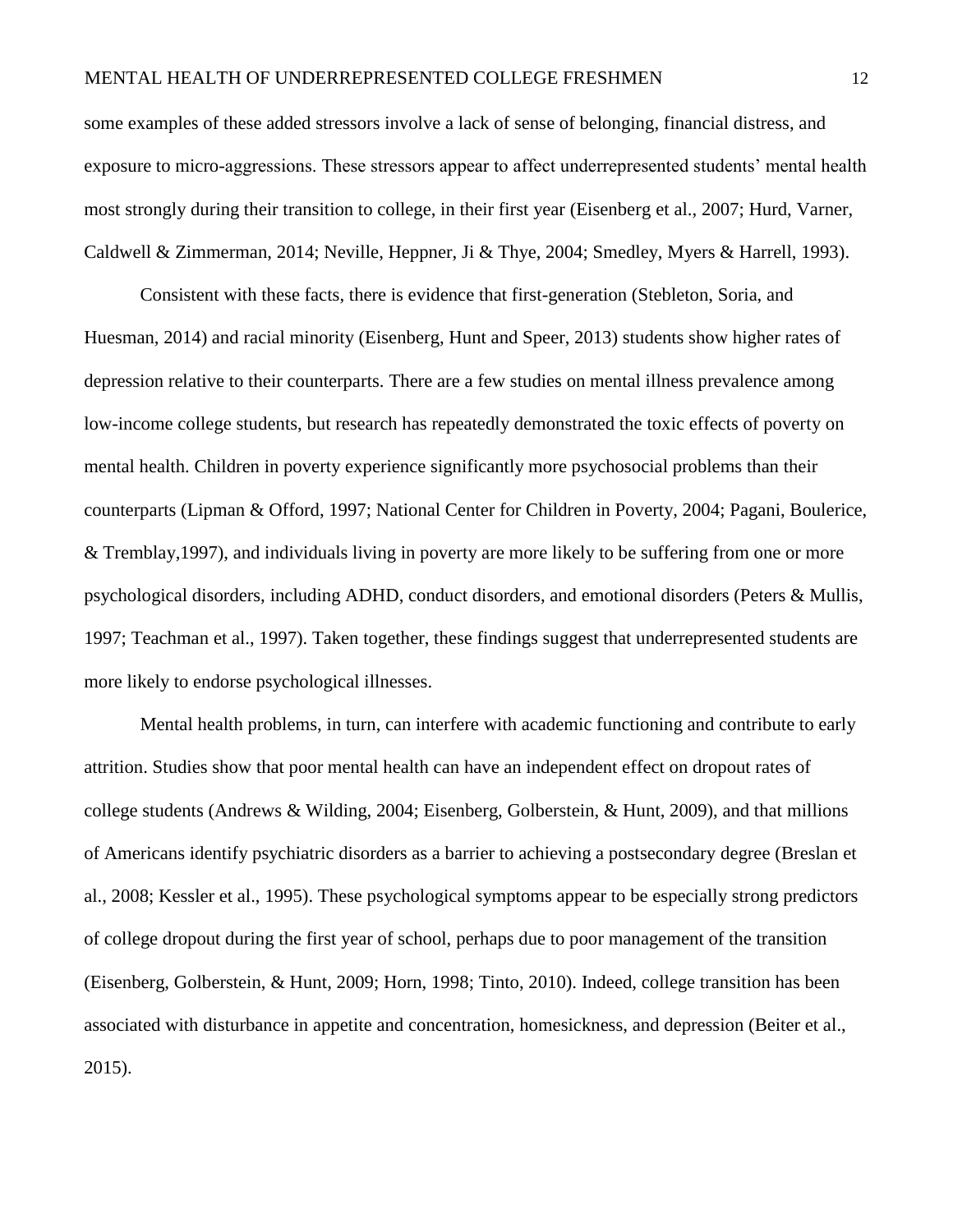With respect to the kinds of mental health problems that influence college success, depression and anxiety tend to be the most common predictors of college students' academic underachievement (American College Health Association, 2013; Breslan et al., 2008; Deroma, Leach, & Leverett, 2009; Eisenberg, Golberstein & Hunt, 2009; Hysenbegasi, Hass & Rowland, 2005; Kessler et al., 1995). Depression and anxiety symptoms can deteriorate both cognitive skills and non-cognitive skills. Disruption of these skills that influence students' intelligence, motivation and persistence could stunt students' learning and academic performance (Beck, 1976; Brackney & Karabenick, 1995). In fact, depression has been correlated with lower GPA and higher drop out rates, and anxiety can exacerbate these trends (Eisenberg, Goldberstein, and Hunt, 2009). Other depressive symptoms, including reduced interest in previously enjoyable activities, reduced energy, abnormal amount of sleep, hopelessness, and reduced concentration, could attribute to reduced productivity or time spent on academic activities (DeRoma, Leach and Leverett, 2009; Jaycox et al., 2009). Likewise, students with generalized anxiety may experience helplessness, nervousness, and excessive worrying, which could result in reduced concentration and productivity. Academic activities could trigger physical symptoms of anxiety and panic attacks, and the students may experience dizziness, trembling, difficulty breathing, and increased heart rate. Anxious students may avoid academic activities in order to avoid these symptoms (Owens et al., 2012). Furthermore, depression is associated with poor lifestyle, such as smoking, poor diet, lack of exercise and poor sleeping habits, whereas anxiety is associated with poorer life quality (Beiter et al., 2015).

Despite the extensive research that has been conducted on the interplay between mental health and academic functioning, this topic has not been specifically examined with a special focus on underrepresented college student populations. Most studies on college students' mental health do not directly address these issues within underrepresented student populations (Wentworth & Peterson,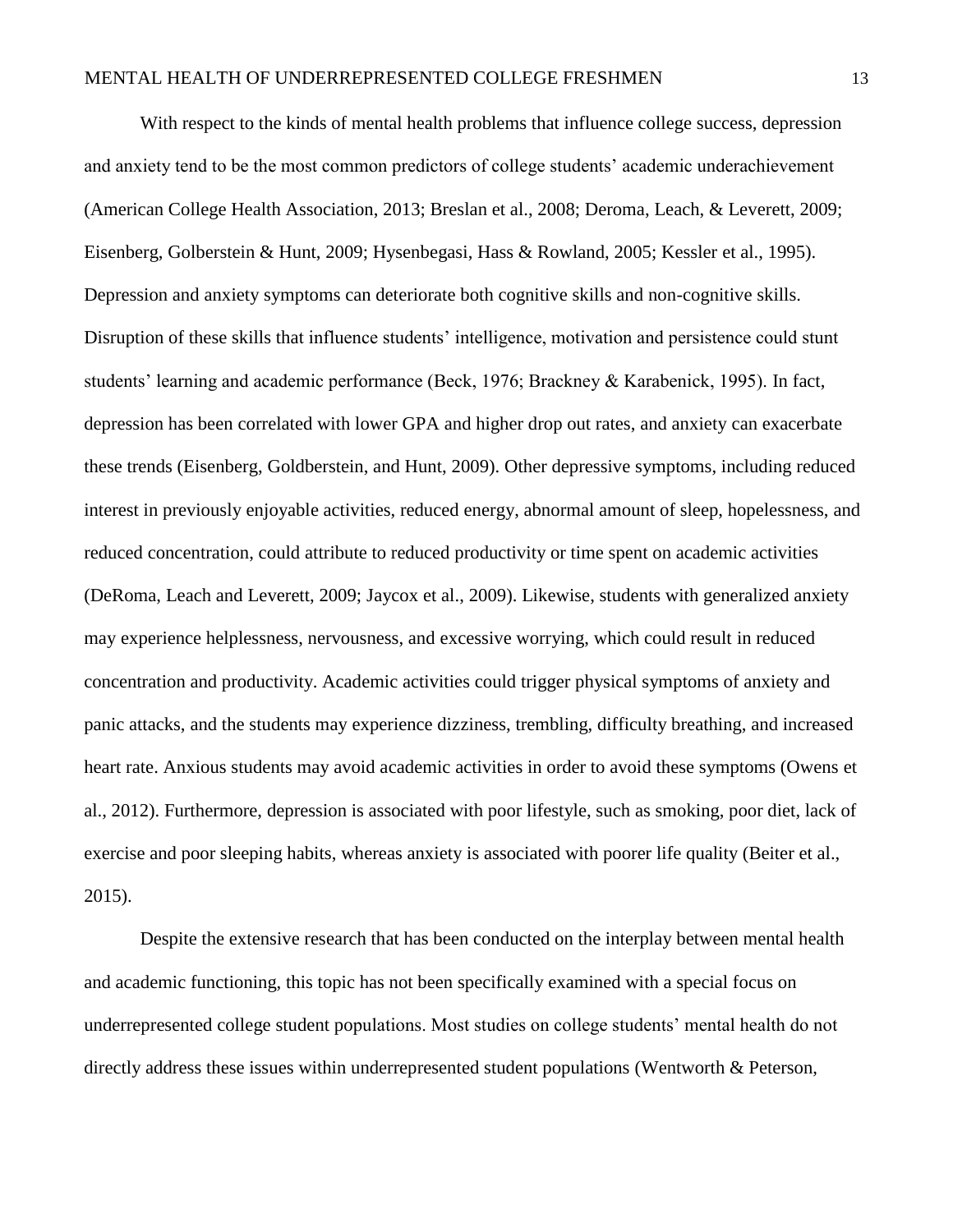2001), and it is unknown whether issues of emotional distress are linked to other constructs, such as decreased sense of belonging and academic struggles, for underrepresented students. As a result, further research is needed to address the systemic understanding of the relationship between different marginalized social identities, and their effects on mental health, among underrepresented students (Erickson, McDonald & Elder, 2009, Fruiht & WrayLake, 2013; Hurd & Zimmerman, 2014). *Underrepresented students and utilization of mental health resources*

One factor that could contribute to and compound elevated rates of emotional distress for underrepresented students involves barriers to mental health resources. Mental health resources are underutilized among college students in general; only 24% of those diagnosed with depression receive treatment, and low treatment rates are found across all psychiatric disorders (American College Health Association, 2008; Blanco et al., 2008). Underrepresented students appear to utilize mental health and other resources even less often on campus (Stebleton, Soria, & Huesman, 2014). However, many studies focus primarily on lower utilization among ethnic groups, neglecting other types of minority statuses (Stebleton, Soria, & Huesman, 2014; Bessaha, 2016). Since certain ethnic groups disproportionately identify as first-generation college students or low-income, studies of particular ethnic groups might not provide full understanding of how underrepresented students generally underutilize mental health resources; however, further study must examine this hypothesis.

The underlying mechanisms of underutilization of mental health resources of underrepresented students are unclear, but several studies point to racial discrimination, perceived stigmatization, cultural differences, financial constraints, and the lack of sense of belonging as contributing barriers to utilization (Frey & Roysircar, 2006; Gloria & Rodriguez, 2000; Woodward, Dwinell, & Arons, 1992; Downs & Eisenberg, 2012). Other factors that could also mediate the poor mental health resource usage in these populations involve a lack of mental health literacy, inconvenience, and lack of time.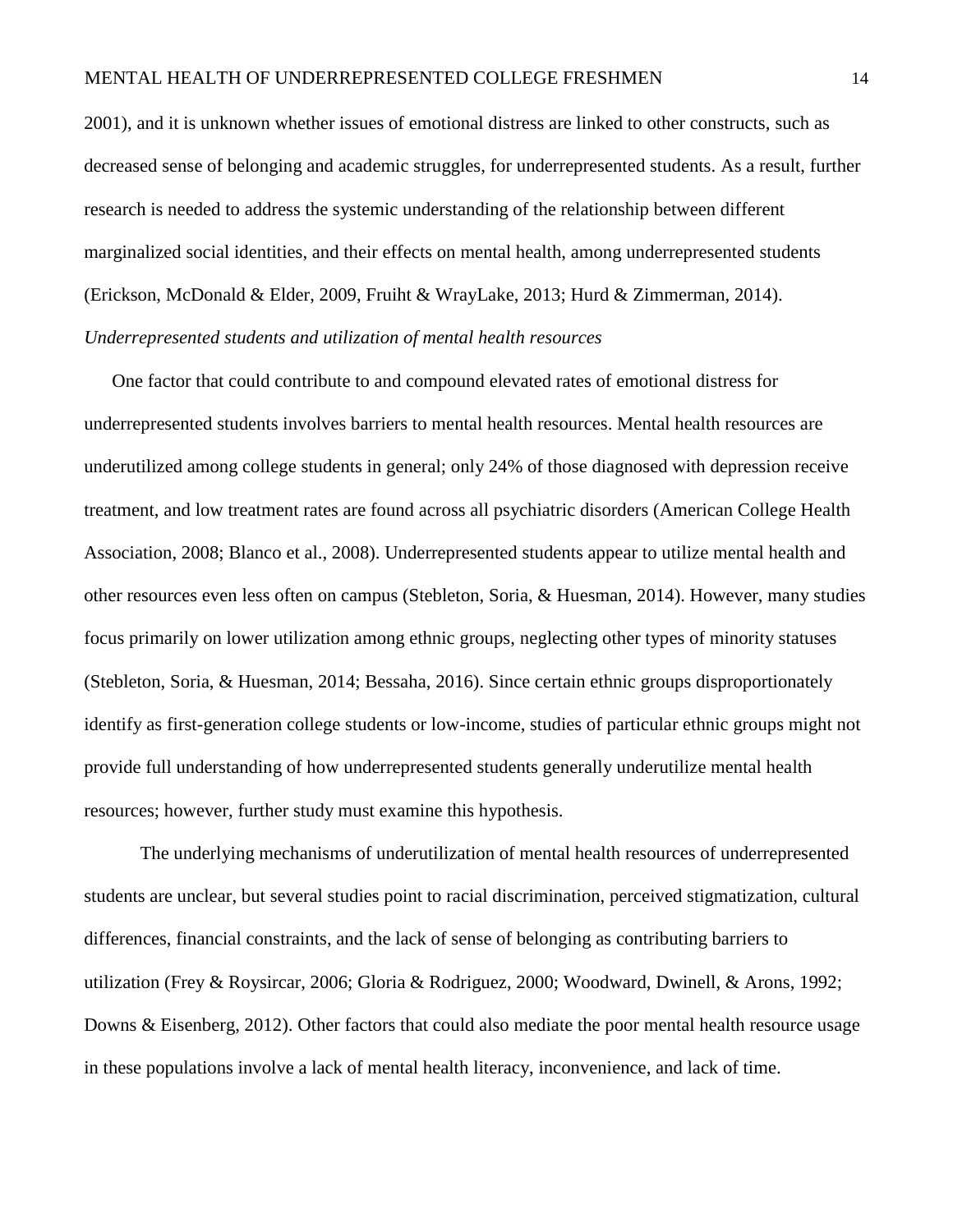Among racial minority college students, perceived racial discrimination is associated with higher levels of perceived stigmatization for utilizing mental health resources (Cheng, Kwan, and Sevig, 2013). Other forms of discrimination, such as classism, also increase the sense of marginalization among underrepresented students, potentially contributing to a lack of resource utilization (Garriott et al, 2017). In addition, language-based discrimination (discrimination that occurs based on how one speaks English with an accent, or doesn't speak English at all) is positively correlated with higher use of informal mental health resources (e.g., talking to friends or family members), while at the same time endorsing negative attitudes toward formal and professional services (Spencer and Chen, 2004).

Other studies emphasize cultural differences among underrepresented student groups as a potential contributor to lower resource utilization as well. First-generation students often identify with norms of interdependence among the working-class, which conflicts with the prevalence of independence or individualistic norms in colleges (Stephens et al., 2012). As a result, first generation students may feel pressured to assimilate to the independent culture to academically flourish in college, possibly to the point of overcompensating, which may reduce their resource utilization (Garriott et al., 2017). These cultural differences can continue to be a problem even when students seek help. For example, minority students' ratings of their counselor's multicultural competence while in therapy directly influenced their satisfaction with counseling (Constantine, 2002), with ratings of counselors' poor multicultural competence often signaling two conflicting cultures and/or culturally-insensitive care.

Financial distress could also limit underrepresented students' access to mental health resources. In a study that examined resource utilization among college students with a lifetime history of suicidal ideation, 44% had not sought treatment (Arria et al., 2011). One-third of those who did not receive treatment reported financial barriers as a reason (Arria et al., 2011). The majority of first-generation undergraduate students, as well as many ethnic minorities and low-income students, attend community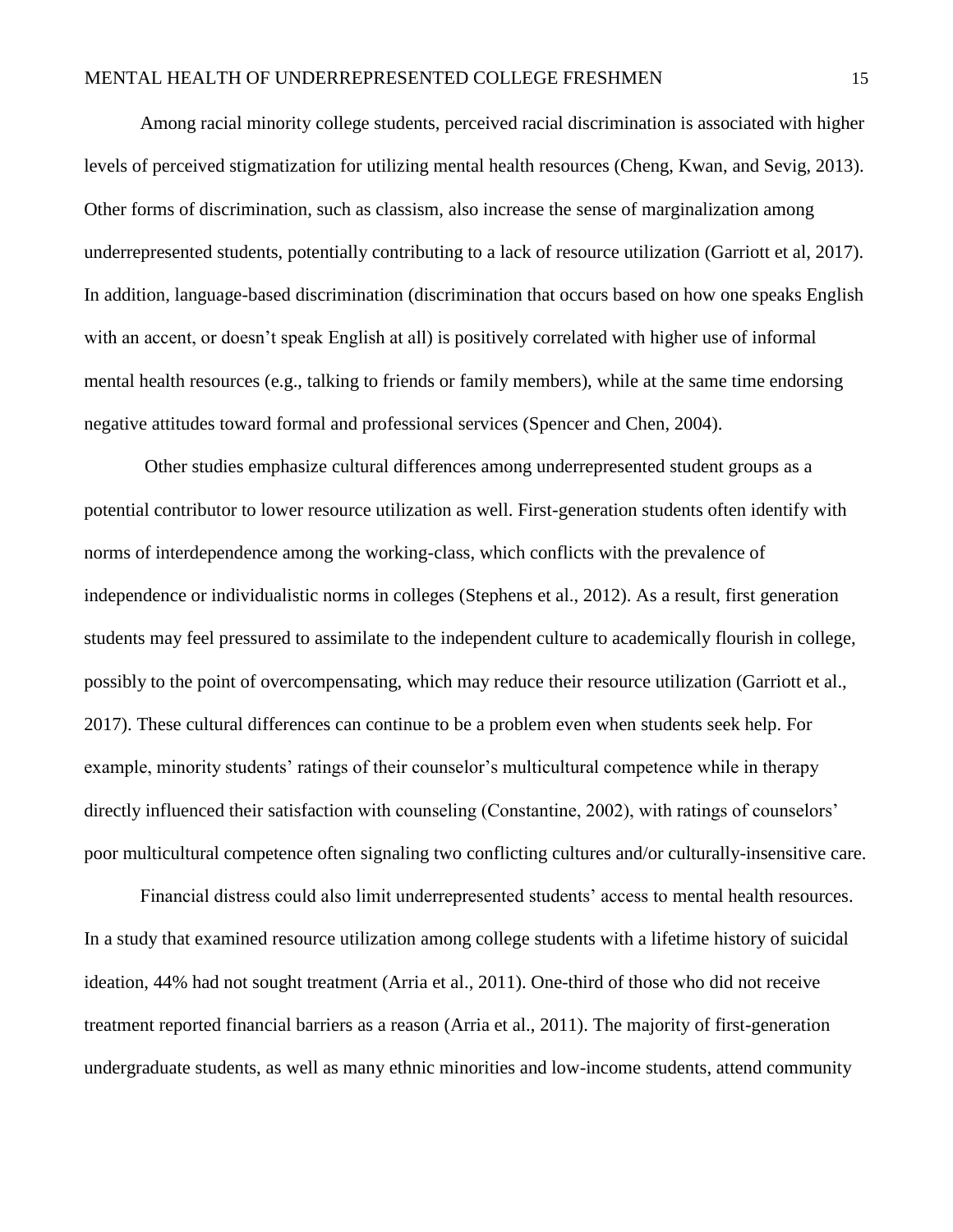college and for-profit institutions, and many community college counseling centers outsource services or refer students to private providers (Garriott et al, 2017; Edwards, 2015). Students with medical insurance are more likely to seek formal services, whereas those without insurance are more likely to receive informal care from their peers and family (Spencer and Chen, 2004). Financial distress could therefore impede students from obtaining formal mental health care, especially if they come from a lowincome family or do not have health insurance.

One recent study attempted to survey these diverse reasons for not utilizing mental health resources amongst first-generation college students (Stebleton, Krista and Ronald, 2014). These students reported several reasons for not utilizing resources, despite their awareness of their need: inconvenient locations and hours, no knowledge of these resources and services, and the lack of time to receive services (Stebleton, Krista and Ronald, 2014). While this is the first study to explore the relationship between these factors among first-generation college students, the study was conducted in six large public research institutions, lacking representation of students from different kinds of institutions. Moreover, the study had little representation of diverse ethnic minorities (61.3% White, 16.2% Asian, 9.3% Chicano/Latino, 6.2% African American, 5% other race/unknown, and 2.1% international), and did not analyze students' socioeconomic status, thereby failing to recognize the intersectionality of firstgeneration college students' overlapping identities. Lastly, while the study examined reasons for a lack of resource utilization and mental health problems in an underrepresented student population, the role of social support and a sense of belonging at college on resource utilization was not explored (Stebleton, Krista and Ronald, 2014).

Overall, these findings suggest that various barriers, many of which are associated with some marginalized social identities, may influence underrepresented students' attitudes toward mental health resource utilization, creating risk for more mental health problems. While the correlation between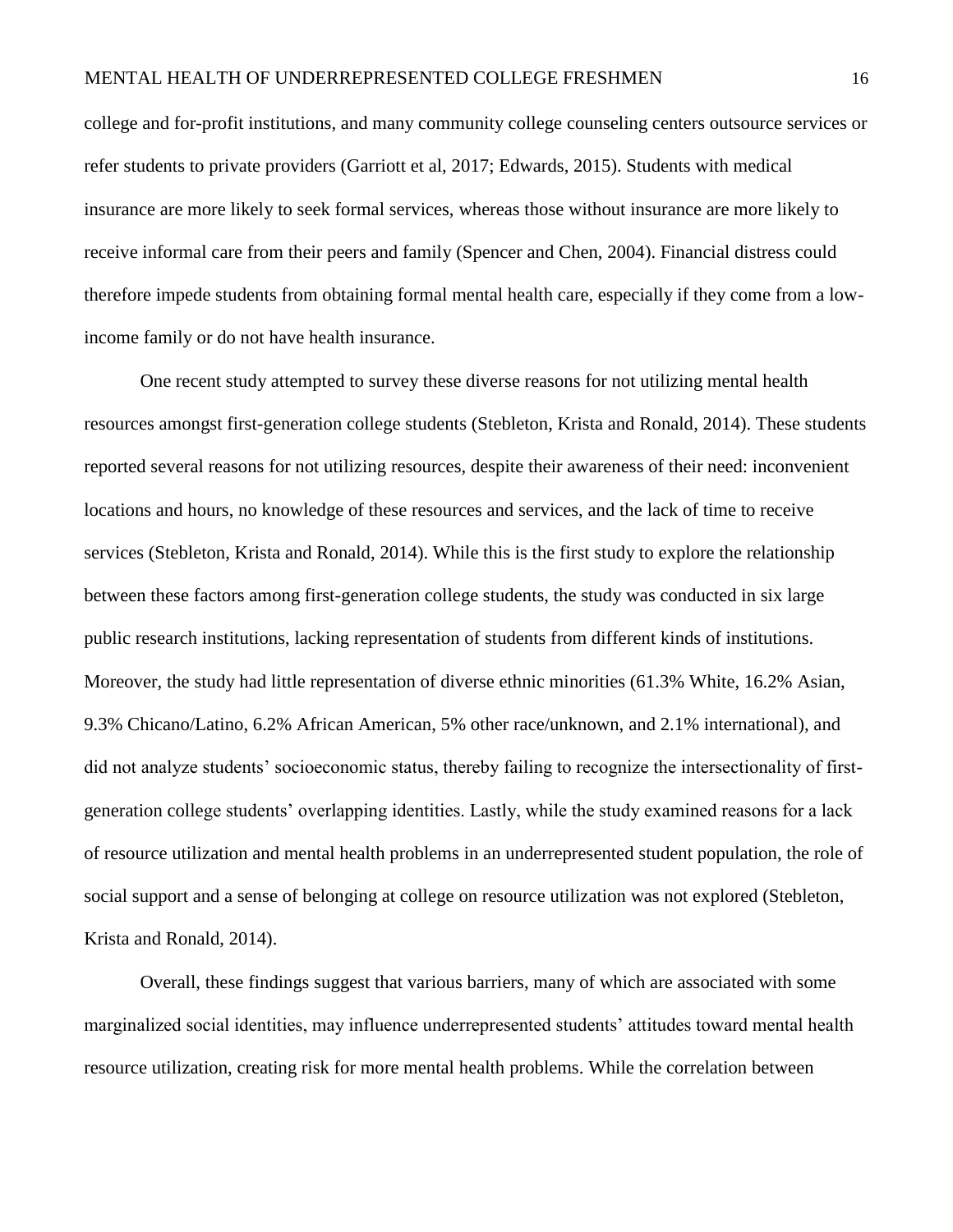### MENTAL HEALTH OF UNDERREPRESENTED COLLEGE FRESHMEN 17

ethnicity and mental health resource utilization is relatively well-studied (Constantine, 2000; Sheu & Sedlacek, 2004), there is a lack of similar studies with a focus on first-generation college students or low-income students, especially in relation to their social identities and sense of belonging. Especially since many of these aspects intersect to influence these students' mental health and resource utilization, a clear understanding of factors that could counteract or exacerbate these barriers is essential to promote underrepresented students' resource utilization behavior.

### *Current study*

The current study was designed to address existing gaps in the literature on factors that influence underrepresented students' mental health and utilization of campus resources. Participants included a sample of underrepresented students (UR; i.e., first-generation, low-income, or racial/ethnic minority) entering their first year at a selective, public southeastern college, as well as a control group of nonunderrepresented students (NR). Analyses examined, 1) whether and how underrepresented social identities were associated with rates of emotional distress during the transition to college, and 2) whether underrepresented social identities were associated with perceived barriers to utilization of mental health resources, as well as reduced utilization of mental health resources. These questions were examined longitudinally during the first semester, when students have been shown to struggle most with adjusting to the social and academic demands of college (Kahn & Nauta, 2001), and UR might be at the greatest risk for attrition (Carter, 2006).

These questions were explored using two, complementary methodologies. First, quantitative analyses were run to examine these questions in a larger sample of 121 students. Second, in-depth, semistructured interviews were conducted with a sub-group of 10 students (5 under-represented and 5 majority culture students) to permit a broader understanding of participants' experiences and enable researchers to explore the meanings attached to particular experiences (Clandinin & Connelly, 1994).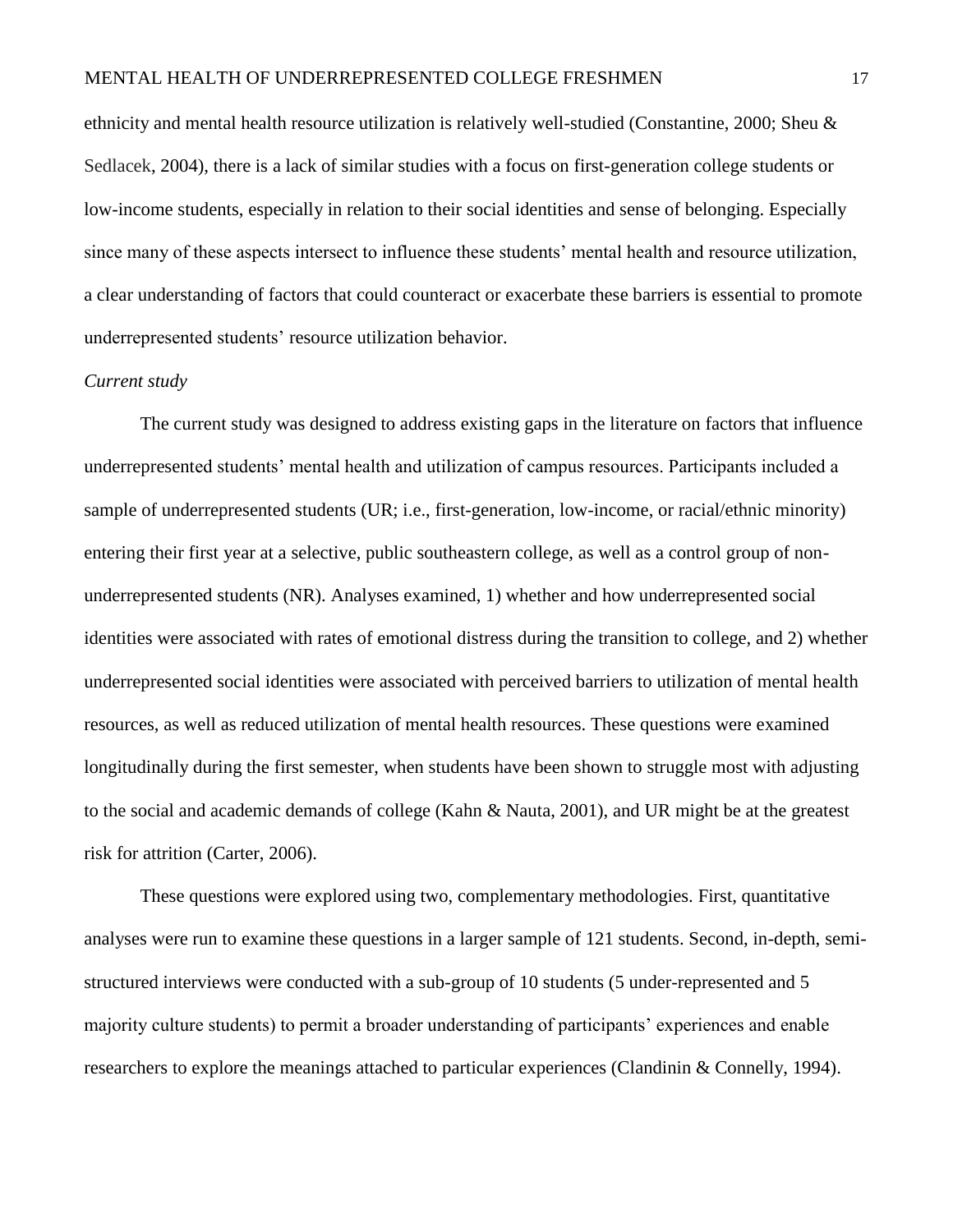Qualitative analysis 1) helped to interpret quantitative findings, 2) provided narrative accounts of college students' experiences navigating higher education, and 3) captured hard to quantify phenomena (e.g. the nature of supportive relationships that either aid in or challenge resource utilization). The use of multiple methodologies allows for a more contextualized understanding of the interplay between mental health and persistence among underrepresented college students, thereby providing essential information to develop targeted and efficient programs to support underrepresented students and allow equal opportunities for all students.

### **Method**

### *Participants*

For the purposes of our study, underrepresented students were defined as students who are first generation college students, from low-income families, and/or ethnic minorities. There is no universal definition for a "first-generation college student" and the meaning can range from students whose parents do not have any education beyond high school (Chen & Carroll, 2005; Horn & Nunez, 2000; Nunez & Cuccaro-Alamin, 1998; Warburton, Bugarin, & Nunez, 2001, Wang & Castañeda-Sound, [2008\)](http://onlinelibrary.wiley.com/doi/10.1002/joec.12049/full#joec12049-bib-0024) to those whose parents do not have bachelor's degrees, but may have some college, postsecondary certificates, or associate's degrees (Engle and Tinto, 2008). Despite the variability of the definitions, research has found significant differences between continuing-generation college students and first-generation college students, based on both of the definitions (Bui, 2002; Lee et al., 2004). In this study, we defined first-generation college students as students whose parents do not have four-year degrees from a college. Meanwhile, students were considered low-income if their family's "taxable income for the preceding year did not exceed 150% of the poverty level amount" (Office of Postsecondary Education, 2017). For example, if a four-member family's combined annual income is less than \$36,900, they are considered low-income in the contiguous U.S. (Office of Postsecondary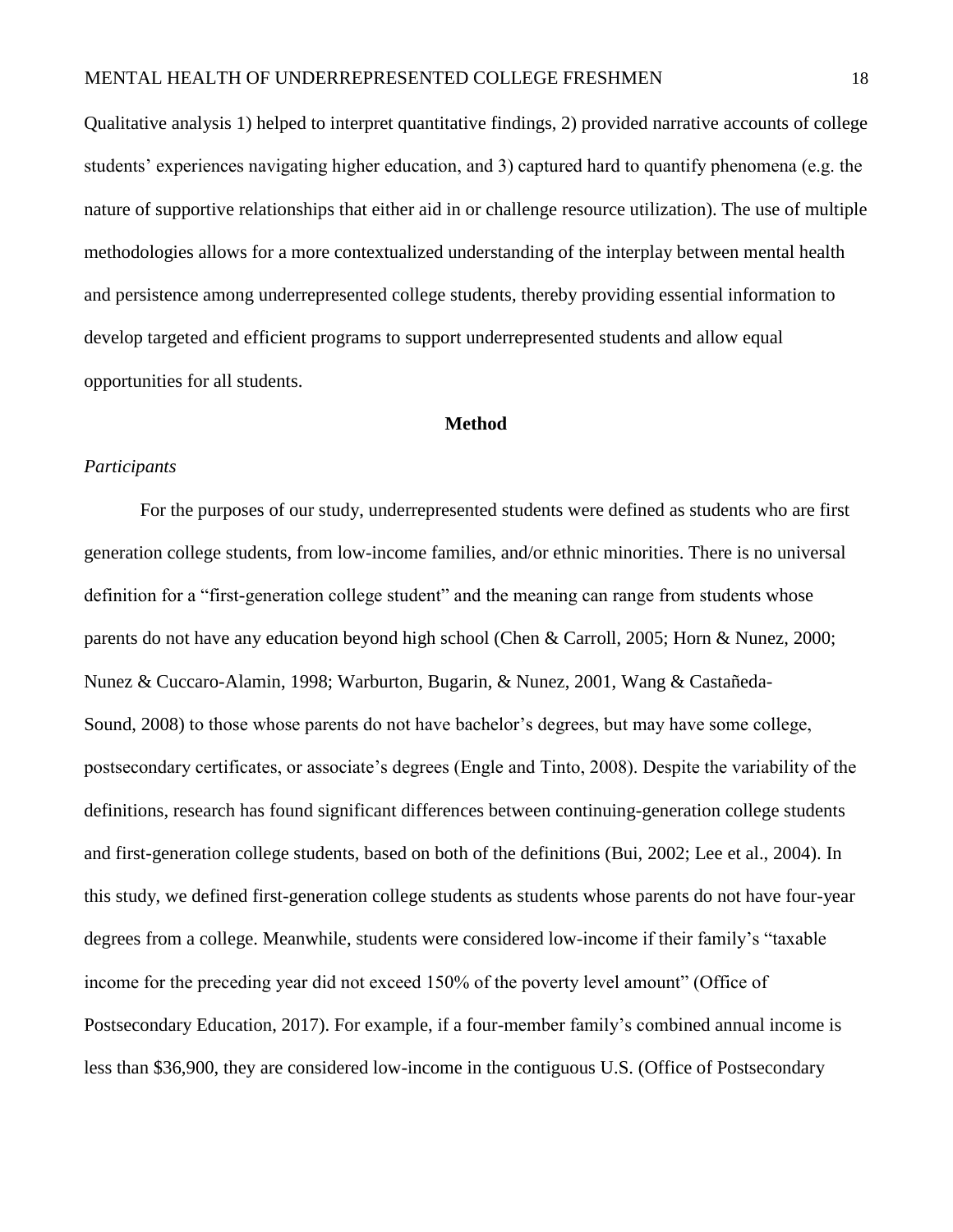Education, 2017). Finally, ethnic minority students could include students who endorsed any non-white racial or ethnic identity on a checklist (multiple selections were permitted). Using these definitions, fifty-nine underrepresented freshmen (47 female, 12 male) and sixty-two non-underrepresented freshmen (34 female, 28 male) were recruited at a mid-sized, southeastern public university. The vast majority of the sample (95% of participants) were retained from baseline through follow up (*N =* 114; 55 UR and 59 NR).

### *Procedure*

During the first month of their first semester at college, eligible participants were invited to participate in an approximately 40-minute in-person or online baseline session. During this session, participants were informed about the longitudinal nature of the study and asked to provide informed consent. An effort was made to schedule baseline sessions with students 18 years of age or older, in order to obtain their informed consent. For students who were not yet 18 years of age, their parent or legal guardian provided consent through an online consent form.

At the baseline session, students completed questionnaires about demographic characteristics, family background, ethnic and socioeconomic identity, help-seeking beliefs and behaviors, psychosocial and academic functioning, and beliefs about healthcare utilization. Participants were then re-contacted during the last week of their first semester to complete an online follow up survey that assessed change over time in these same constructs. Participants were compensated with either research participation credit for a psychology course (one credit for baseline, .5 credits for follow up) or payment (\$10 for baseline, \$5 for follow up), depending on their preferences. All procedures were approved by the Protection of Human Subjects Committee at the College of William and Mary. Figure 1 illustrates the study design.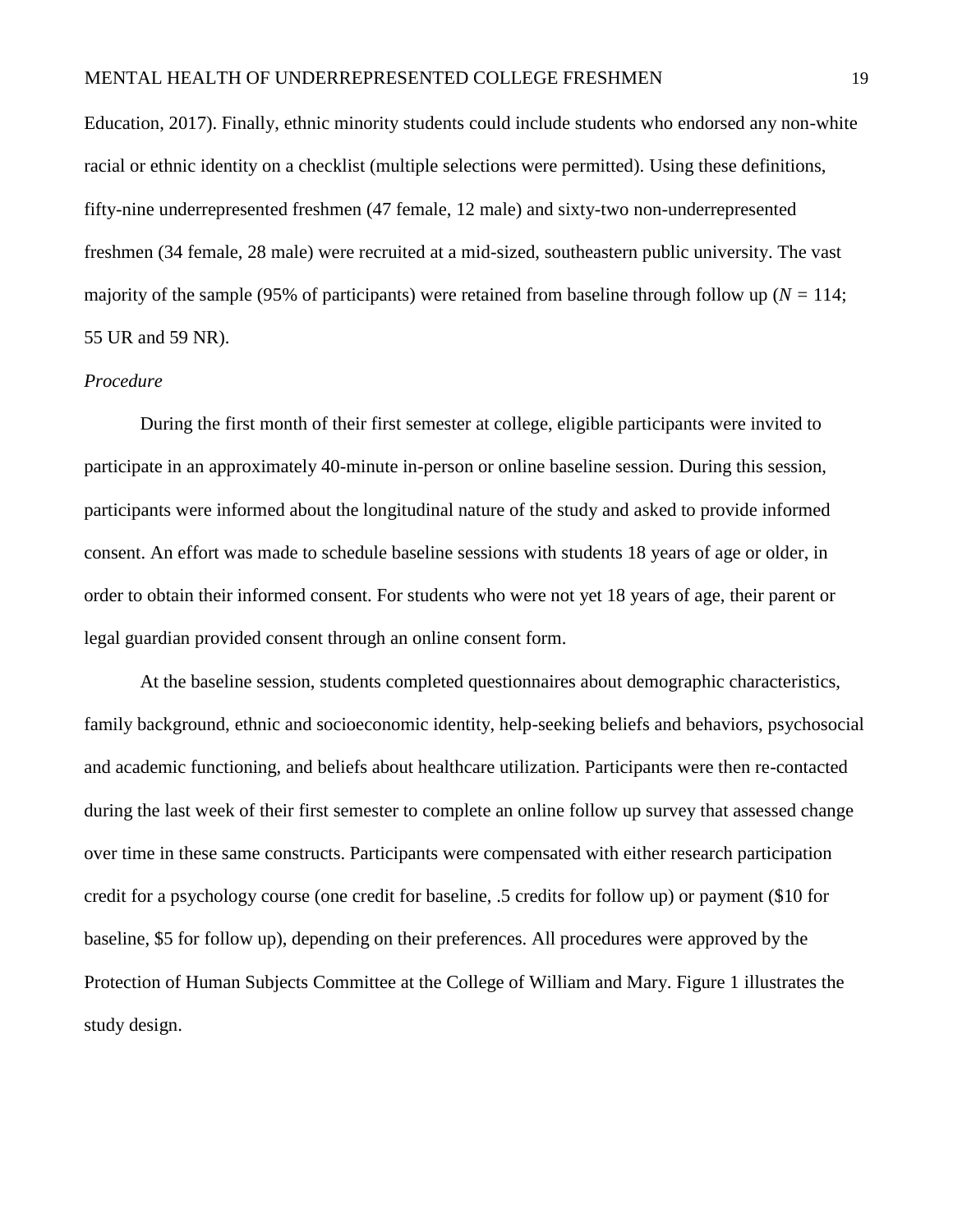### *Quantitative Measures*

Ethnic identity. At baseline, participants were encouraged to select as many choices as appropriate from a list of seven racial/ethnic terms: White, African American, American Indian or Alaska Native, Asian American, Native Hawaiian or Pacific Islander, Latino, Other.

Socioeconomic identity. At baseline, socioeconomic identity of the student was assessed using multiple measures to tap into parental education, family income, and subjective social status. Participants were asked about their parents' annual income and highest educational attainment, with six response options for each question (Allen et al., 2008; Thomson, 2011). In addition, participants reported their subjective perceptions of their family's socioeconomic status relative to everyone in the United States, as well as relative to other students attending their college, using the MacArthur Ladders of Subjective SES (Goodman et al., 2001). On the rung, 1 represents the most financially, occupationally, and educationally privileged population where 10 represents the least privileged population. During follow up, participants reported on their subjective social status relative to the college community, using this same measure.

Resource utilization. Participants completed self-report items about their approaches to coping with academic, social, and financial difficulties at college, with a particular focus on the strategies they use to seek help from others (Knapp & Karabenick, 1988). Participants were asked about their access to and utilization of school/campus resources for help with mental health, financial, academic, and other issues, as well as their attitudes towards mental health resources. For baseline and follow up, participants rated their perceived need of help for emotional and mental issues for the past 12 months or semester on a 6-point scale; higher score indicated stronger agreement. They also rated on a 6-point scale how much they agree that if they needed professional help for their mental or emotional health they would know where to go; higher score indicated stronger agreement. In both timepoints, students were also asked to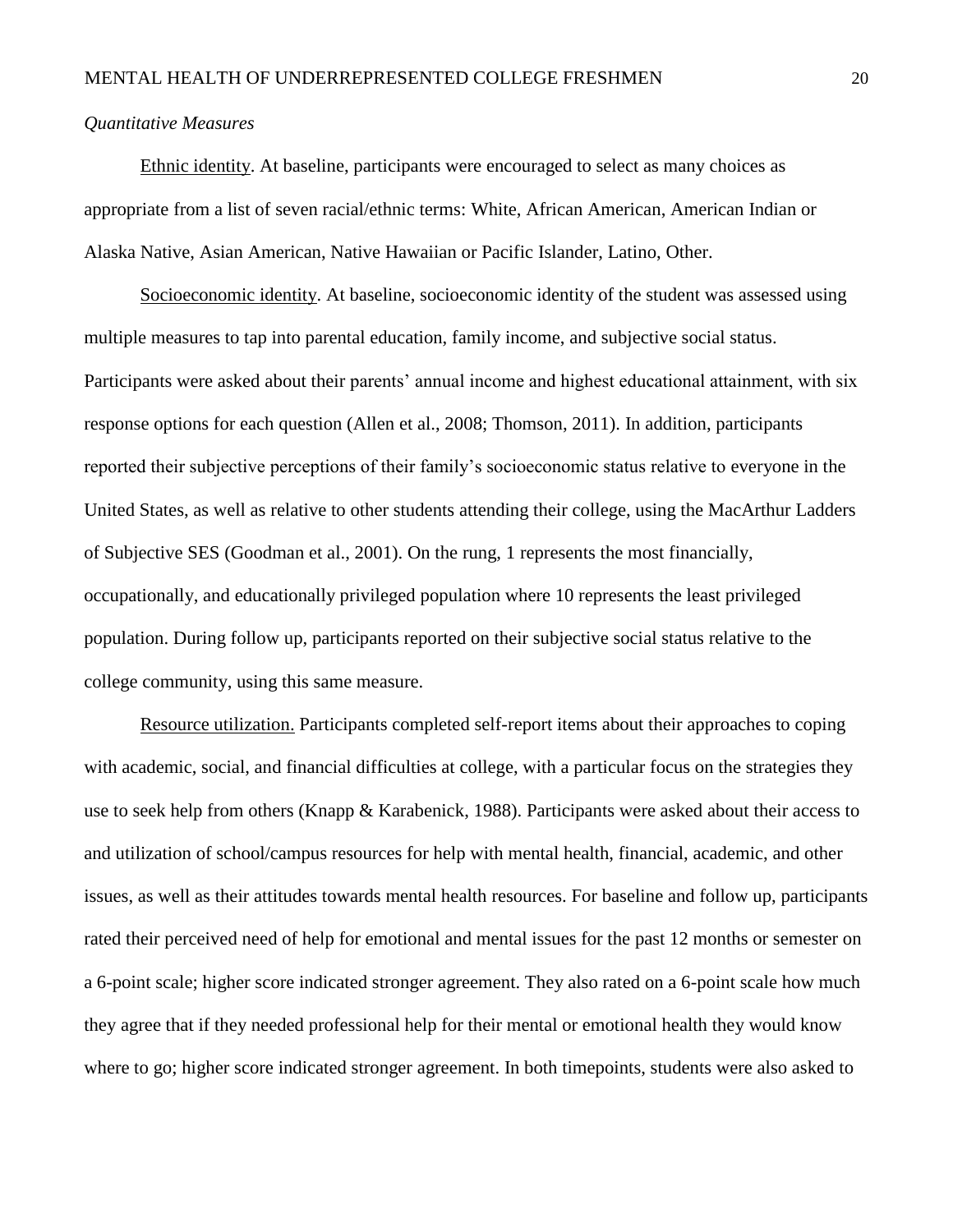### MENTAL HEALTH OF UNDERREPRESENTED COLLEGE FRESHMEN 21

evaluate others' and their own stigma against mental health treatment out of 6 points; higher score indicated higher level of stigma. Students who reported that they have recently utilized mental and emotional support were asked to rate helpfulness out of 4 points, with a higher score reflecting higher effectiveness. During the follow up, participants rated satisfaction of different aspects of therapy or counseling that they received during the past semester out of 6 points, with a higher score indicating highest satisfaction.

Psychosocial functioning. In order to assess psychosocial constructs closely related to college persistence and academic success, participants completed assessments of perceived stress (Perceived Stress Scale; Cohen & Williamson, 1988), recent depressive symptoms (CES-D; Eaton et al., 2004), and worry (Penn State Worry Questionnaire; Molina, & Borkovec, 1994). Perceived stress questionnaires were scored out of a total possible value of 50, with a higher score indicating higher level of stress. CESD questionnaire responses were added to a total possible score of 100, with a higher score indicating more depressive symptoms. Lastly, Penn Worry questionnaire responses were added to a total possible score of 80, with a higher score indicating higher level of worry.

### *Qualitative measures*

During the baseline consenting process, participants were informed that they may be selected for an additional, qualitative component of the study. A subsample of 10 of the 121 participants at William and Mary was recruited to participate in this qualitative portion of the study – a semi-structured, individual interview that would further clarify mechanisms that influence underrepresented students' mental health and resource utilization. The qualitative assessment consisted of a semi-structured interview, which was conducted during the second half of the fall semester of participants' first year in college. Five participants were recruited from each group: 5 underrepresented and 5 non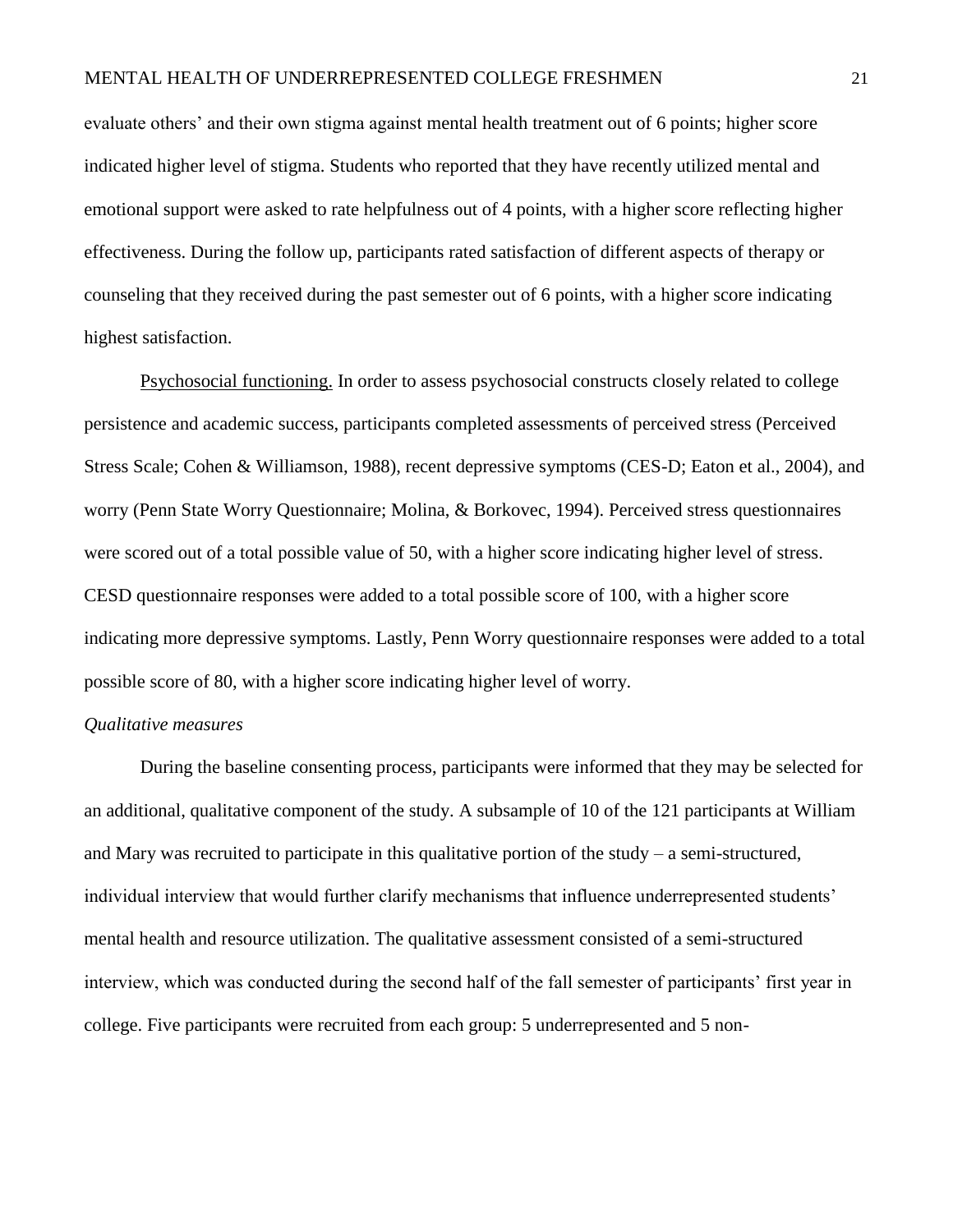underrepresented students. Participants who participated in the qualitative interviews were reimbursed with \$10 or one course credit for the 30-45 minute interview.

### *Analytic Procedure*

Independent samples t-tests and chi square were used to compare UR and NR groups on variables measured at a single time point (e.g., expectations about seeking mental health support). A 2x2 mixed model ANOVA was used to analyze the effects of group (UR versus NR) on changes in emotional distress, stigma, and helpfulness of resources over time. Because no significant interactions were found for 2x2 mixed models, T-tests were used to compare groups for each time point.

#### **Results**

### *Descriptive Statistics*

The current study examined whether UR experience higher rates of emotional distress and greater barriers to utilizing mental healthcare resources on campus, relative to NR. Participants included 59 UR (53 ethnic minority; 12 with immigrant status; 20 first-generation; 23 low-income status) and 62 NR entering their first year at a mid-sized public southeastern college. Table 1 summarizes demographics of participants.

Among UR, 10.2% of the students identified as White, 33.9% as African American, 18.6% as Asian, 20.3% as Latino, and 16.9% as Others  $(\chi^2(3, N = 121) = 25.18, p < .001)$ . Among URs, English was the primary language spoken at home (66.1%), followed by Spanish (6.8%) or Spanish and English (10.2%). Other languages reported included Chinese (1.7%), Danish (1.7%), Korean (1.7%), Korean and English (3.4%), Malayalam (1.7%), Mongolian (1.7%), Tagalog (1.7%), and Uzbek (1.7%).

The parents of NR were significantly more educated  $(t(119) = 4.96, p < .001)$ , with the majority of NR families having one (41.9%) or both (30.6%) parents with a graduate degree, while it was more common for UR to report parents with no college degree (18.6%), some college (15.3%) or at least one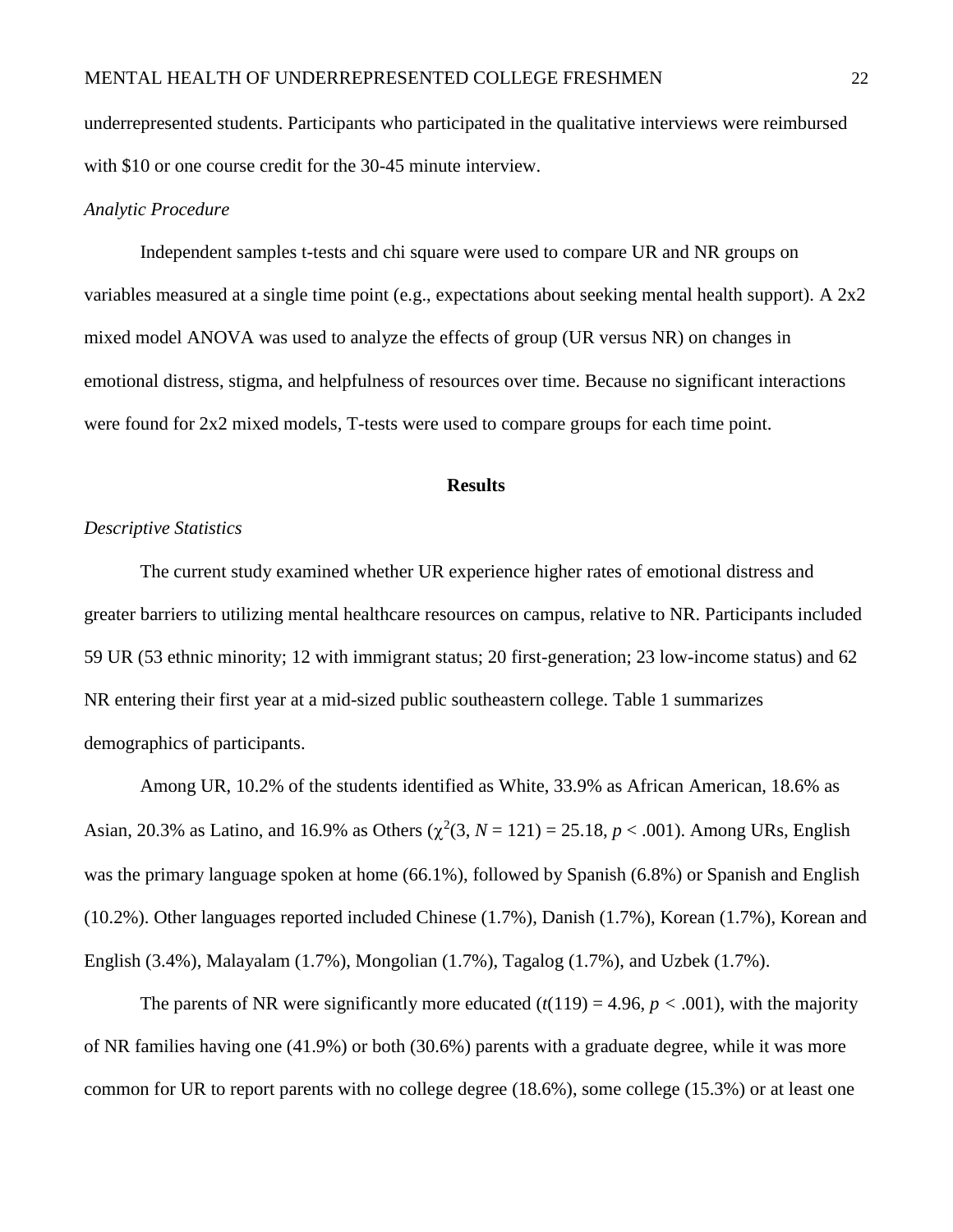parent with a bachelor's degree (19.4%). On average, NR's parents earned between \$82,649 – 100,000, whereas parents of UR earned  $$57,560-74,280$  ( $t(119) = 6.74$ ,  $p < .001$ ).

The mean self-reported perceived social and economic status of NR at baseline was 4.43 out of 10 (*SD =* 1.63), whereas the mean baseline score was 5.69 for UR (*SD =* 1.89); the group difference was significant  $(t(118) = -3.95, p < 0.001)$ . The follow up differences in perceived status between the groups remained significant; mean score of NR (*M =* 4.29*, SD =* 1.65*)* was lower than that of UR (*M =* 5.25,  $SD = 1.90$ ;  $t(112) = -2.60$ ,  $p \le 0.05$ ). No significant changes between baseline and follow up ( $F(1, 111)$ )  $= 1.93, p = .17$ ) and group moderation  $(F(1, 111) = 1.58, p = .21)$  were observed (Figure 2). *Underrepresented status and emotional well-being*

Analyses revealed that, at baseline, there was no significant difference in prevalence of psychiatric disorders, with 30% of NR and 19% of UR having been diagnosed with at least one psychiatric disorder  $(\chi^2 (1, N = 119) = 1.79, p = .18)$ . Table 2 summarizes the prevalence of different kinds of psychiatric disorders by group. The prevalence of depression, anxiety, attention disorder or learning disability, eating disorder, psychosis, personality disorder, and substance abuse disorder were similar between both groups. While none of the NR replied that they did not know if they had any past psychiatric diagnosis, 5.17% of UR did  $(\chi^2(1, N = 119) = 3.23, p = .07)$ .

Analyses of the remaining indicators of psychosocial functioning (i.e., perceived stress, depressive symptoms, and worry) are summarized in Table 3. Whereas a trend of higher baseline perceived stress scores were observed among UR  $(t(119) = -1.91, p = .06)$ , no significant differences between the two groups were found during the follow up  $(t(110) = -1.38, p = .17)$ . Both groups' scores significantly increased throughout the semester  $(F(1,110) = 431.22, p < .001$ ; Figure 3), but no significant moderation of group status on perceived stress was found  $(F(1, 110) = .08, p = .78)$ .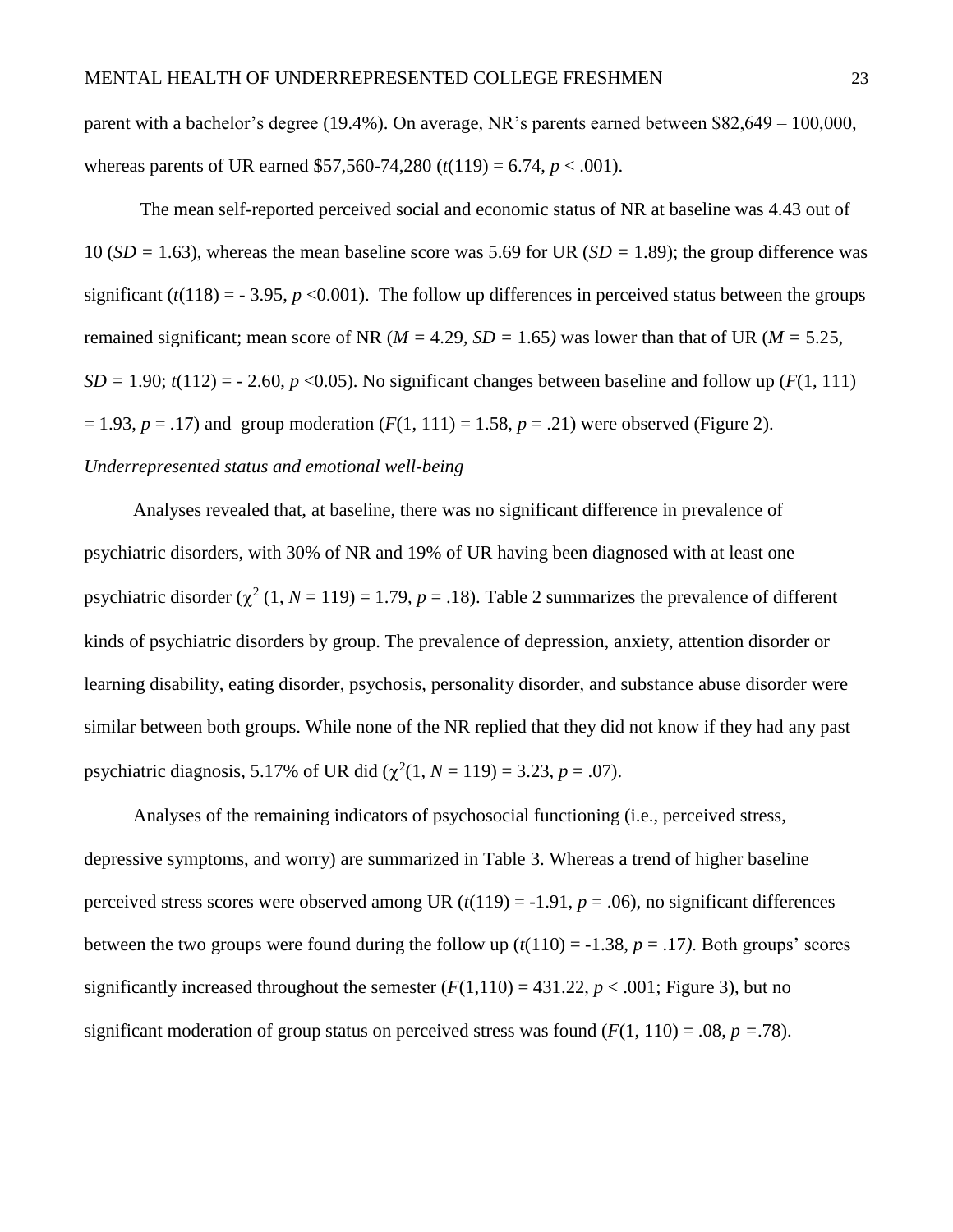Depressive symptoms were similar across the two groups at baseline  $(t(114) = -0.79, p = .43)$ , but significantly higher for UR at follow up  $(t(109) = -2.17, p < 0.05)$ . Both groups' scores significantly increased throughout the semester  $(F(1, 104) = 7.86, p < .01;$  Figure 4), but no significant moderation of the group status on CESD scores was found  $(F(1, 104) = 2.77, p = .10)$ .

Levels of worry, a hallmark feature of some anxiety disorders, were similar between two groups for both baseline  $(t(111) = -1.28, p = 0.20)$  and follow up  $(t(109) = -1.21, p = .23)$ . No significant change of scores over the semester  $(F(1, 102) = 2.73, p = .10;$  Figure 5) nor any significant moderation of the group status  $(F(1, 102) = .03, p = .87)$  was observed.

### *Underrepresented status and mental health care use*

First, participants were asked what type of social support they expected to utilize if they were experiencing emotional or mental distress (Table 4). At both baseline and follow up, students in both groups identified friends, family members, and professional clinicians as their top three choices for seeking support for emotional wellness, in that order. A trend of higher preference of support groups among NR was observed at follow up; UR (9.09%) expected to utilize support groups more than NR (1.69%) did ( $\chi^2$  (1, *N* = 114) = 3.12, *p* = .08). No significant differences in groups were found in preference for different support types.

Participants were also asked which academic personnel they would prefer to seek emotional support from at their college, if they were experiencing a mental health problem that was affecting their academic performance (Table 5). At baseline, NR and UR responded similarly: 88.71% of NR and 83.05% of UR anticipated that they would see a professional at a counseling center  $(\chi^2 (1, N = 121))$  $= 0.80, p = 0.37$ . However, at follow up, UR were less likely to report planning to utilize counseling center services for emotional distress that interfered with academics compared to NR (75% of NR, 53% of UR;  $\chi^2$  (1,  $N = 114$ ) = 5.90,  $p < .05$ ).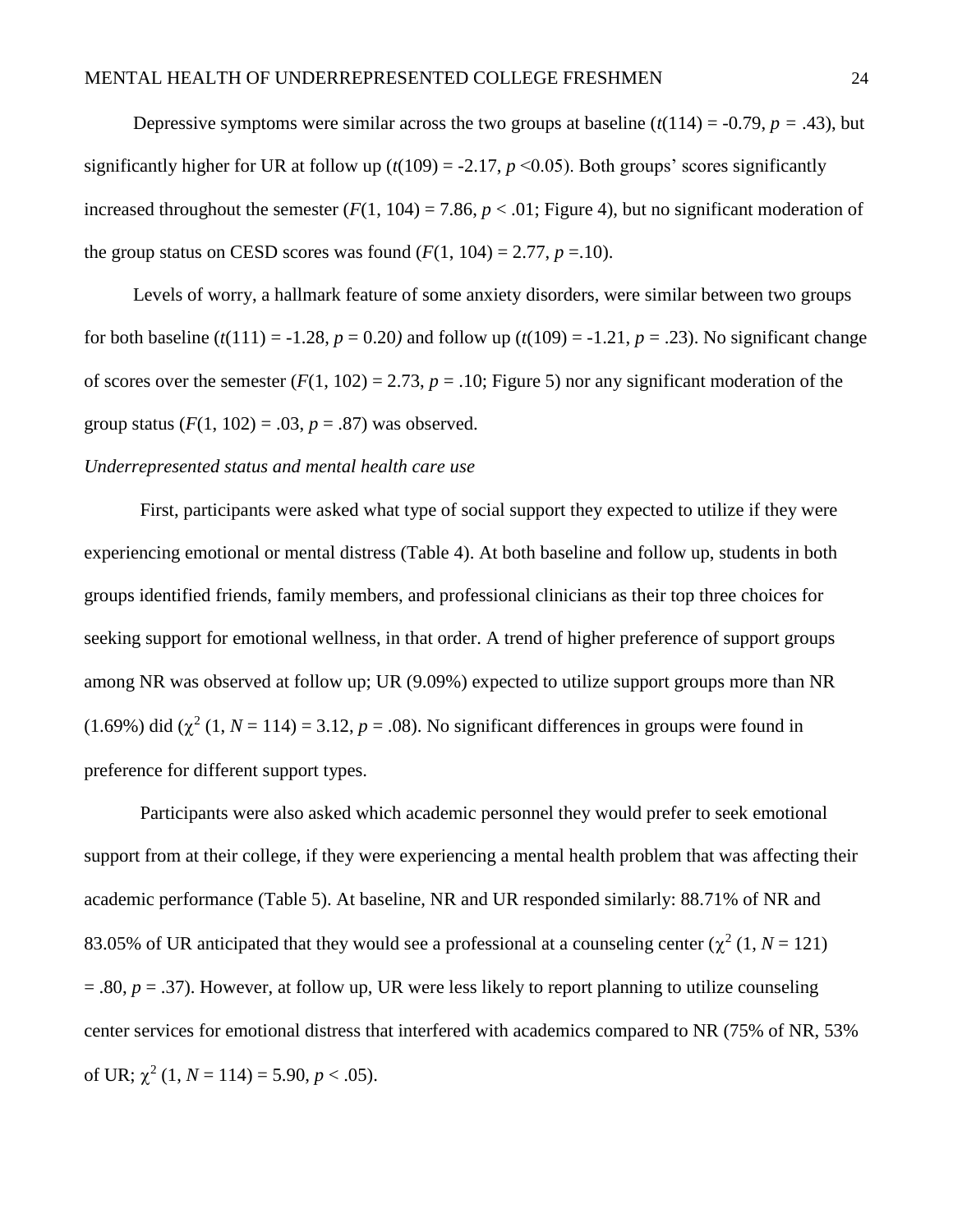In terms of actual utilization, UR were less likely to have used at least one type of professional mental health service prior to entering college (33% of NR versus 22% of UR;  $\chi^2$  (1, *N* = 94) = 1.28, *p* = .26). When asked specifically about behavioral treatments (versus medication), more NR (30.6%) tended to report that they had utilized therapy or counseling for mental or emotional health during the past 12 months at baseline compared to UR did (15.6%;  $\chi^2$  (1, *N* = 94) = 2.97, *p* = .09). At follow up, 13.56% of NR and 18.18% UR reported utilization of therapy or counseling during their first semester of college  $(\chi^2 (1, N = 114) = .46, p = .50)$ . Lastly, marginally more UR reported no utilization of any social support at follow up (61.82% UR versus 44.07% NR;  $\chi^2(1, N = 114) = 3.60, p = .06$ ; Table 6). Interestingly, significantly more NR reported reliance on their significant other during follow up  $(20.34\% \text{ NR} \text{ versus } 5.45\% \text{ UR}; \chi^2(1, N=114) = 5.52, p < .05; \text{ Table 6}).$ 

## *Underrepresented status and perceived barriers to mental healthcare use*

Perceived need of mental health resources is summarized in Table 7. No significant difference in perceived need was observed between the groups during baseline  $(t(118) = -.17, p = .86)$  and follow up  $(t(112) = -.66, p = .51)$ . Over the course of the semester, the perceived need for mental health resources significantly decreased for both groups  $(F(1, 111) = 13.18, p < .001$ ; Figure 6), but no group moderation was found  $(F(1, 111) = .08, p = .78)$ .

No significant differences in knowledge of resources were shown between the two groups during baseline  $(t(118) = .02, p = .99)$ , while non-significant trend of higher knowledge among NR was found  $(t(112) = 1.82, p = 0.07)$ . The mean scores are summarized in Table 8. No significant changes between baseline and follow up ( $F(1, 111) = .10$ ,  $p = .76$ ; Figure 7) and group moderation ( $F(1, 111) = 2.16$ ,  $p = .76$ = .15) were observed.

No significant differences in perceived stigma of others towards mental health resources was observed between the groups during baseline  $(t(118) = -1.08, p = .28)$  and follow up  $(t(112)$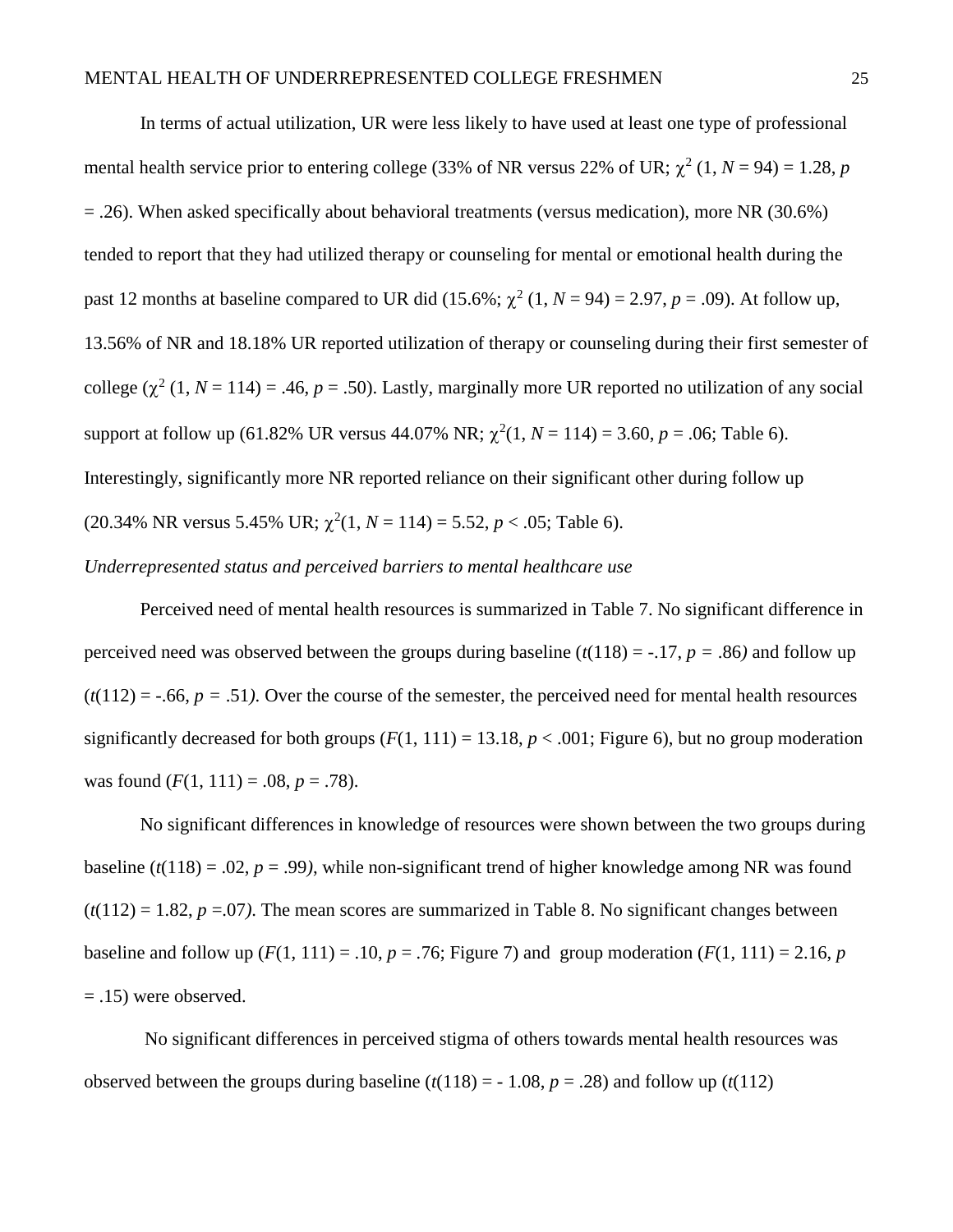= .003, *p* = .99). Furthermore, no significant differences were found in reported participants' own stigma during baseline  $(t(112) = .98, p = .95)$  and follow up  $(t(112) = .98, p = .33)$  as well. Perception of others' stigma  $(F(1, 111) = 3.66, p = .06$ ; Figure 8) decreased for both groups, but no group moderation was found  $(F(1, 111) = 1.37, p = .24)$ . No significant changes between time points were observed for self-reported, own stigma  $(F(1, 111) = 0.43, p = .51;$  Figure 9); no significant group moderation was found  $(F(1, 111) = 0.90, p = .35)$  as well. Table 9 summarizes mean scores of stigma against mental health resources for both groups and time points.

There was no significant difference in the two groups' ratings of helpfulness of their support during baseline ( $t(20) = -.36$ ,  $p = .72$ ; Table 9) and at follow up ( $t(52) = .73$ ,  $p = .47$ ). No significant changes between baseline and follow up  $(F(1, 15) = .02, p = .89)$ ; Figure 10) and group moderation  $(F(1,$  $15$ ) = .25, *p* = .63) were observed.

Satisfaction ratings on different aspects of therapy or counseling that were utilized during the first semester are summarized in Table 10. No significant group difference was found for all aspects: convenient hours ( $t(14) = -1.37$ ,  $p = .19$ ), location ( $t(14) = .61$ ,  $p = .55$ ), quality of treatment ( $t(14)$ )  $= .67, p = .51$ ), respect for privacy ( $t(14) = -.17, p = .87$ ), and availability to schedule ( $t(14) =$  $-74, p = .47$ ).

#### **Discussion**

The current study aimed to compare rates of mental distress, as well as attitudes toward and actual utilization of mental health resources, among underrepresented and non-underrepresented freshmen transitioning to college. Results indicated that UR showed a trend of higher levels of stress upon entering college and significantly higher depressive symptoms at the end of the first semester. For both UR and NR, levels of mental distress increased significantly during their first semester at college. However, both groups reported lower perceived need for mental health resources at the end of the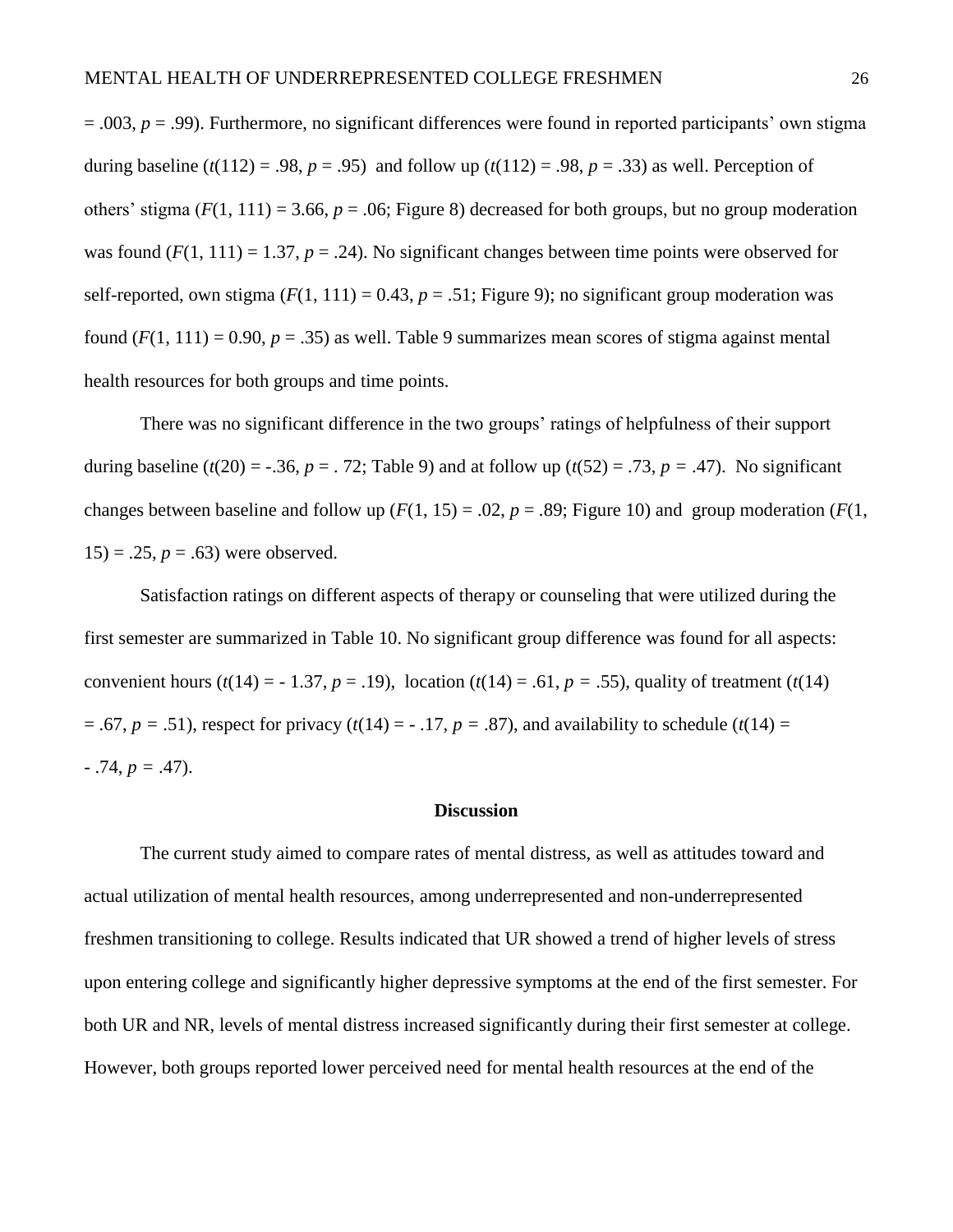semester, relative to the start of college, and they also reported marginal decreases in perceptions of others' stigma toward mental health resources. While UR were equally likely as NR to report planning to utilize counseling center services at baseline, UR were less likely to report the same plan at follow up. Instead, a trend of higher preference for support groups among UR, in comparison to NR, was observed at follow up. It is not clear whether the students selected this option for counseling groups or student-led interest and support groups. As for the actual resource utilization, UR had a trend of less utilization of therapy or counseling services in the past year, compared to NR, at baseline. At follow up, NR relied more on their significant other than UR, and UR reported that they received help from no one at a marginally higher rate than NR.

UR entered college with similar rates of most mental health diagnoses to NR. For both groups, depression and anxiety were the most diagnosed mental disorders. Other studies also identify anxiety disorders (11.9% of college students; Kessler et al., 2007) and major depression (7-9%; Kessler et al., 2007; Eisenberg, Hunt, and Speer, 2013) as the most prevalent psychiatric disorders in college students. While none of the NR replied that they did not know if they have any past psychiatric diagnosis, 5.17% of UR did. This uncertainty could reflect the lack of access to mental health resources and diagnosis for underrepresented populations.

Perceived stress was marginally higher among the UR during baseline and the scores of both groups significantly increased throughout the semester. In addition, depressive symptoms at the follow up were significantly higher for UR, and depressive symptoms also significantly increased for both groups throughout the semester. These findings are consistent with past studies that show increased stress and depressive symptoms among underrepresented students (Greer & Chwalisz, 2007; Jenkins et al., 2013), as well as a general increasing trend of depression in college students (Alfeld-Liro, & Sigelman, 1998). During the semi-structured interview, a UR student shared a unique stressor she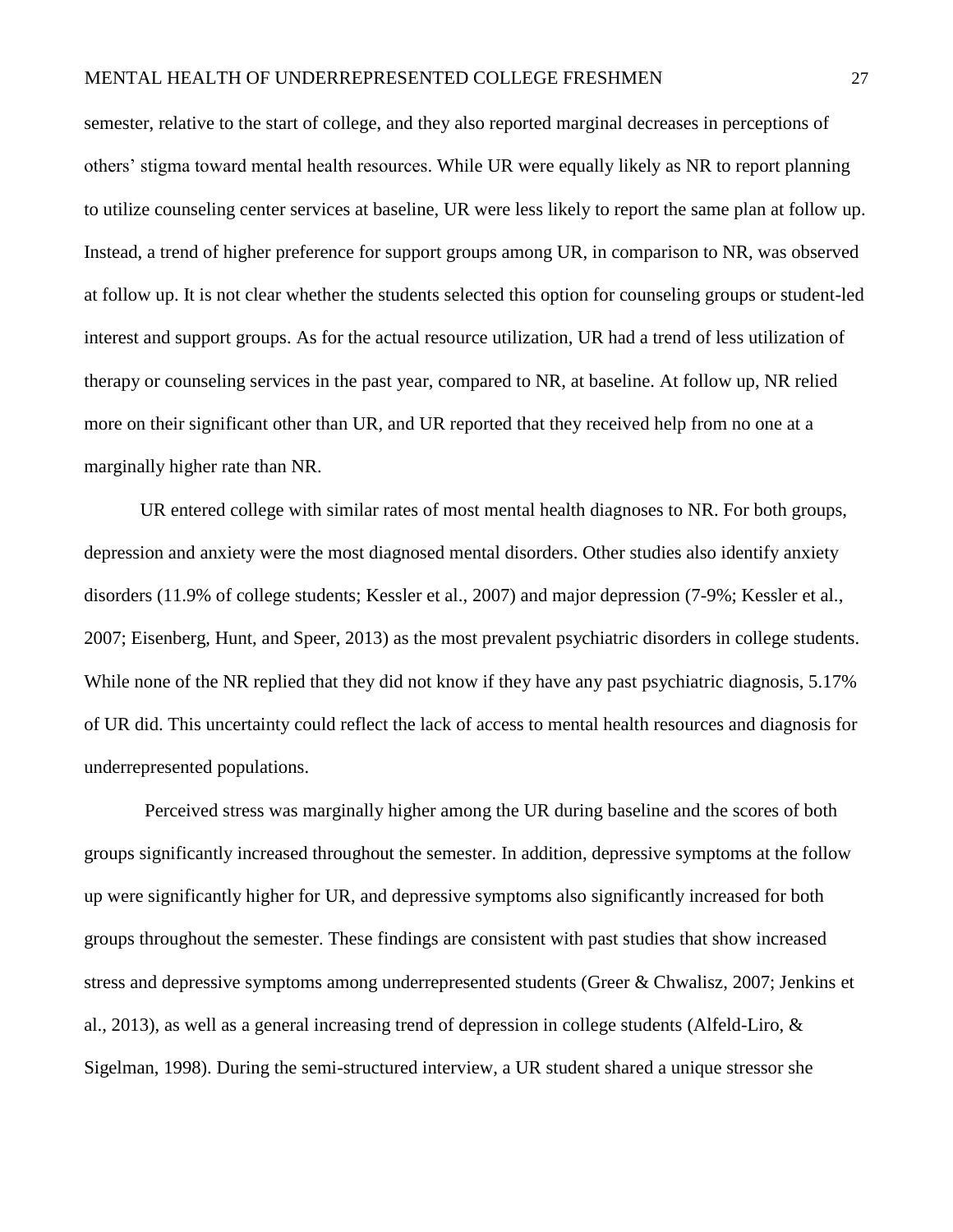encountered in college as an ethnic minority, which added challenges during her college transition and contributed to feelings of stress.

> *"I am a Hispanic student...and I haven't seen that many Hispanics, which is what I am used to. One of my challenges, my struggles was understanding other people. Because... the majority of people here are white and ... I was never really used to that. Because my [high] school ... the majority of people were Hispanic and black people so it was a big transition...I just felt really uncomfortable and out of place. But like I just*  let time do its thing and I am actually like okay with everyone now. I feel *comfortable."*

The participant's response is consistent with past studies that found mental and emotional distress that are associated with college students of color, stereotype threat and prejudice (Aronson, Fried, & Good, 2002; Steele, 1997). Solo statuses of minority students can contribute to lowered academic performance, as well as increased awareness of one's identities. The self-awareness could add pressure on these students, with the fear that their performance will be generalized and stereotyped for the entire group that they "represent" (Thompson and Sekaquaptewa, 2002). Contrasting to other results, there were no significant differences in levels of worry between the groups and over time. This finding is inconsistent with other studies that have found higher levels of anxiety and worry among underrepresented college students (Aronson, Fried, & Good, 2002; Steele, 1997).

The top three choices of social support that both NR and UR preferred to utilize to address emotional and mental distress were friends, family and professional clinicians, for both time points. For emotional distress that is affecting their academics, both NR and UR at baseline anticipated being most likely to utilize the counseling center or approach a professor from a class, when given a list of potential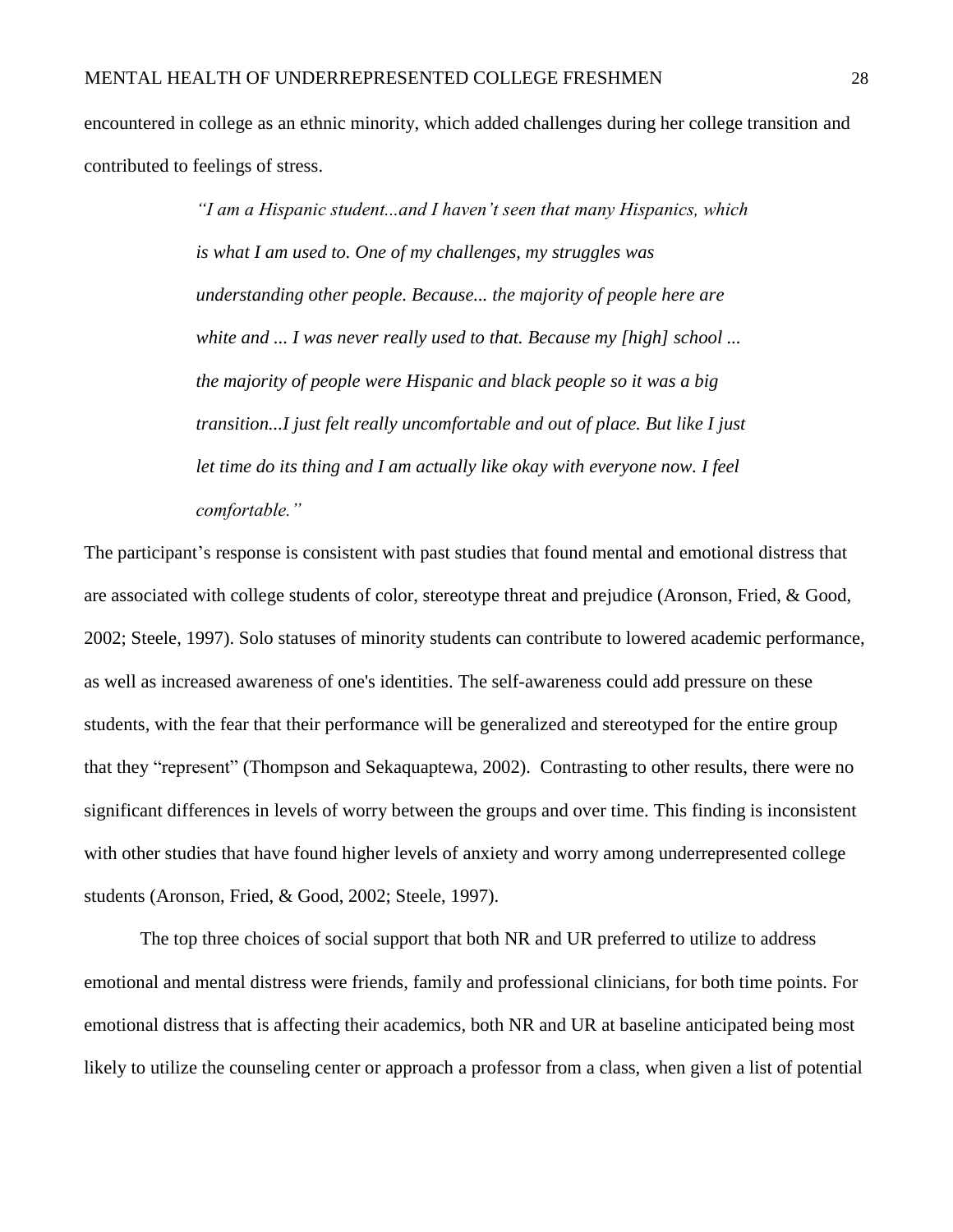academic personnel they could speak with. At follow up, however, UR were less likely to report planning to utilize counseling center services compared to NR. For general social support, more UR reported at follow up planning to utilize support groups than NR did. During the semi-structured interview, one underrepresented participant explicitly discussed this hesitation about seeking help from professionals on campus, instead preferring to receive help from friends and family, explaining,

> *"I don't exactly know what it is and who they are…so maybe I will not feel comfortable about seeking help from them."*

In terms of actual utilization, UR were less likely to have used at least one type of professional mental health service prior to entering college, and were less likely to have utilized therapy or counseling during the past 12 months before entering college. Furthermore, marginally more UR reported not having received any social support at follow up. This supports findings of underutilization of mental health resources among underrepresented students (Stebleton, Soria, & Huesman, 2014). However, UR were equally likely to utilize professional mental health services during the first semester of college, compared to NR. Equal utilization of professional resources by UR may be due to higher rates of emotional distress among UR, or free services on campus that alleviate financial barriers. However, it is also important to note that at both baseline and follow up, both NR and UR in our sample reported higher usage of counseling services compared to that estimated for a national college sample (10%; Rosenthal & Wilson, 2008). This may represent 1) a higher level of mental distress, 2) higher access, and/or 3) fewer barriers to the resources. In addition, it will be important for future studies to explore rates of healthcare utilization beyond the first semester, as these trends may change over time.

Interestingly, NR reported higher reliance on their significant others compared to UR at follow up. It is unclear exactly why this might be. Perhaps NR are more likely to have a significant other to talk to during college, due to greater social belonging on campus. It is also possible that this result reflects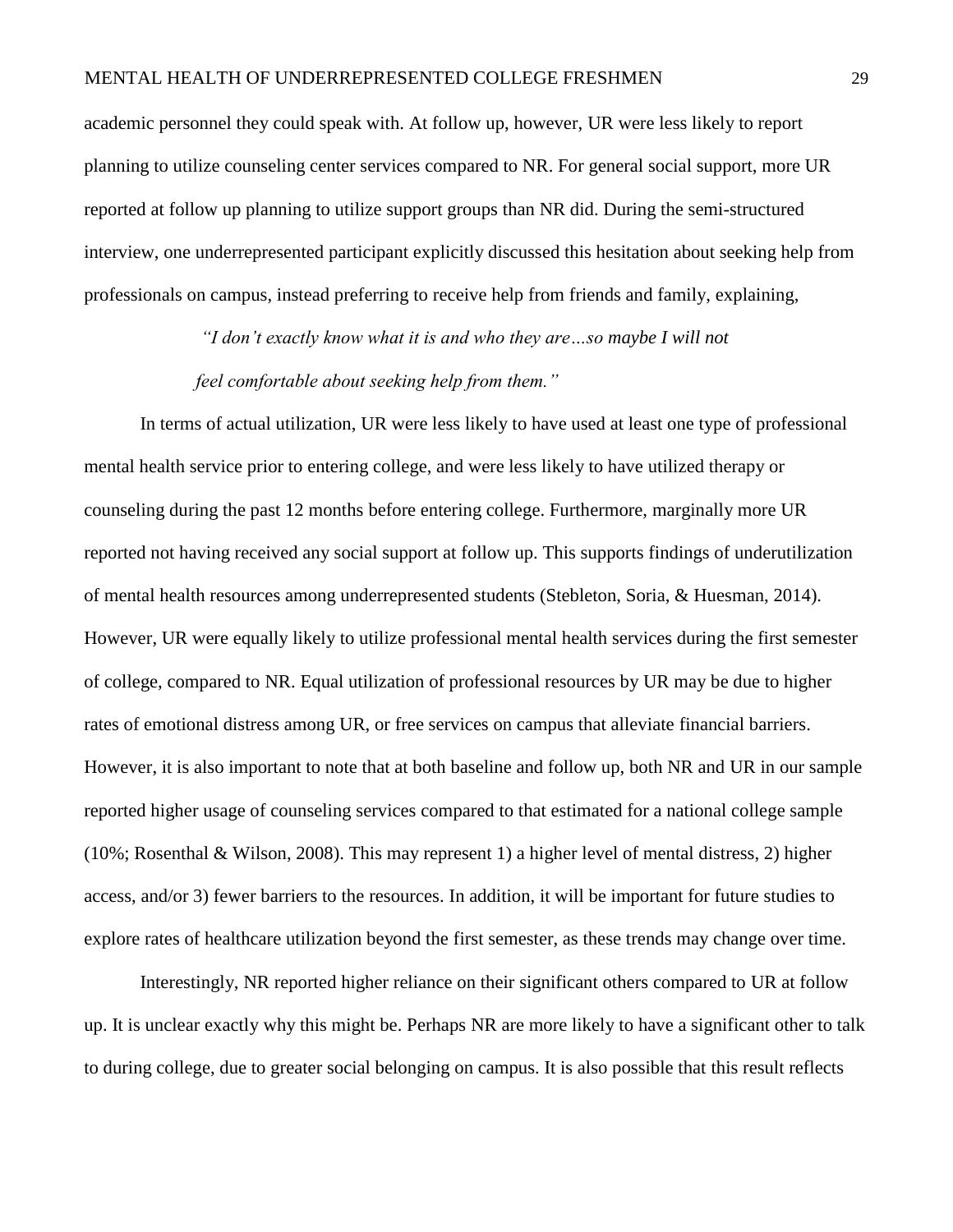the different type of stressors and barriers that are unique to NR. For example, Luthar and Latendresse (2005) found that upper class children experience substance use, anxiety, and depression at higher levels, in part due to excessive pressure to achieve and isolation from caregivers. Due to high expectations from family, NR might face their own unique sources of stigma against resource utilization, and non-underrepresented students may therefore seek support from romantic partners, with whom they have already-established a strong emotional bond and can be vulnerable with. For example, during the semi-structured interview, one NR student shared his perception of the social stigma towards mental illnesses as a White male student.

> "… *social stigmas…where you have to act or put on a show…there's a stigma that you don't want your friends to see that. It's easier if you have a friend who opened up to you…you feel more comfortable opening up to them…being like a white male…I get that technically gives me like an up or whatever…there's less blocks I guess or discrimination and stuff that could affect other groups more than myself… [But] I feel like there's an informal barrier against…a man being white. You're supposed to…have everything together since…you institutionally…you've been technically benefited the most…so I guess if you've been privileged, you shouldn't have problems."*

Past studies have identified multiple barriers to resource utilization in underrepresented college students, including a lack of time, financial constraints, a lack of perceived need for help, privacy concerns, being unaware of available resources, stigma, and skepticism about treatments (Eisenberg, Golberstein, & Hunt, 2009). In this study, no significant difference in knowledge of resources and helpfulness of utilized resources were shown over time, and between the two groups at either baseline or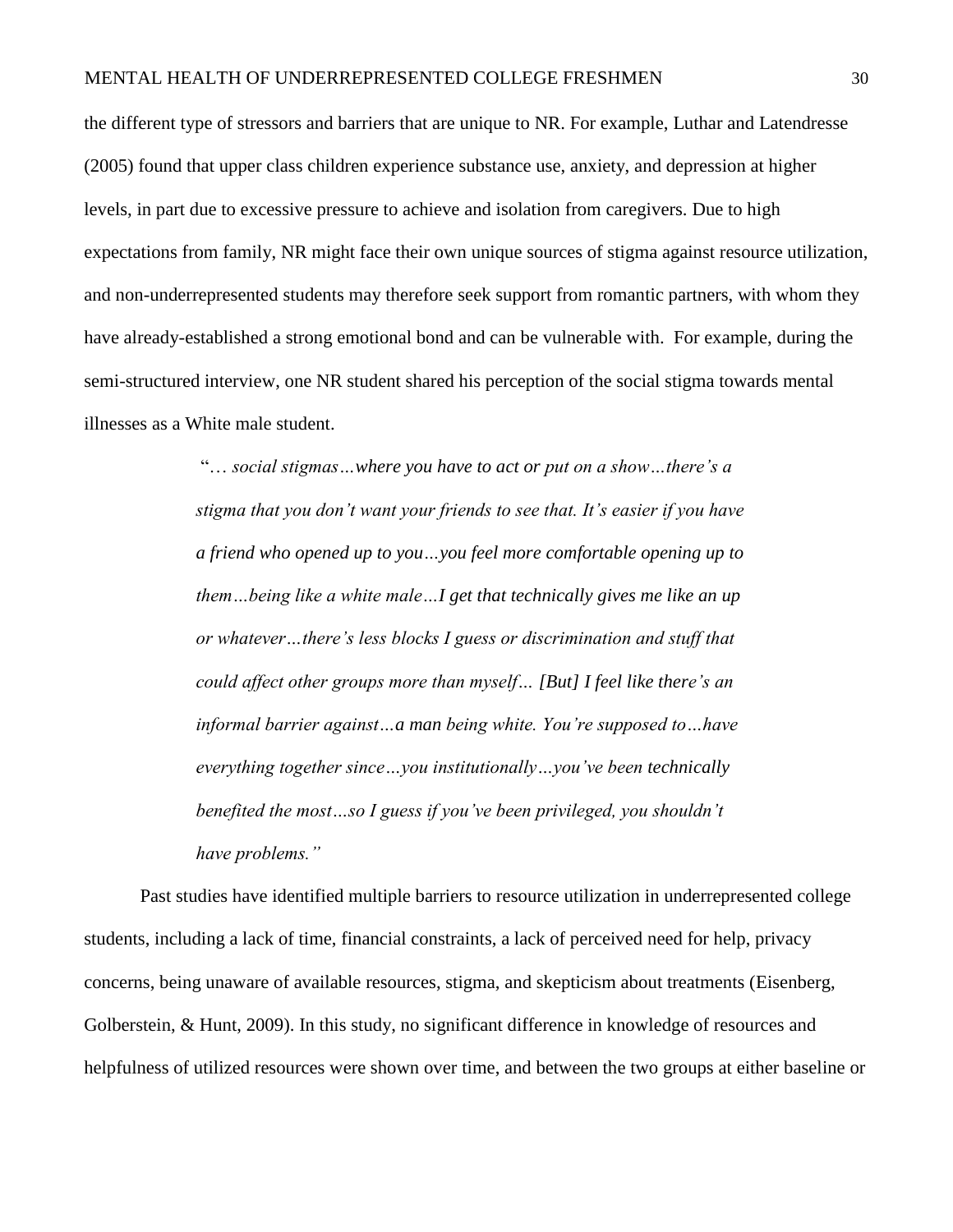follow up. Meanwhile, the perceived need for mental health resources decreased significantly in both groups, despite the significant rise of depressive symptoms and perceived stress over the course of the semester. Furthermore, perception of others' stigma toward such resources marginally decreased for both groups over the semester. The lack of perceived need therefore may be the key barrier to utilizing mental health resources for freshmen across both groups in this sample. An NR described how low stigma and high mental distress could coexist:

> *"I think peer wise, people know it's a problem...I think people are generally frustrated that it's not being fixed – not necessarily in college but as a country. Because society and…professors, they see it and most will talk about it. Like remember to do things… like sleep and take care of yourself… but I don't really see them trying to change anything. Like they'll mention, but they'll assign as much work and as much pressure. So it's like a dichotomous relationship."*

This study has several limitations which should be acknowledged. First, the study was conducted at a single, nationally-recognized university that is relatively small and located in a rural setting. As such, findings cannot be generalized to other college settings, and further research is needed to determine how the institutional setting influences the first-year experiences of underrepresented students. For example, past research has pointed toward fewer emotional difficulties for racial/ethnic minority students when transitioning to a historically black institution (Allen, 1992; Turner, 1994; Feagin, Vera, and Imani, 1996).

In addition, the majority of underrepresented students in the current sample were females, and female young adults tend to report higher rates of many common emotional health problems like anxiety and depression (Seedat et al., 2009). Demographically, minority males are underrepresented on college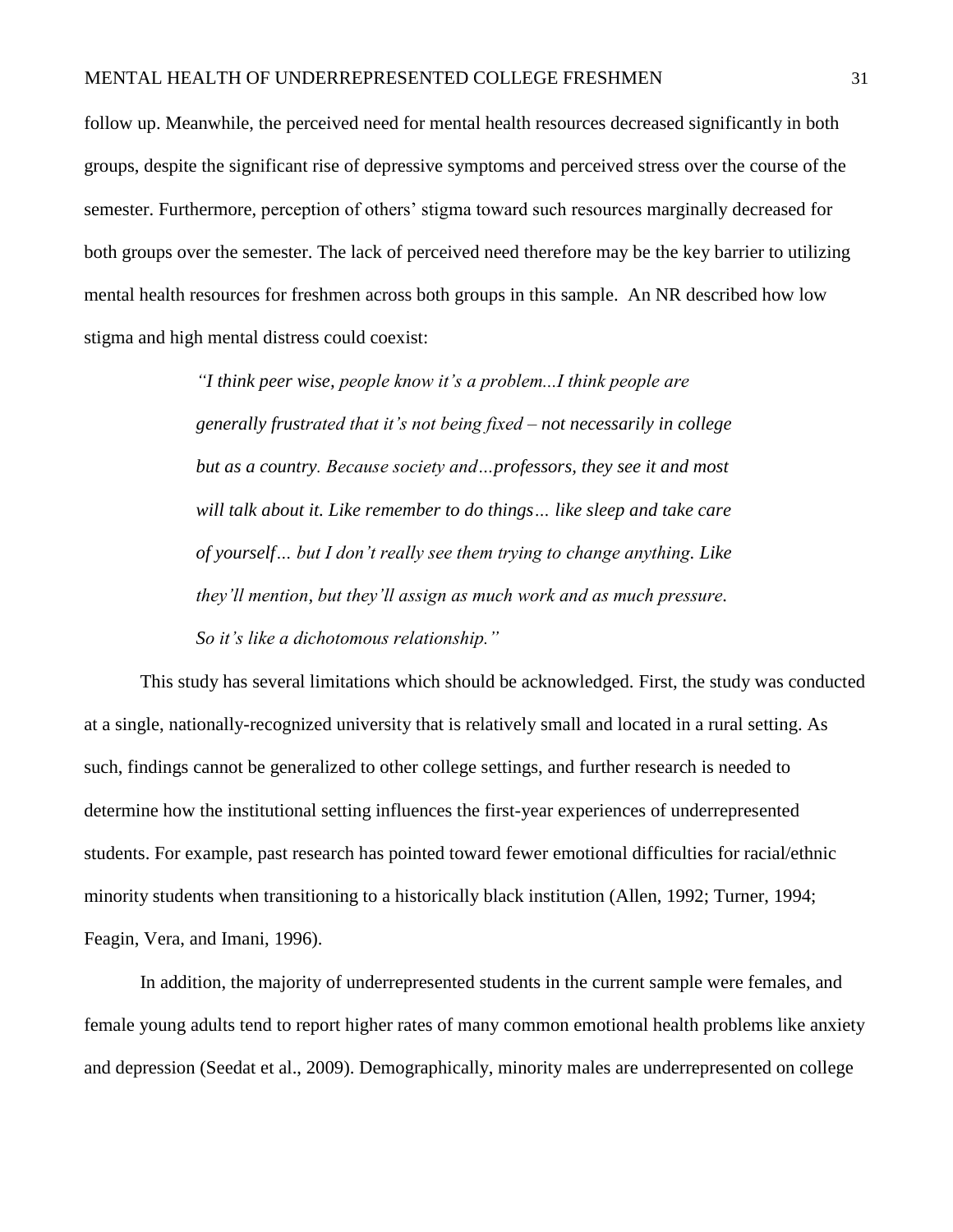campuses, as first-generation and/or low-income college students tend to be female (Engle, 2007; Engle and O'Brien, 2007). However, this is a crucial area for future research, given the potent stigma around mental illness and mental health treatment among minority males (Eisenberg et al., 2009).

Our sample also excluded non-traditional students who were not recent high school graduates, in part due to the typical student population at this college, and in part to keep the age of the sample relatively consistent. In future studies, non-traditional students should also be studied as a part of the underrepresented students, as many studies show that underrepresented students tend to be older (Nunez, 1998), and/or to have transferred to four-year college after some time spent in community college (D'Amico et al., 2014).

Because the study was conducted only during the first semester of the freshmen students, these findings are not generalizable to all underrepresented and non-underrepresented students. Past studies have demonstrated that upperclassmen are the most stressed, anxious, and depressed when compared with freshman and sophomore (Bostanci et al., 2005; Naushad et al., 2014; Beiter et al., 2015). Therefore, longer longitudinal studies should examine resource attitudes, barriers, and utilization among students throughout their college career.

Furthermore, underrepresented status was determined by self-reported race, family income, and first-generation status on a recruitment screener. However, we noted that these identities were somewhat fluid for some students – in particular, a few students reported additional or different racial identities at baseline compared to follow up surveys. Self-perception of racial identity, especially among biracial students, might be an important aspect of student wellness that is difficult to capture using a binary construct, and should be further considered in future studies.

Lastly, the follow up survey was administered during the last week of classes, when many assignments are due. Especially with their upcoming final exams, some students may have been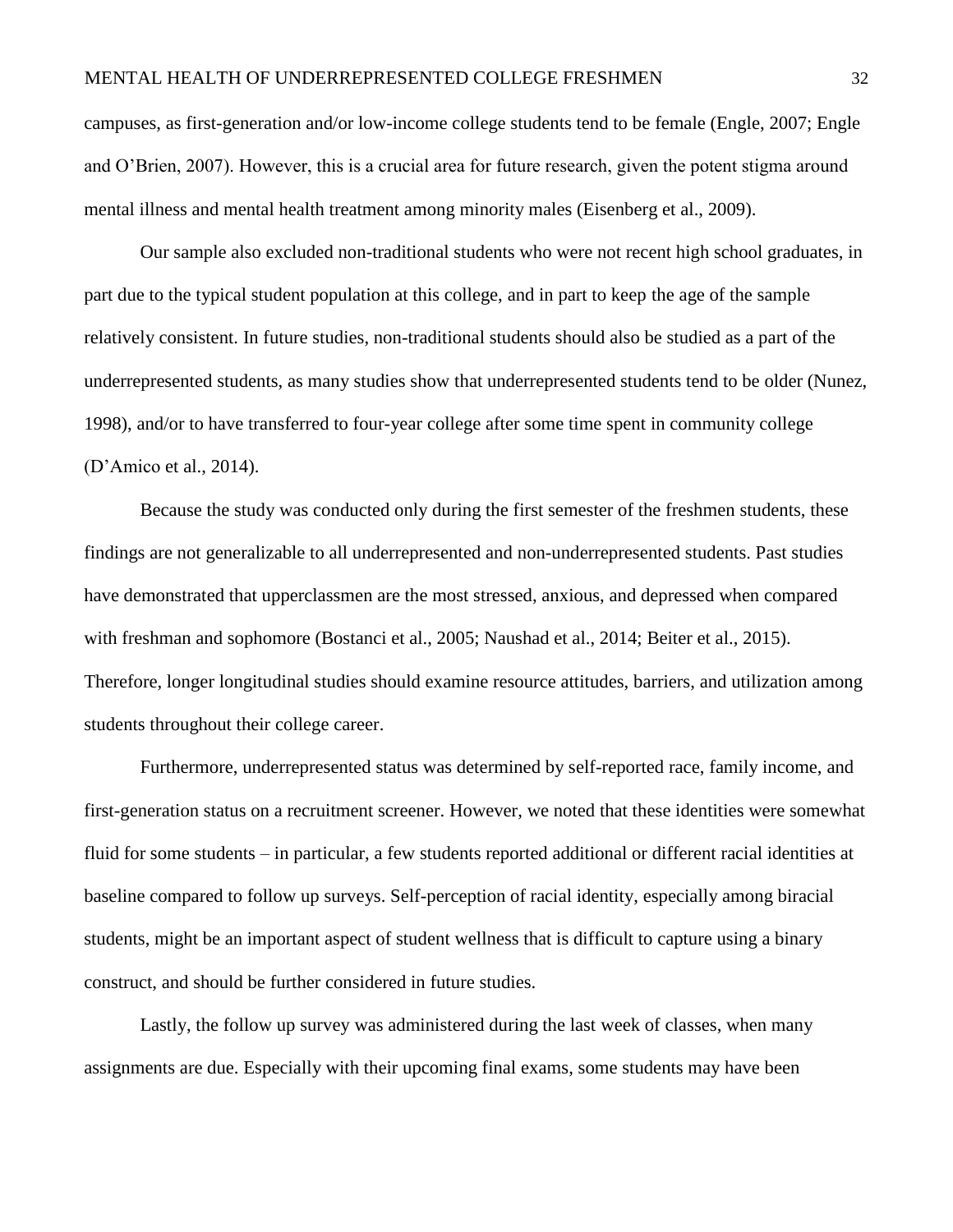experiencing acutely elevated levels of distress that were not indicative of general trends across the semester. To address this issue, future studies utilizing a more sophisticated longitudinal sampling design are needed.

Despite these limitations, this study identified important mental health trends that could help to identify predictors of risk for underrepresented students transitioning to college at predominantly white, upper-middle class universities, as well as to develop efficient and effective emotional support for these students. Future research should aim to increase generalizability by exploring these questions within various higher education settings, including community colleges, universities in suburban and urban settings, and larger universities. In addition, studies should seek to recruit larger samples with increased ethnic and gender diversity among underrepresented students. Future analysis should also compare the influence of multiple, intersecting social identities including gender, low-income, first-generation, immigrant, and ethnic minority statuses in order to isolate the key mechanisms of attrition among specific subgroups of UR. For example, although sample size was not sufficient to fully explore these issues in the current sample, one aspect of social identity, low-income status, appeared to be most consistently correlated (all  $r's > \pm 0.30$ ; all  $p's < 0.05$ ) with perceived stress and depressive symptoms at follow up. Moreover, issues of income and social status came up in the interviews. The quote below illustrates how perceived income-status seemed to affect even NR:

> *"There is generally a lot of diversity. But I feel like there could be more in terms of…ethnics, socioeconomic backgrounds and stuff. Because it's pretty clear…a lot of people who are like "Oh yea, I just got back from Australia" or either like "I just had my second mission trip to Tahiti"… [attend this university] and I've literally never been outside of the United*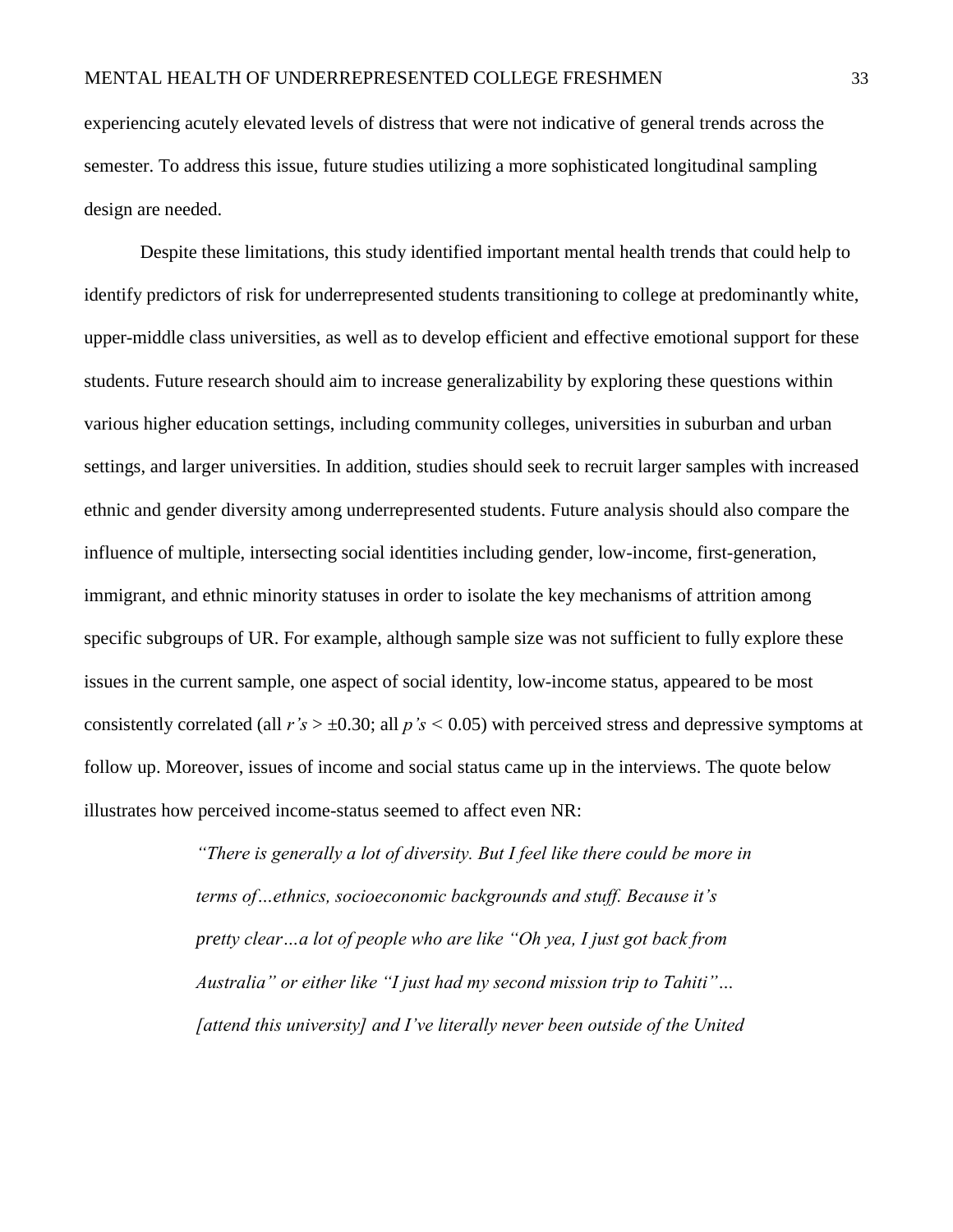### MENTAL HEALTH OF UNDERREPRESENTED COLLEGE FRESHMEN 34

*States…so I feel like that's kind of weird to see people having these crazy experiences that you can only have with lots of money."* 

Yet, there is a lack of studies exploring low-income students and emotional well-being, while ethnicity and mental health resource utilization are relatively well-studied (Constantine, 2000; Sheu & Sedlacek, 2004). Thus, research that examines the complex interplay of social factors, including perceived socioeconomic status and family income, that influence mental health, stigma, and resource utilization among college students is crucial in developing successful interventions to address mental distress experienced by UR, as well as NR.

Overall, the present results have important implications for understanding and addressing rates of emotional distress in both UR and NR, a factor which could lead to increased risk for college dropout, as well as a broader range of academic difficulties in this population. Furthermore, identification of key mechanisms of attrition among underrepresented students would allow for the development of targeted interventions to promote equal educational opportunities.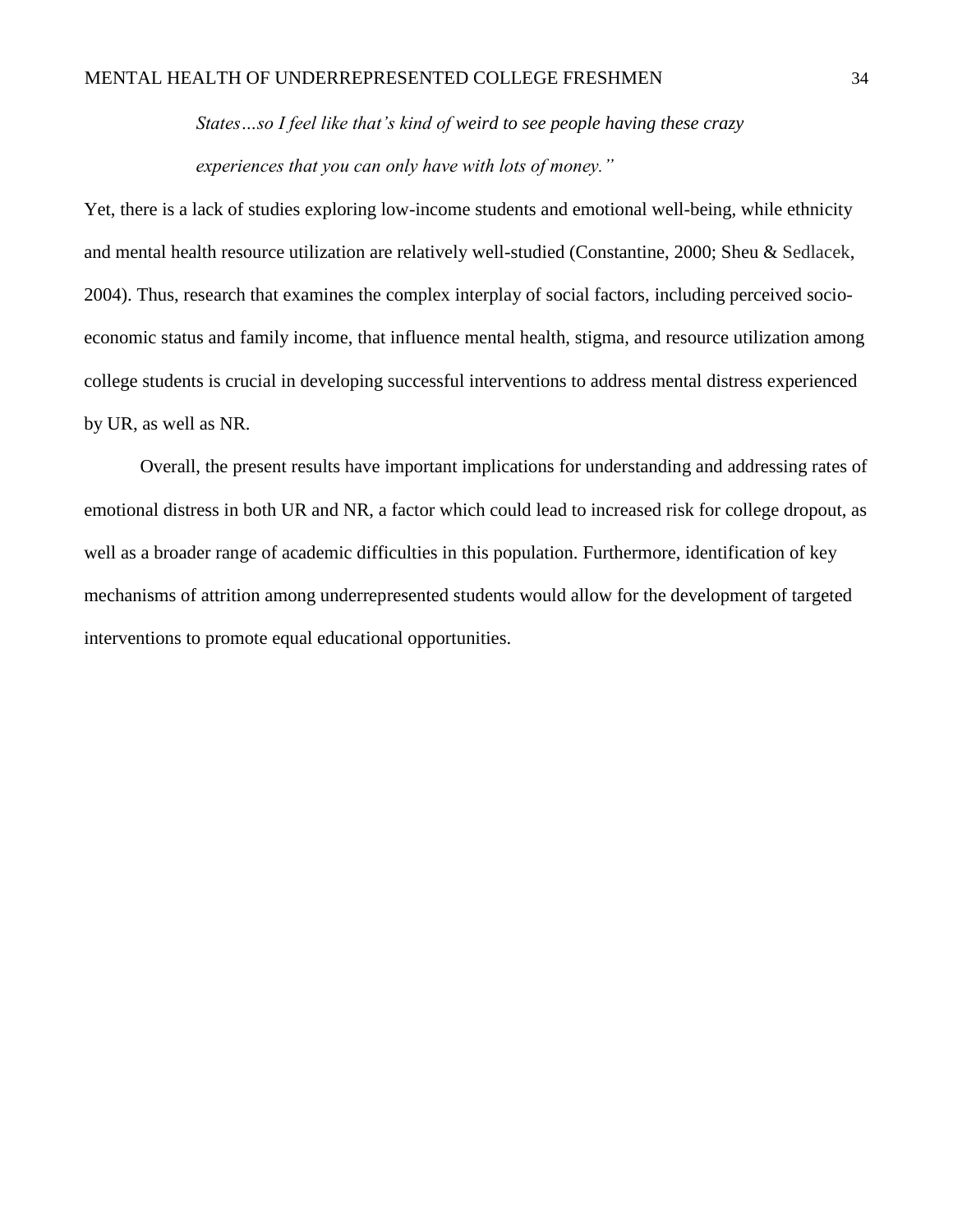#### **Work Cited**

- Alfeld-Liro, C., & Sigelman, C. K. (1998). Sex differences in self-concept and symptoms of depression during the transition to college. *Journal of Youth and Adolescence*, *27*(2), 219-244.
- Allen, J., Robbins, S.B., Casillas, A. & Oh, I. (2008). Third-year college retention and transfer: Effects of academic performance, motivation and social connectedness. *Research on Higher Education*, 49(7), 647-664.
- Allen, W. (1992). The color of success: African-American college student outcomes at predominantly White and historically Black public colleges and universities. *Harvard Educational Review*, *62*(1), 26-45.
- American College Health Association. (2008). "ACHA–National College Health Assessment: Reference Group Data Report, Spring 2008". *Hanover, MD: American College Health Association*.
- American College Health Association. (2013). "ACHA-National College Health Assessment II: Reference Group Executive Summary Spring 2014." *Hanover, MD: American College Health Association*.
- Andrews, B., & Wilding, J. M. (2004). The relation of depression and anxiety to life-stress and achievement in students. *British Journal of Psychology*, *95*(4), 509-521.
- Aronson, J., Fried, C. B., & Good, C. (2002). Reducing the effects of stereotype threat on African American college students by shaping theories of intelligence. *Journal of Experimental Social Psychology*, 38, 113–125.
- Arria, A. M., Winick, E. R., Garnier-Dykstra, L. M., Vincent, K. B., Caldeira, K. M., Wilcox, H. C., & O'Grady, K. E. (2011). Help seeking and mental health service utilization among college students with a history of suicide ideation. *Psychiatric Services*, *62*(12), 1510-1513.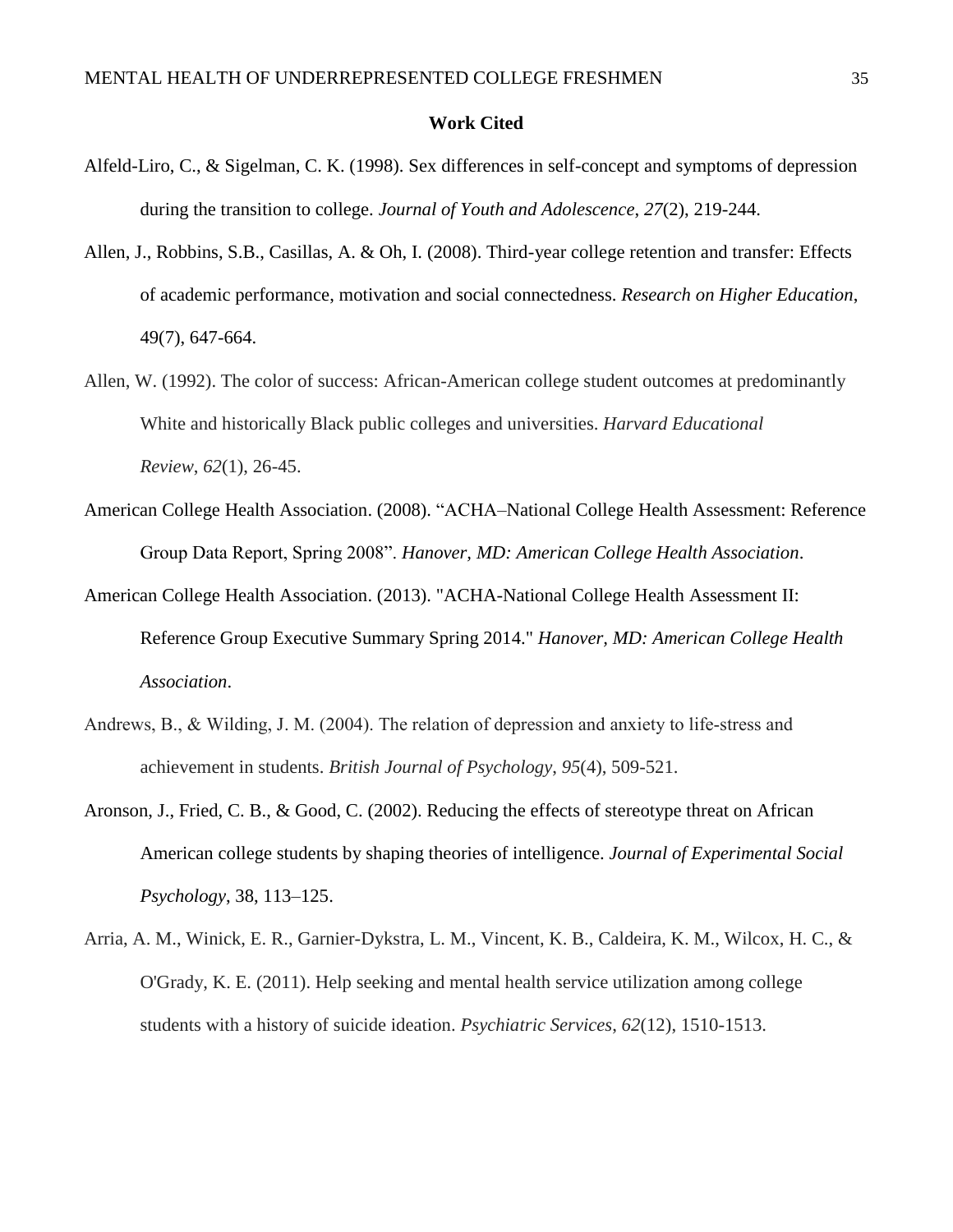- Arthor, D. (2010). The polarization of job opportunities in the US labor market: Implications for employment and earnings. *Center for American Progress and The Hamilton Project*.
- Aud, S., Fox, M. A., & KewalRamani, A. (2010). Status and Trends in the Education of Racial and Ethnic Groups. NCES 2010-015. *National Center for Education Statistics*.
- Austin, C. C., Clark, E. M., Ross, M. J., & Taylor, M. J. (2009). Impostorism as a mediator between survivor guilt and depression in a sample of African American college students.
- Baker, D. B., Clay, J. N., & Gratama, C. A. (2005). The essence of college readiness: Implications for students, parents, schools, and researchers. *Bothell: Baker Evaluation, Research, and Consulting, LLC*.
- Beck, C. B. (1976). Origin and early evolution of angiosperms: a perspective. *Origin and Early Evolution of Angiosperms. CB Beck, ed*.
- Beiter, R., Nash, R., McCrady, M., Rhoades, D., Linscomb, M., Clarahan, M., & Sammut, S. (2015). The prevalence and correlates of depression, anxiety, and stress in a sample of college students. *Journal of affective disorders*, *173*, 90-96.
- Bessaha, M. L. (2016). *Behavioral Health among Foreign-Born and US-Born Emerging Adults: Barriers to Seeking Services, College Enrollment Status, and Service Utilization* (Doctoral dissertation, University of Maryland, Baltimore).
- Bewick, B. M., Gill, J., Mulhern, B., Barkham, M., & Hill, A. J. (2008). Using electronic surveying to assess psychological distress within the UK student population: A multi-site pilot investigation. E-Journal of Applied Psychology: Clinical and Social Issues, 4, 1–5.
- Blanco, C., Okuda, M., Wright, C., Hasin, D. S., Grant, B. F., Liu, S. M., & Olfson, M. (2008). Mental health of college students and their non–college-attending peers: results from the national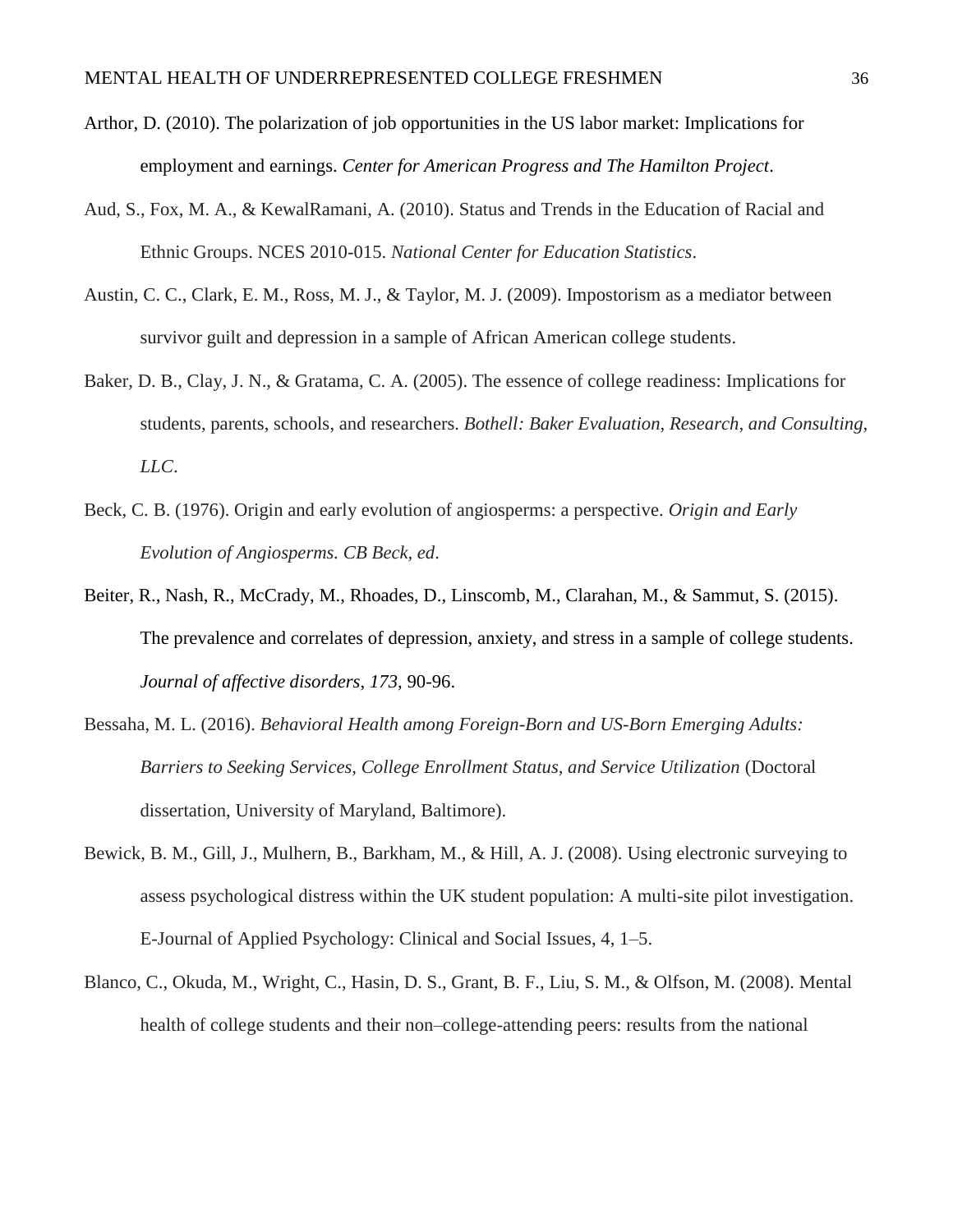epidemiologic study on alcohol and related conditions. *Archives of general psychiatry*, *65*(12), 1429-1437.

- Bostanci, M., Ozdel, O., Oguzhanoglu, N. K., Ozdel, L., Ergin, A., Ergin, N., ... & Karadag, F. (2005). Depressive symptomatology among university students in Denizli, Turkey: prevalence and sociodemographic correlates. *Croat med J*, *46*(1), 96-100.
- Brackney, B. E., & Karabenick, S. A. (1995). Psychopathology and academic performance: The role of motivation and learning strategies. *Journal of Counseling Psychology*, *42*(4), 456.
- Breslan, J., Lane, M., Sampson, N., & Kessler, R. C. (2008). Mental disorders and subsequent educational attainment in a US national sample. *Journal of Psychiatric Research, 42*, 708–716.
- Bui, K. V. T. (2002). First-generation college students at a four-year university: Background characteristics, reasons for pursuing higher education, and first-year experiences. *College Student Journal*, *36*(1), 3-12.
- Bureau of Labor Statistics. (2017). Earnings and unemployment rates by educational environment. *Retrieved from* [http://www.bls.gov/emp/ep\\_chart\\_001.htmf](http://www.bls.gov/emp/ep_chart_001.htm)
- Cabrera, A. F., Stampen, J. O., & Hansen, W. L. (1990). Exploring the effects of ability to pay on persistence in college. *The Review of Higher Education*, *13*(3), 303-336.
- Cahalan, M., Perna, L., Yamashita, M., Ruiz, R., & Franklin, K. (2016). Indicators of Higher Education Equity in the United States: 2016 Historical Trend Report. *Pell Institute for the Study of Opportunity in Higher Education*.
- Carter, D. F. (2006). Key issues in the persistence of underrepresented minority students. *New directions for institutional research*, *2006*(130), 33-46.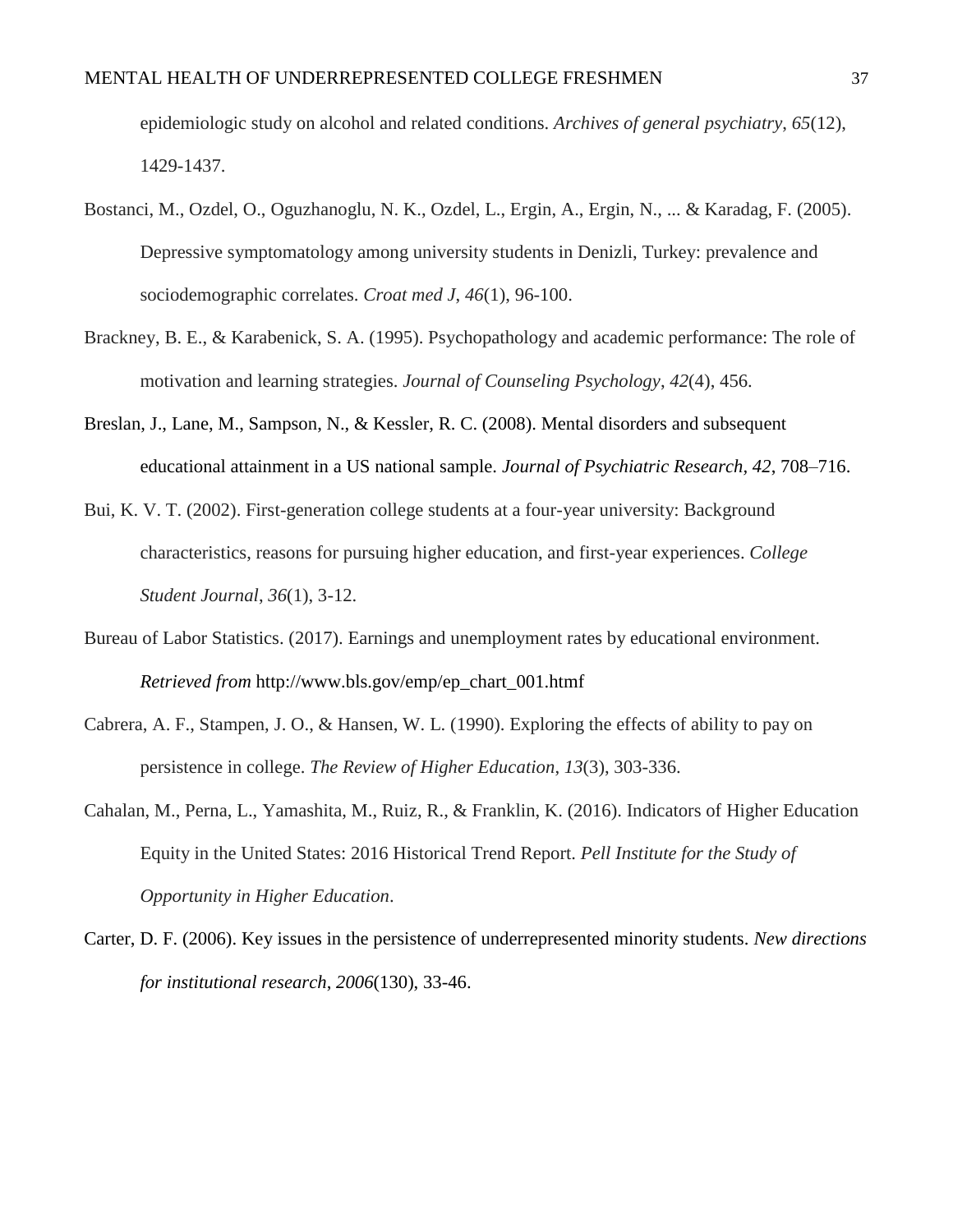- Chen, X., & Carroll, C. D. (2005). First-Generation Students in Postsecondary Education: A Look at Their College Transcripts. Postsecondary Education Descriptive Analysis Report. NCES 2005- 171. *National Center for Education Statistics*.
- Cheng, H.L., Kwan, K.-L. K., & Sevig, T. (2013). Racial and ethnic minority college students' stigma associated with seeking psychological help: Examining psychocultural correlates. *Journal of Counseling Psychology, 60*(1), 98-111.
- Choy, S. (2001). Students Whose Parents Did Not Go to College: Postsecondary Access, Persistence, and Attainment. Findings from the *Condition of Education*, 2001.
- Clance, P. R., & Imes, S. (1978). The imposter phenomenon in high achieving women: Dynamics and therapeutic intervention. *Psychotherapy: Theory, Research and Practice*, **15**, 241–247.
- Clandinin, D. J., & Connelly, F. M. (1994). Personal experience methods. In N. K. Denzin & Y. S. Lincoln (Eds.), *Handbook of qualitative research* (pp. 413-427). Thousand Oaks, CA: Sage Publication
- Cohen, S., & Williamson, G. (1988). Perceived stress in a probability sample of the US In S. Spacapam & S. Oskamp (Eds.), The social psychology of health: Claremont symposium on applied social psychology (pp. 31-67).
- Cokley, K., McClain, S., Enciso, A., & Martinez, M. (2013). An examination of the impact of minority status stress and impostor feelings on the mental health of diverse ethnic minority college students. *Journal of Multicultural Counseling and Development*, *41*(2), 82-95.
- Constantine, M. G. (2000). Social desirability attitudes, sex, and affective and cognitive empathy as predictors of self-reported multicultural counseling competence. *The Counseling Psychologist*, *28*(6), 857-872.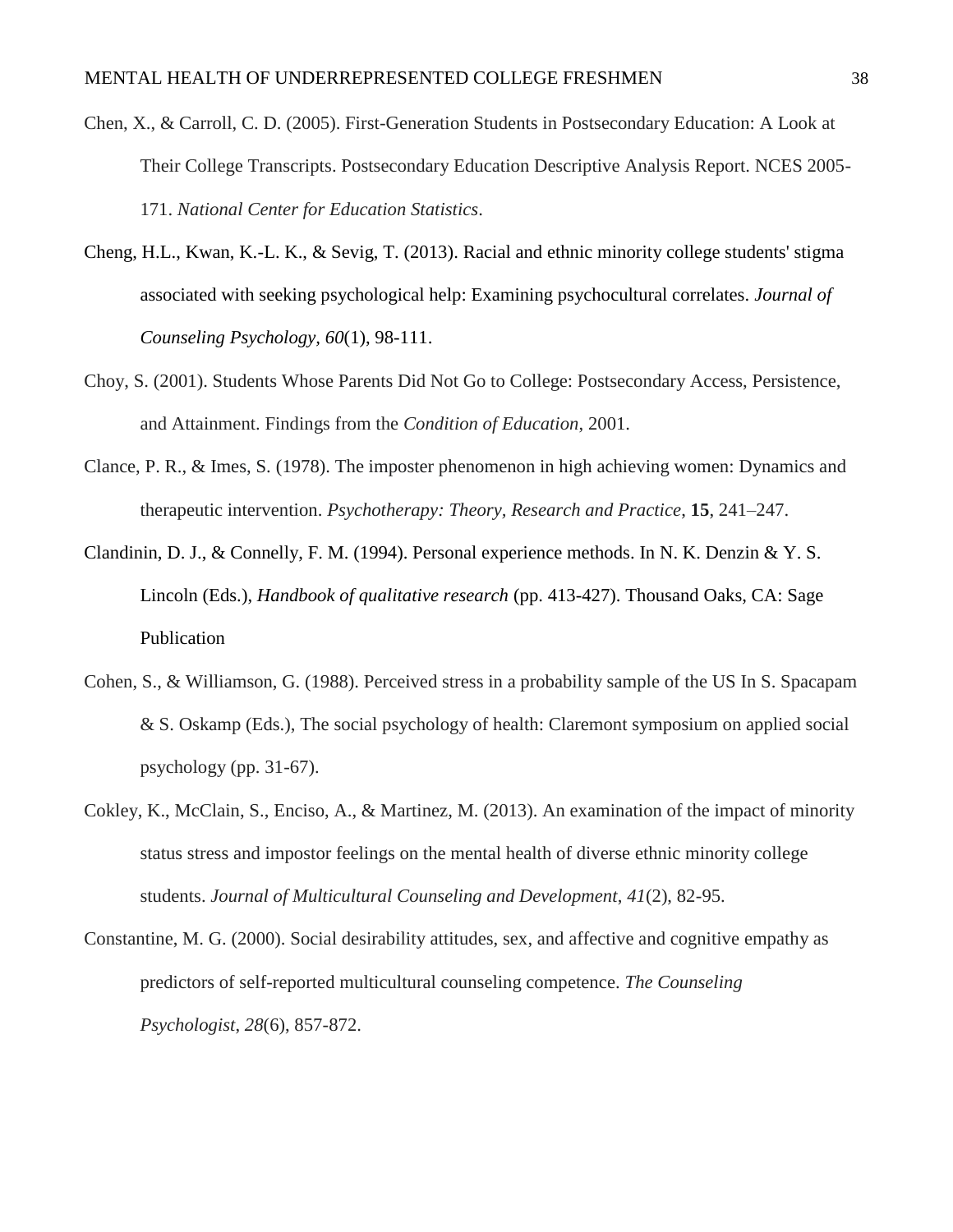- Constantine, M. G. (2002). Predictors of satisfaction with counseling: Racial and ethnic minority clients' attitudes toward counseling and ratings of their counselors' general and multicultural counseling competence. *Journal of Counseling Psychology*, *49*(2), 255.
- Conway, K. M. (2010). Educational aspirations in an urban community college: Differences between immigrant and native student groups. *Community College Review*, *37*(3), 209-242.
- D'Amico, M. M., Dika, S. L., Elling, T. W., Algozzine, B., & Ginn, D. J. (2014). Early integration and other outcomes for community college transfer students. *Research in Higher Education*, *55*(4), 370-399.
- Deroma, V. M., Leach, J. B., & Leverett, J. P. (2009). The relationship between depression and college academic performance. *College Student Journal*, *43*(2), 325-335.
- Downs, M. F., & Eisenberg, D. (2012). Help seeking and treatment use among suicidal college students. *Journal of American College Health*, *60*(2), 104-114.
- Eaton, W. W., Smith, C., Ybarra, M., Muntaner, C., & Tien, A. (2004). Center for Epidemiologic Studies Depression Scale: Review and Revision (CESD and CESD-R). In M. E. Maruish (Ed.), *The use of psychological testing for treatment planning and outcomes assessment: Instruments for adults* (pp. 363-377). Mahwah, NJ, US: Lawrence Erlbaum Associates Publishers.

Edwards. (2015). American College Counseling Association survey of community/two-year college counseling services 2014-2015. Retrieved from http://www.collegecounseling.org/resources/Documents/ACCA-Community-College\_Survey-2014-15-Final.pdf

Eisenberg, D., Golberstein, E., & Hunt, J. B. (2009). Mental health and academic success in college. *The BE Journal of Economic Analysis & Policy*, *9*(1).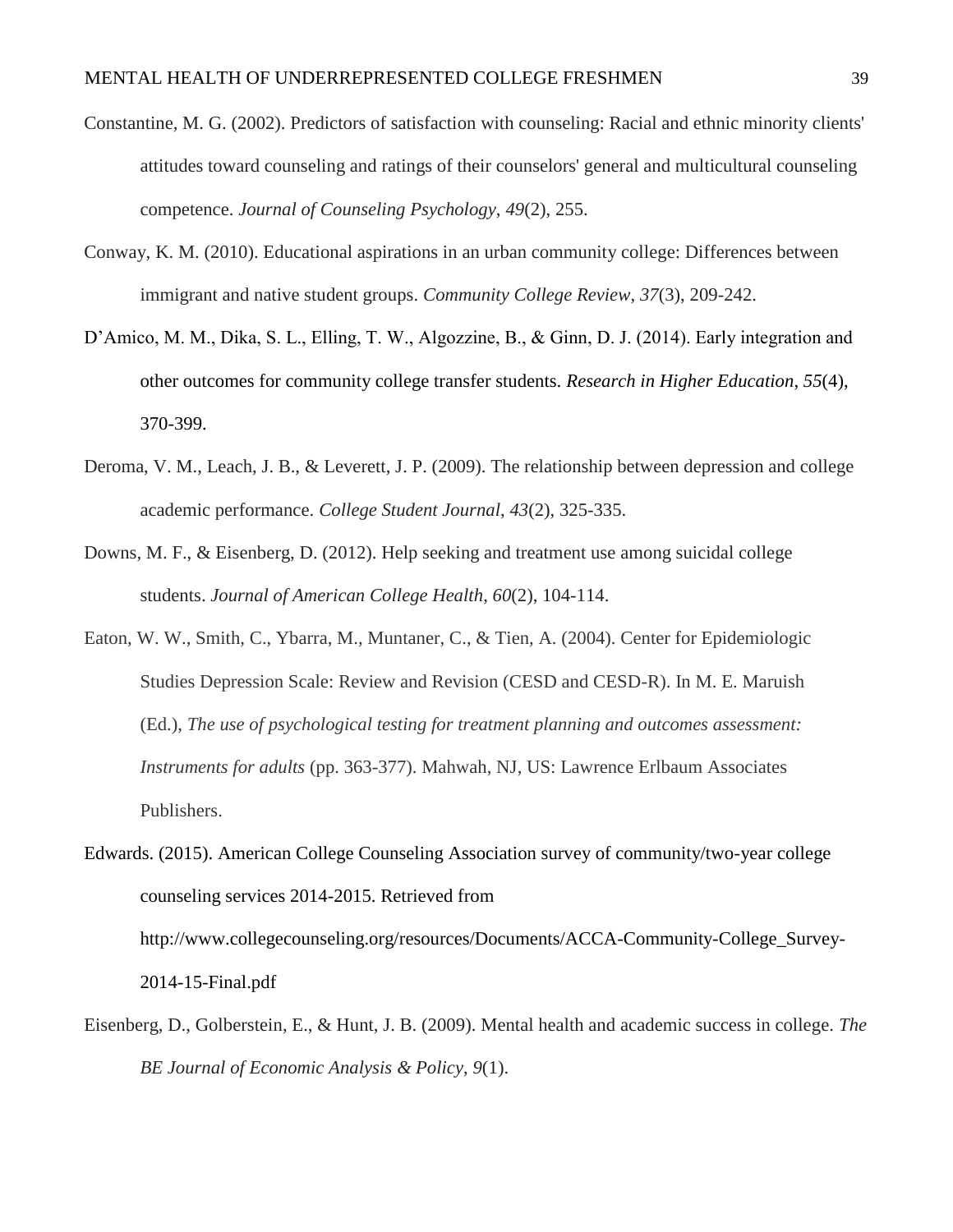- Eisenberg, D., Gollust, S. E., Golberstein, E., & Hefner, J. L. (2007). Prevalence and correlates of depression, anxiety, and suicidality among university students. *American Journal of Orthopsychiatry*, *77*(4), 534.
- Eisenberg, D., Hunt, J., & Speer, N. (2013). Mental health in American colleges and universities: variation across student subgroups and across campuses. *The Journal of nervous and mental disease*, *201*(1), 60-67.
- Eisenberg, D., Nicklett, E. J., Roeder, K., & Kirz, N. E. (2011). Eating disorder symptoms among college students: Prevalence, persistence, correlates, and treatment-seeking. *Journal of American College Health*, *59*(8), 700-707.
- Engle, J. (2007). Postsecondary access and success for first-generation college students. *American Academic*, *3*(1), 25-48.
- Engle, J., & O'Brien, C. (2007). Demography Is Not Destiny: Increasing the Graduation Rates of Low-Income College Students At large Public Universities. *Pell Institute for the Study of Opportunity in Higher Education*.
- Engle, J., & Tinto, V. (2008). Moving beyond access: College success for low-income, first-generation students. The Pell Institute for the Study of Opportunity in Higher Education. *Washington, DC: Author*.
- Erickson, L. D., McDonald, S., & Elder, G. H. Jr (2009). Informal mentors and education: Complementary or compensatory resources? *Sociology of Education, 82*, 344–367
- Feagin, J. R., Vera, H., & Imani, N. (1996). The agony of education. *Black students at White colleges and universities. New York, NY: Nikitah*.
- Feagin, J. R., Vera, H., & Imani, N. (2014). *The agony of education: Black students at a White university*. Routledge.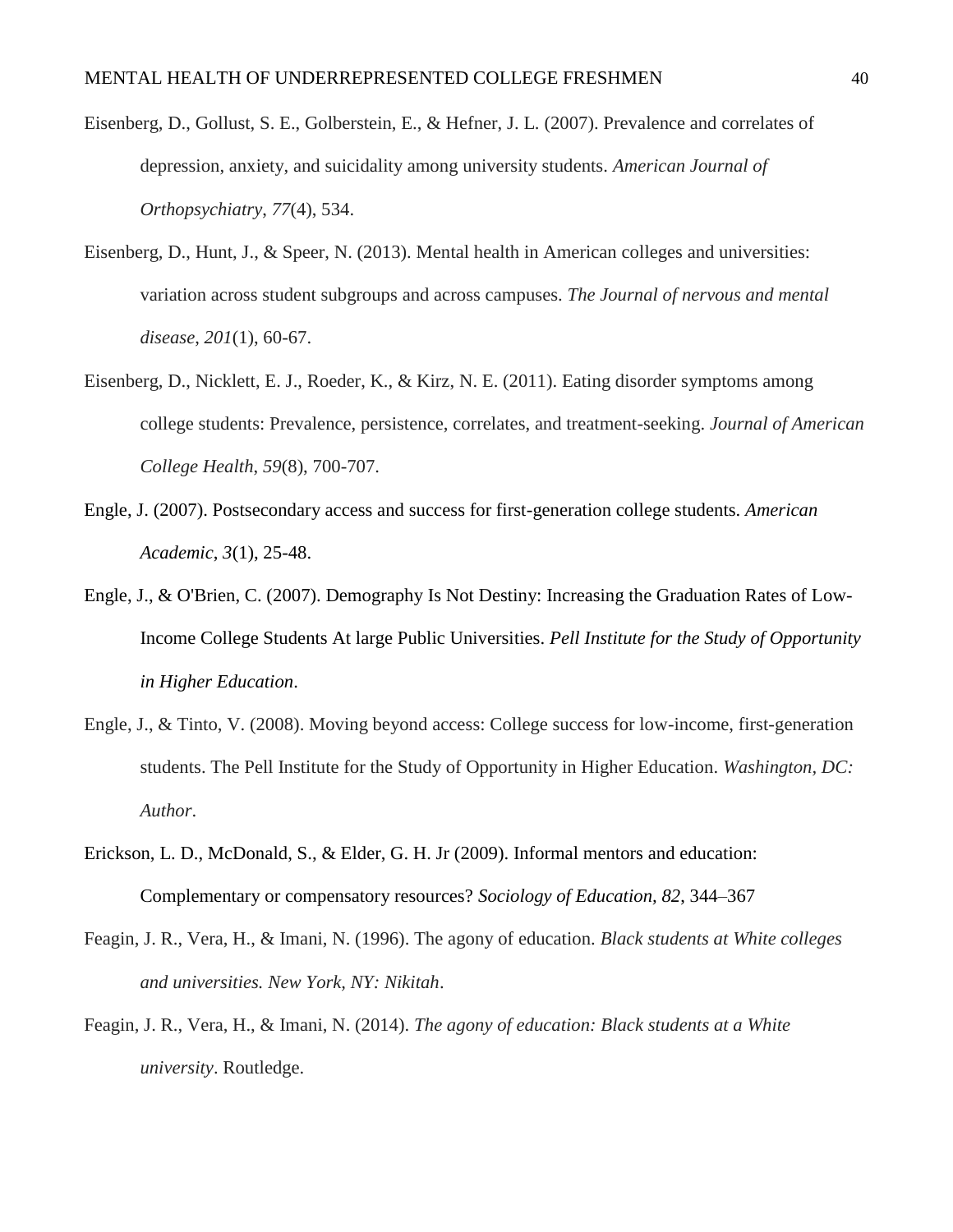- Fitzgerald, B. K., & Delaney, J. A. (2002). Educational opportunity in America. *Condition of access: Higher education for lower income students*, 3-24.
- Frey, L. L., & Roysircar, G. (2006). South Asian and East Asian international students' perceived prejudice, acculturation, and frequency of help resource utilization. *Journal of Multicultural counseling and development*, *34*(4), 208-222.
- Fruiht, V. M., & Wray-Lake, L. (2013). The role of mentor type and timing in predicting educational attainment. *Journal of Youth and Adolescence, 42,* 1459–1472.
- Garriott, P. O., Raque-Bogdan, T. L., Yalango, K., Ziemer, K. S., & Utley, J. (2017). Intentions to seek counseling in first-generation and continuing-generation college students. *Journal of counseling psychology*, *64*(4), 432.
- Gloria, A. M., & Rodriguez, E. R. (2000). Counseling Latino university students: Psychosociocultural issues for consideration. *Journal of Counseling and Development, 78*, 145–154.
- Goodman, E., Adler, N. E., Kawachi, I., Frazier, A. L., Huang, B., & Colditz, G. A. (2001). Adolescents9 Perceptions of Social Status: Development and Evaluation of a New Indicator. *Pediatrics*, *108*(2), e31-e31.
- Grayson, J. P. (1997). Academic achievement of first-generation students in a Canadian university. *Research in higher Education*, *38*(6), 659-676.
- Greene, J. P., & Forster, G. (2003). Public High School Graduation and College Readiness Rates in the United States. Education Working Paper No. 3. *Center for Civic Innovation*.
- Greer, T. M., & Chwalisz, K. (2007). Minority-related stressors and coping processes among African American college students. *Journal of College Student Development*, *48*(4), 388-404.
- Hefner, J., & Eisenberg, D. (2009). Social support and mental health among college students. *American Journal of Orthopsychiatry*, *79*(4), 491.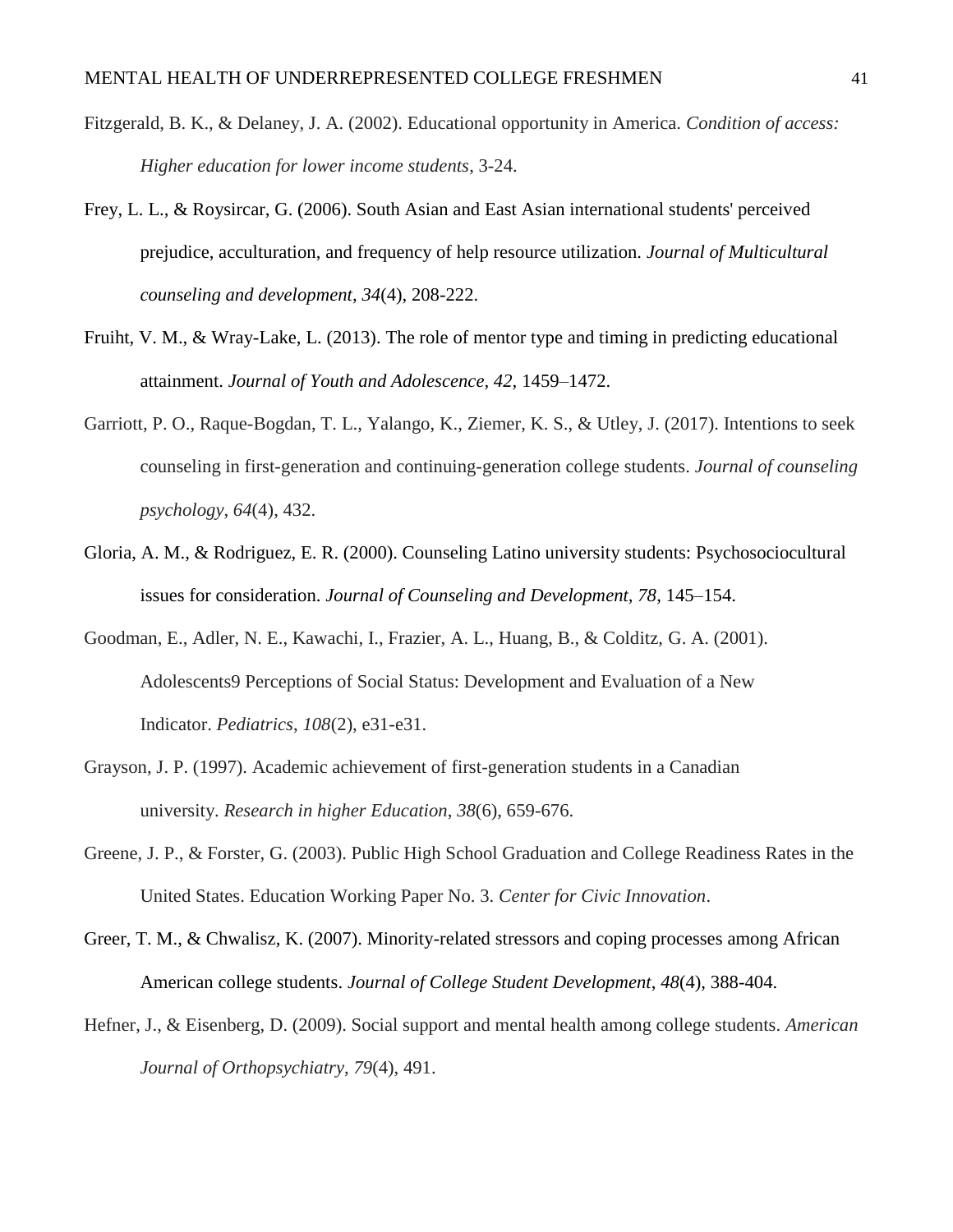- Horn, L. J. (1998). *Stopouts or Stayouts? Undergraduates Who Leave College in Their First Year. Statistical Analysis Report*. ED Pubs, PO Box 1398, Jessup, MD 20794-1398.
- Horn, L., & Nuñez, A. M. (2000). *Mapping the road to college first-generation students' math track, planning strategies, and context of support*. Diane Publishing.
- Hurd, N. M., & Zimmerman, M. A. (2014). An analysis of natural mentoring relationship profiles and their association with men-tees' mental health: Considering links via support from important others. *American Journal of Community Psychology, 53*, 25–36.
- Hurd, N. M., Varner, F. A., Caldwell, C. H., & Zimmerman, M. A. (2014). Does perceived racial discrimination predict changes in psychological distress and substance use over time? An examination among Black emerging adults. *Developmental psychology*, *50*(7), 1910.
- Hurtado, S., Clayton-Pedersen, A. R., Allen, W. R., & Milem, J. F. (1998). Enhancing campus climates for racial/ethnic diversity: Educational policy and practice. *The Review of Higher Education*, *21*(3), 279-302.
- Hysenbegasi, A., Hass, S. L., & Rowland, C. R. (2005). The impact of depression on the academic productivity of university students. *Journal of Mental Health Policy and Economics*, *8*(3), 145.
- Institute for Higher Education Policy. (2011). Initial college attendance of low-income young adults. *IHEP*.
- Ishitani, T. T. (2006). Studying attrition and degree completion behavior among first-generation college students in the United States. *The Journal of Higher Education*, *77*(5), 861-885.
- Jaycox, L. H., Stein, B. D., Paddock, S., Miles, J. N., Chandra, A., Meredith, L. S., ... & Burnam, M. A. (2009). Impact of teen depression on academic, social, and physical functioning. *Pediatrics*, *124*(4), e596-e605.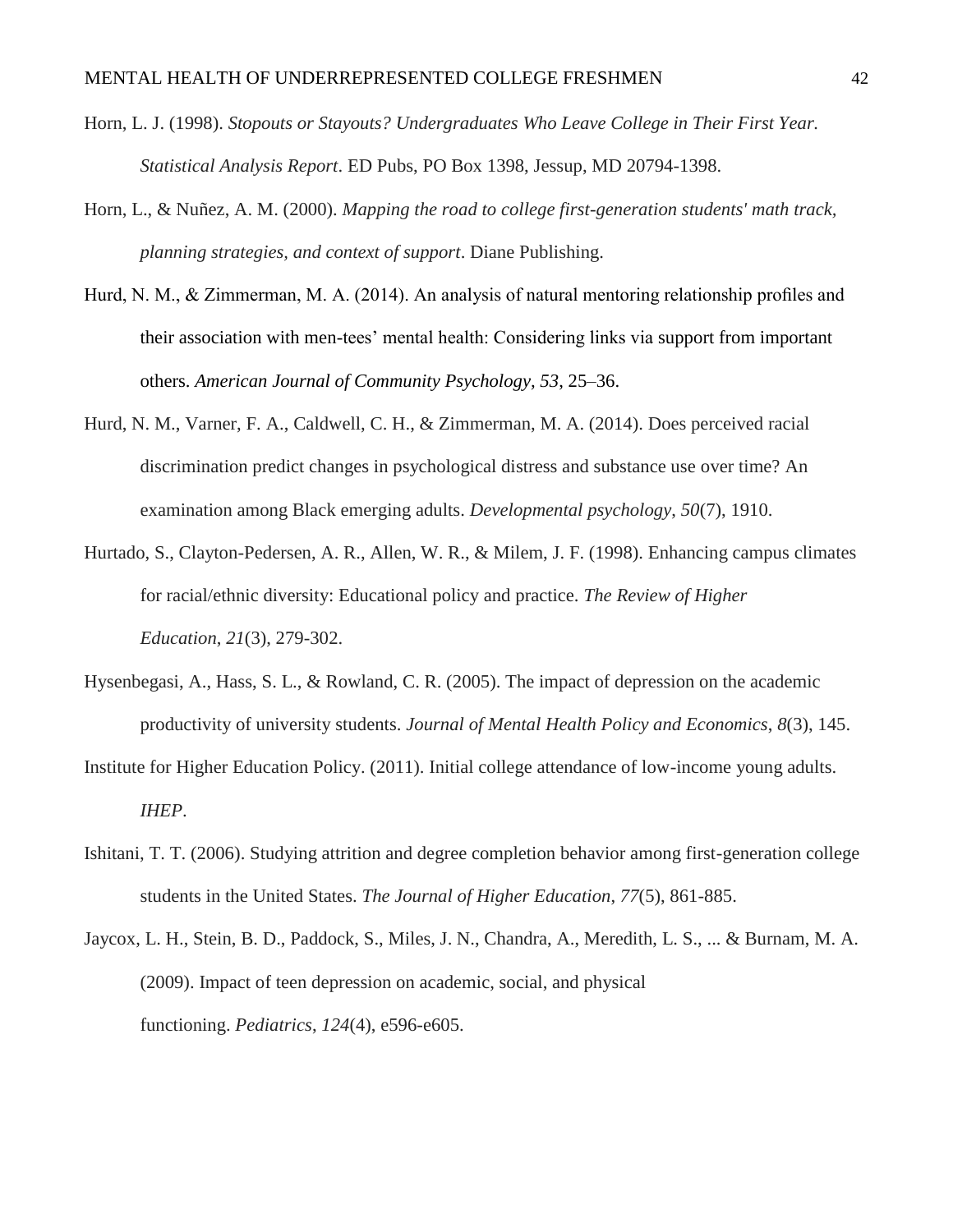- Jenkins, S. R., Belanger, A., Connally, M. L., Boals, A., & Durón, K. M. (2013). First‐generation undergraduate students' social support, depression, and life satisfaction. *Journal of College Counseling*, *16*(2), 129-142.
- Kahn, J. H., & Nauta, M. M. (2001). Social-cognitive predictors of first-year college persistence: The importance of proximal assessment. *Research in higher education*, *42*(6), 633-652.
- Kena, G., Musu-Gillette, L., Robinson, J., Wang, X., Rathbun, A. and Zhang, J., & Velez, EDV (2015). The Condition of Education 2015. NCES 2015-144. *National Center for Education Statistics*.
- Kessler, R. C., Amminger, G. P., Aguilar‐Gaxiola, S., Alonso, J., Lee, S., & Ustun, T. B. (2007). Age of onset of mental disorders: a review of recent literature. *Current opinion in psychiatry*, *20*(4), 359.
- Kessler, R. C., Foster, C. L., Saunders, W. B., & Stang, P. E. (1995). Social consequences of psychiatric disorders, I: Educational attainment. *The American journal of psychiatry*, *152*(7), 1026–1032.
- Knapp, J. R., & Karabenick, S. A. (1988). Incidence of formal and informal academic help-seeking in higher education. *Journal of College Student Development, 29*(3), 223-227.
- Kuh, G. D., Kinzie, J. L., Buckley, J. A., Bridges, B. K., & Hayek, J. C. (2006). *What matters to student success: A review of the literature* (Vol. 8). Washington, DC: National Postsecondary Education Cooperative.
- Lee, J. J., Sax, L. J., Kim, K. A., & Hagedorn, L. S. (2004). Understanding students' parental education beyond first-generation status. *Community College Review*, *32*(1), 1-20.
- Lewinsohn, P.M., Seeley, J.R., Roberts, R.E., & Allen, N.B. (1997). Center for Epidemiological Studies-Depression Scale (CES-D) as a screening instrument for depression among communityresiding older adults. *Psychology and Aging,* 12, 277- 287.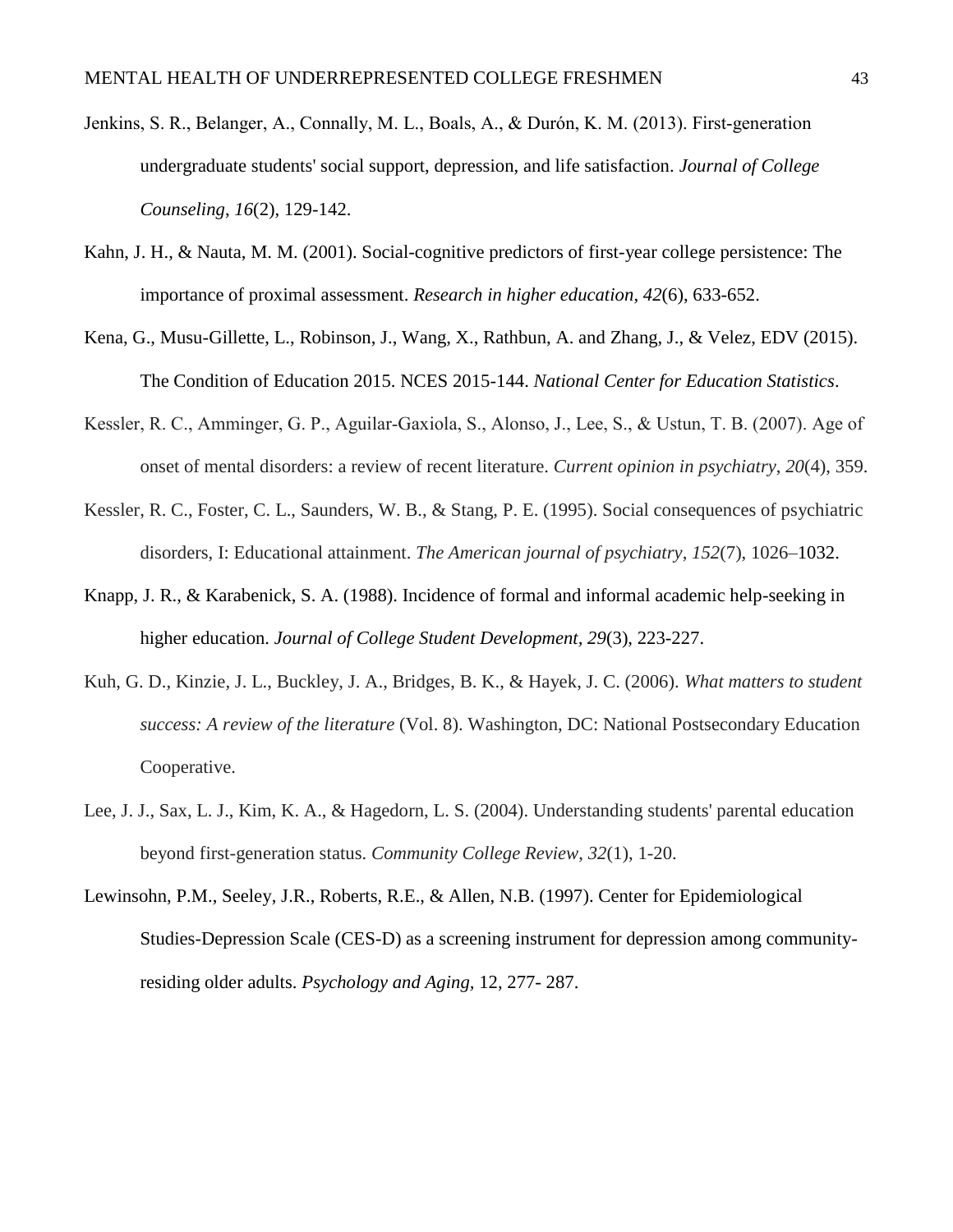- Lindsey, R., Reed, S., Lyons, R., Hendricks, D., Mead, A., & Butler, K. L. (2011). Sources of stress among gender and classification for African American college students. *College Student Journal*, *45*(4).
- Lipman, E. L., & Offord, D. R. (1997). *Psychosocial morbidity among poor children in Ontario*. Canadian Institute for Advanced Research.
- Luthar, S. S., & Latendresse, S. J. (2005). Children of the affluent: Challenges to well-being. *Current directions in psychological science*, *14*(1), 49-53.
- Molina, S., & Borkovec, T. D. (1994). The Penn State Worry Questionnaire: Psychometric properties and associated characteristics. In G. C. L. Davey & F. Tallis (Eds.), *Wiley series in clinical psychology. Worrying: Perspectives on theory, assessment and treatment* (pp. 265-283). Oxford, England: John Wiley & Sons.
- Museus, S. D., & Quaye, S. J. (2009). Toward an intercultural perspective of racial and ethnic minority college student persistence. *The Review of Higher Education*, *33*(1), 67-94.
- Musu-Gillette, L., de Brey, C., McFarland, J., Hussar, W., Sonnenberg, W., and Wilkinson-Flicker, S. (2017). Status and Trends in the Education of Racial and Ethnic Groups 2017 (NCES 2017-051). *National Center for Education Statistics*.
- Myers, R. D. (2003). College success programs. *Washington, DC: Pathways to College Network Clearinghouse*.
- Meyer, T. J., Miller, M. L., Metzger, R. L., & Borkovec, T. D. (1990). Development and validation of the penn state worry questionnaire. *Behaviour research and therapy*, *28*(6), 487-495.
- National Center for Children in Poverty. (2004). Low income children in the United States. Retrieved from http://www.nccp.org/pub\_cfp04.html.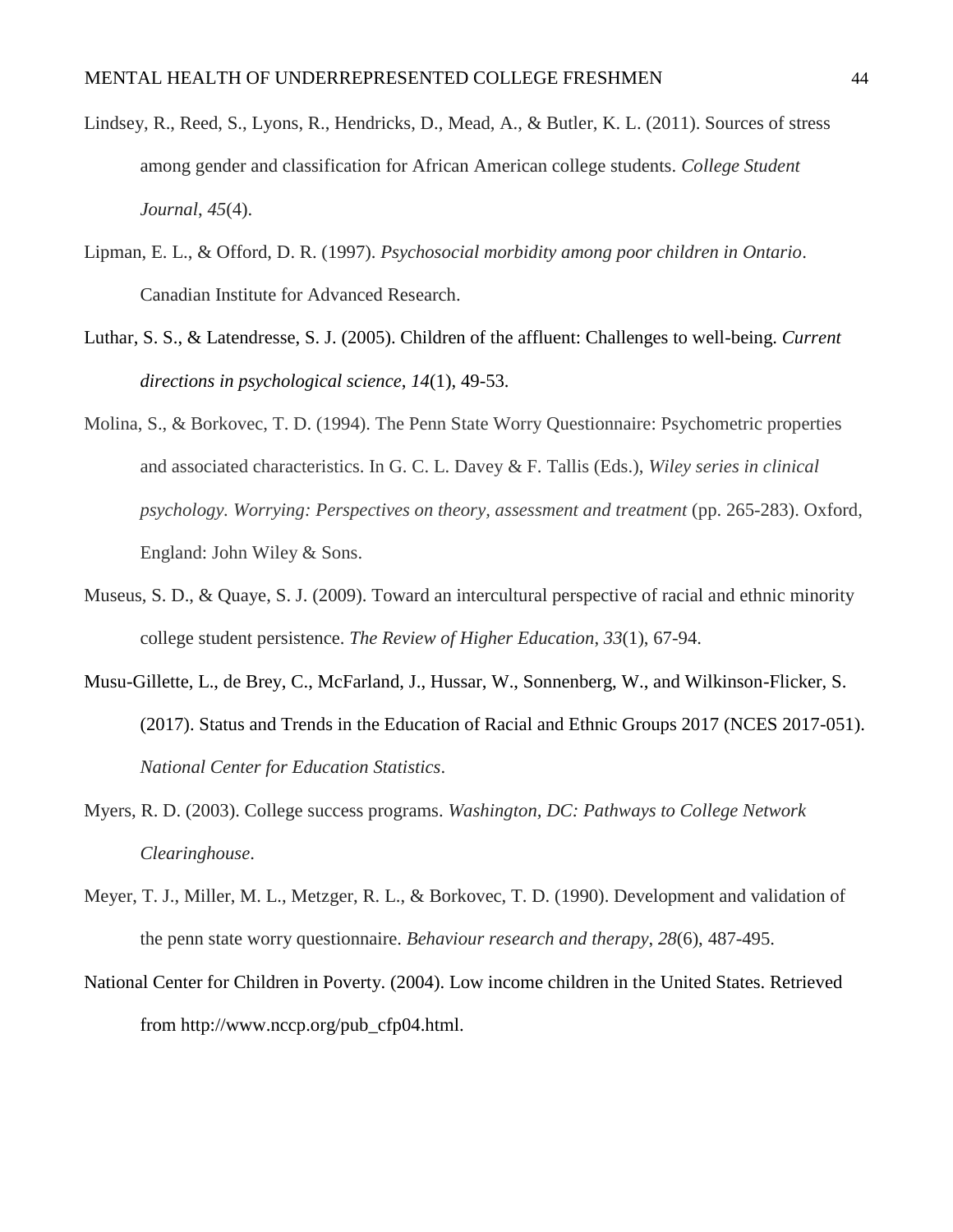- National Center for Education Statistics. (2016) *First-Time Postsecondary Students in 2011–12: A Profile.* Retrieved from:<https://nces.ed.gov/pubsearch/pubsinfo.asp?pubid=2016136>
- Naushad, S., Farooqui, W., Sharma, S., Rani, M., Singh, R., & Verma, S. (2014). Study of proportion and determinants of depression among college students in Mangalore city. *Nigerian medical journal: journal of the Nigeria Medical Association*, *55*(2), 156.
- Negga, F., Applewhite, S., & Livingston, I. (2007). African American college students and stress: School racial composition, self-esteem and social support. *College Student Journal*, *41*(4), 823- 831.
- Neville, H. A., Heppner, P. P., Ji, P., & Thye, R. (2004). The relations among general and race-related stressors and psychoeducational adjustment in Black students attending predominantly White institutions. *Journal of Black Studies*, *34*(4), 599-618.
- Nunez, A. M. & Cuccaro-Alamin, S. (1998). *First Generation Students: Undergraduates Whose Parents Never Enrolled in Postsecondary Education*. Washington, DC: U.S. Department of Education, National Center for Education Statistics (NCES).
- Nunez, A. M. (1998). *First-generation students: Undergraduates whose parents never enrolled in postsecondary education*. Diane Publishing.
- Office of Postsecondary Education. (2017). "Federal TRIO Programs Current-Year Low-Income Levels". U.S. Department of Education. Retrieved from [https://www2.ed.gov/about/offices/list/ope/trio/incomelevels.html.](https://www2.ed.gov/about/offices/list/ope/trio/incomelevels.html)
- Owens, M., Stevenson, J., Hadwin, J. A., & Norgate, R. (2012). Anxiety and depression in academic performance: An exploration of the mediating factors of worry and working memory. *School Psychology International*, *33*(4), 433-449.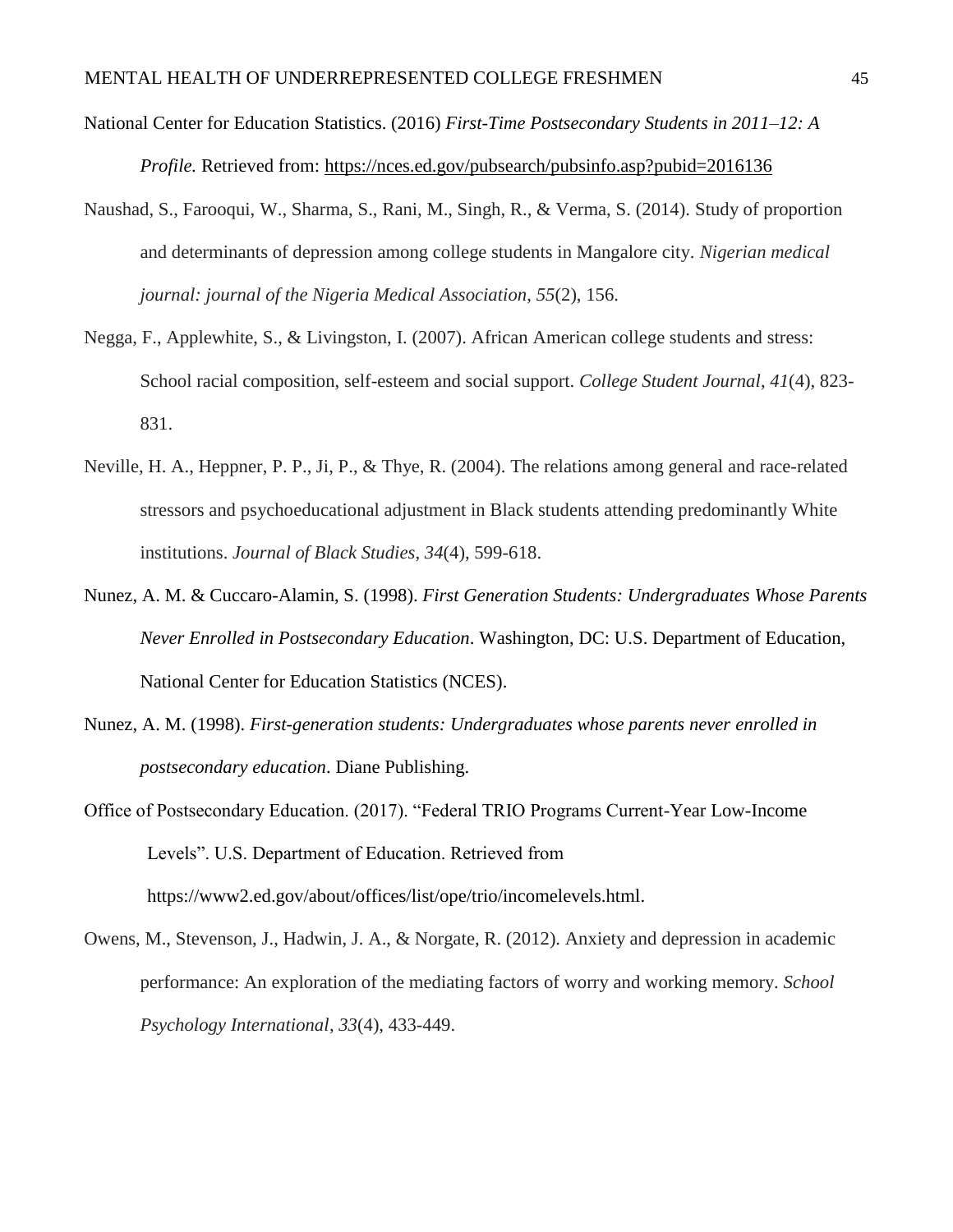- Pagani, L., Boulerice, B., & Tremblay, R. E. (1997). The influence of poverty on children's classroom placement and behavior problems. *Consequences of growing up poor*, 311-339.
- Paulsen, M. B., & St. John, E. P. (2002). Social class and college costs: Examining the financial nexus between college choice and persistence. *The Journal of Higher Education*, *73*(2), 189-236.
- Pedrelli, P., Nyer, M., Yeung, A., Zulauf, C., & Wilens, T. (2015). College students: mental health problems and treatment considerations. *Academic Psychiatry*, *39*(5), 503-511.
- Peters, H. E., & Mullis, N. C. (1997). The role of family income and sources of income in adolescent achievement. *Consequences of growing up poor*, 340-381.
- Riehl, R. J. (1994). The Academic Preparation, Aspirations, and First-Year Performance of First-Generation Students. *College and University*, *70*(1), 14-19.
- Rosa, M. L. D. L. (2006). Is opportunity knocking? Low-income students' perceptions of college and financial aid. *American Behavioral Scientist*, *49*(12), 1670-1686.
- Rosenthal, B., & Wilson, W. C. (2008). Mental health services: Use and disparity among diverse college students. *Journal of American College Health*, *57*(1), 61-68.
- Seedat, S., Scott, K. M., Angermeyer, M. C., Berglund, P., Bromet, E. J., Brugha, T. S., ... & Karam, E. G. (2009). Cross-national associations between gender and mental disorders in the World Health Organization World Mental Health Surveys. *Archives of general psychiatry*, *66*(7), 785-795.
- Shapiro, D., Dundar, A., Huie, F., Wakhungu, P., Yuan, X., Nathan, A., & Hwang, Y. (2017). Completing college: A national view of student attainment rates by race and ethnicity–fall 2010 cohort. *Signature Report*, (12b).
- Sheu, H. B., & Sedlacek, W. H. (2004). An exploratory study of help-seeking attitudes and coping strategies among college students by race and gender. *Measurement and Evaluation in Counseling and Development*, *37*(3), 130-143.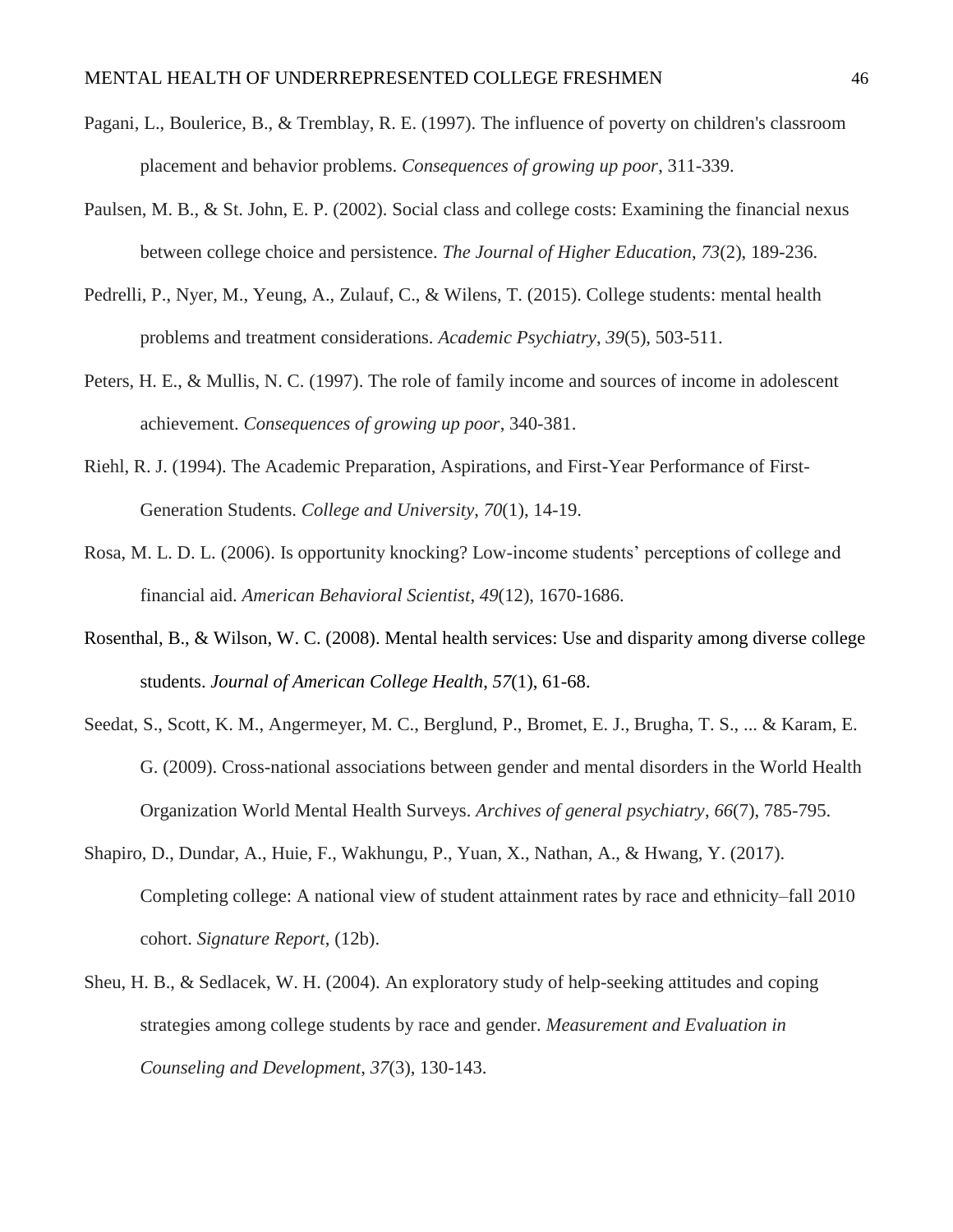- Smedley, B. D., Myers, H. F., & Harrell, S. P. (1993). Minority-status stresses and the college adjustment of ethnic minority freshmen. *The Journal of Higher Education*, *64*(4), 434-452.
- Spencer, M. S., & Chen, J. (2004). Effect of discrimination on mental health service utilization among Chinese Americans. *American Journal of Public Health*, *94*(5), 809-814.
- St. John, E. P., Paulsen, M. B., & Carter, D. F. (2005). Diversity, college costs, and postsecondary opportunity: An examination of the financial nexus between college choice and persistence for African Americans and Whites. *The Journal of Higher Education*, *76*(5), 545-569.
- St. John, E. P., Paulsen, M. B., & Starkey, J. B. (1996). The nexus between college choice and persistence. *Research in Higher Education*, *37*(2), 175-220.
- Stebleton, M. J., Soria, K. M., & Huesman, R. L. (2014). First‐generation students' sense of belonging, mental health, and use of counseling services at public research universities. *Journal of College Counseling*, *17*(1), 6-20.
- Steele, C. M. (1997). A threat in the air: How stereotypes shape intellectual identity and performance. *American psychologist*, *52*(6), 613.
- Stephens, N. M., Fryberg, S. A., Markus, H. R., Johnson, C. S., & Covarrubias, R. (2012). Unseen disadvantage: how American universities' focus on independence undermines the academic performance of first-generation college students. *Journal of personality and social psychology*, *102*(6), 1178.
- Suárez-Orozco, C., Suárez-Orozco, M. M., & Todorova, I. (2009). *Learning a new land*. Harvard University Press.
- Teachman, J. D., Paasch, K. M., Day, R. D., & Carver, K. P. (1997). Poverty during adolescence and subsequent educational attainment. *Consequences of growing up poor*, 382-418.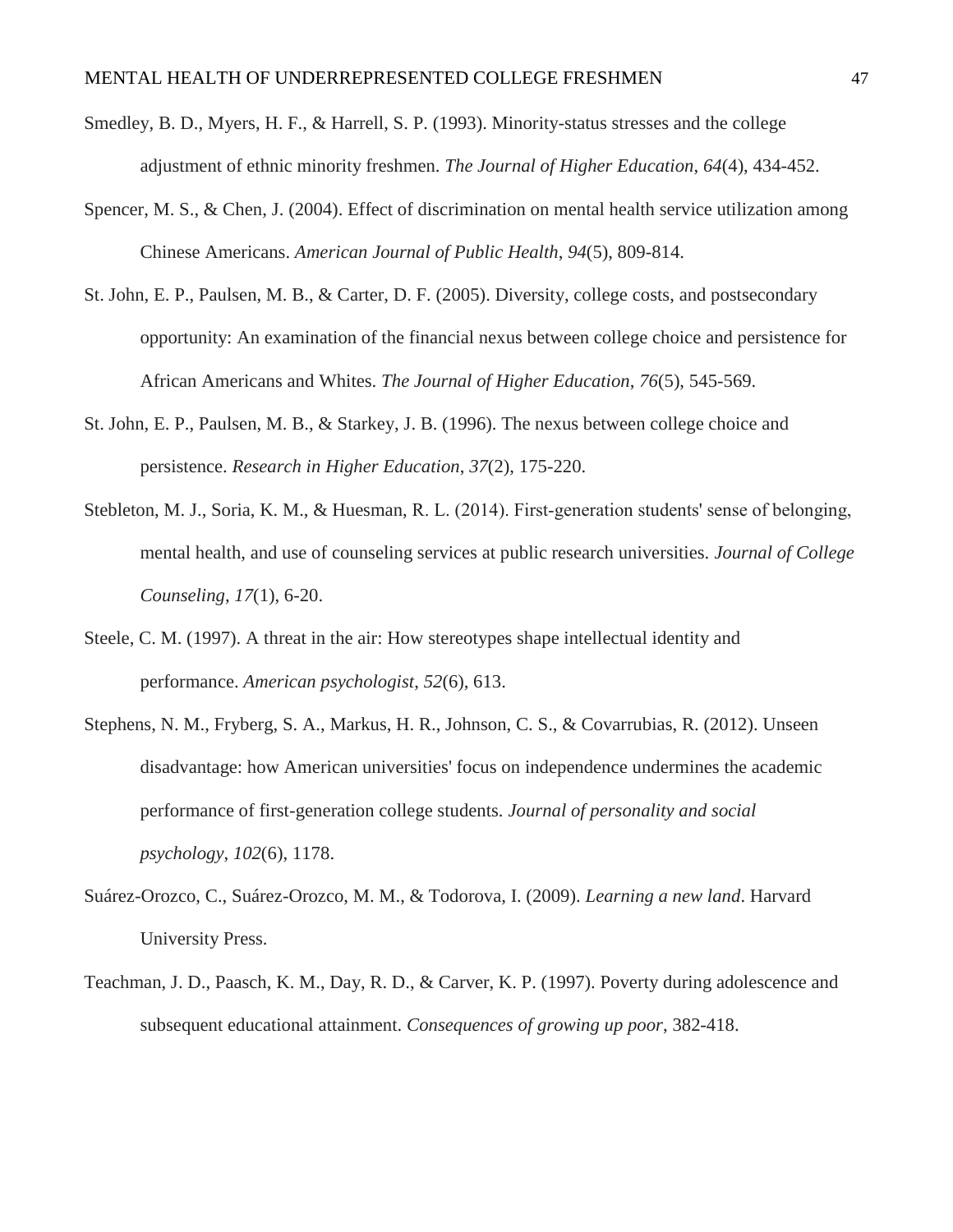- Thompson, M., & Sekaquaptewa, D. (2002). When being different is detrimental: Solo status and the performance of women and racial minorities. *Analyses of Social Issues and Public Policy*, *2*(1), 183-203.
- Thomson, G. (2011). Diversity matters: New directions for institutional research on undergraduate racial/ethnic and economic diversity. *Center for Studies in Higher Education*.

Tinto, V. (1993). "Building community." *Liberal Education*, *79*(4),16-21.

- Tinto, V. (2010). From theory to action: Exploring the institutional conditions for student retention. In *Higher education: Handbook of theory and research* (pp. 51-89). Springer, Dordrecht.
- Turner, C. S. V. (1994). Guests in someone else's house: Students of color. *The Review of Higher Education*, *17*(4), 355-370.
- Wang, C. C. D., & Castañeda-Sound, C. (2008). The role of generational status, self-esteem, academic self‐efficacy, and perceived social support in college students' psychological well‐being. *Journal of college counseling*, *11*(2), 101-118.
- Warburton, E. C., Bugarin, R., & Nunez, A. M. (2001). Bridging the Gap: Academic Preparation and Postsecondary Success of First-Generation Students. Statistical Analysis Report. Postsecondary Education Descriptive Analysis Reports.
- Wentworth, P. A., & Peterson, B. E. (2001). Crossing the line: Case studies of identity development in first-generation college women. *Journal of Adult Development*, *8*(1), 9-21.
- Woodward, A. M., Dwinell, A. D., & Arons, B. S. (1992). Barriers to mental health care for Hispanic Americans: A literature review and discussion. *Journal of Mental Health Administration*, 19, 224 –237.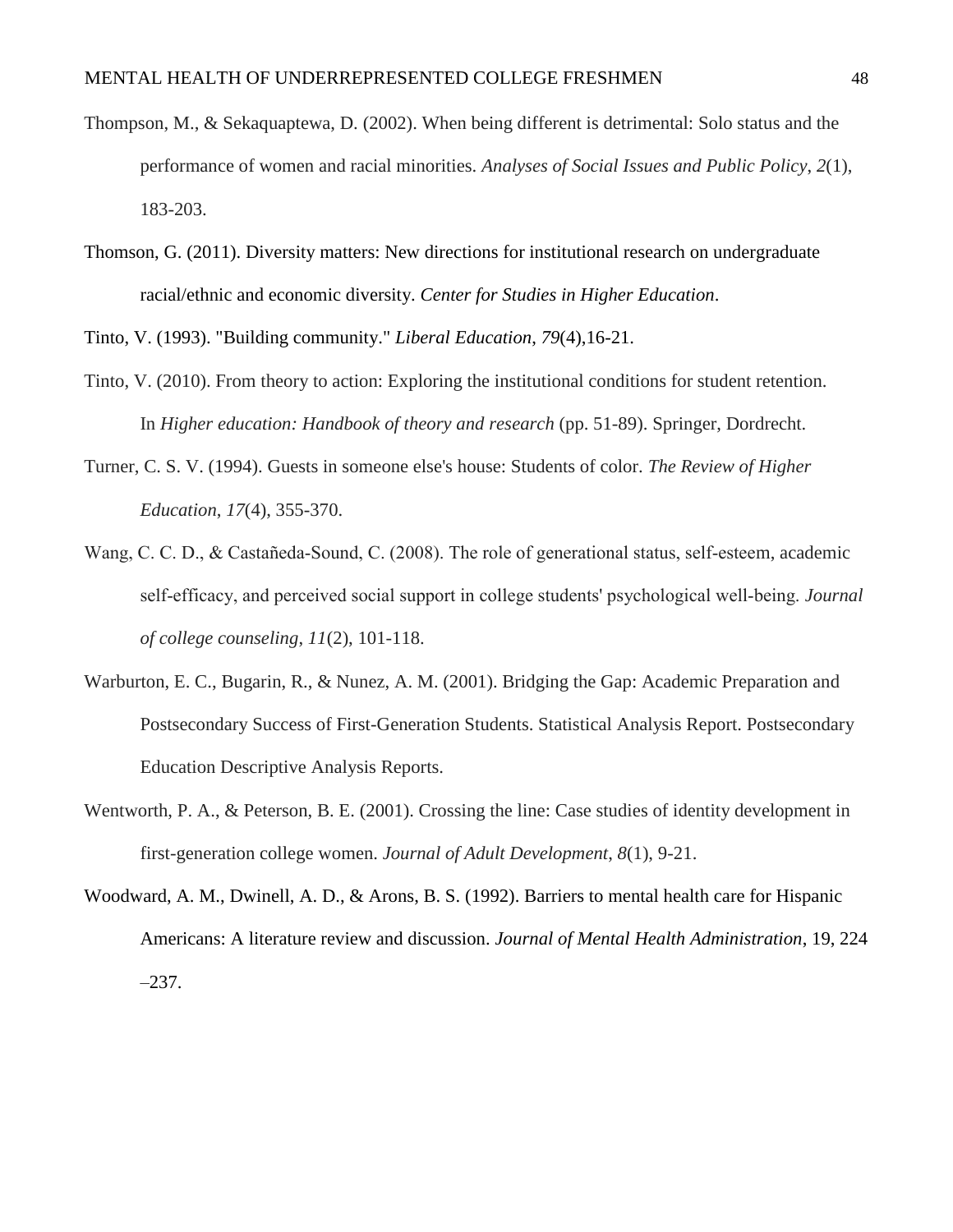## MENTAL HEALTH OF UNDERREPRESENTED COLLEGE FRESHMEN 49

## **Tables**

## *Table 1*

## Demographics

|                  |                       | $NR (N = 61)$ |         | UR $(N = 58)$ |         |
|------------------|-----------------------|---------------|---------|---------------|---------|
|                  |                       | Frequency     | Percent | Frequency     | Percent |
| Gender           | Male                  | $28\,$        | 45.2    | 12            | 20.3    |
|                  | Female                | 34            | 54.8    | 47            | 79.7    |
|                  | Total                 | 62            | 100.0   | 59            | 100.0   |
| Ethnicity        | White                 | 57            | 91.9    | 6             | 10.2    |
|                  | African American      |               |         | $20\,$        | 33.9    |
|                  | Asian                 |               |         | 11            | 18.6    |
|                  | Latino                |               |         | 12            | 20.3    |
|                  | Other                 | 5             | 8.1     | 10            | 16.9    |
|                  | Total                 | 62            | 100.0   | 59            | 100.0   |
| Immigrant        | Immigrant             |               |         | 12            | 20.3    |
|                  | U.S.-Born             | 61            | 98.4    | 46            | 78.0    |
|                  | Total                 |               |         | 58            | 98.3    |
|                  | Missing               | 1             | 1.6     | $\mathbf{1}$  | 1.7     |
| First-generation | $1st$ -generation     |               |         | 20            | 33.9    |
|                  | Continuing-generation | 62            | 100.0   | 39            | 66.1    |
|                  | Total                 |               |         | 59            | 100.0   |
| Low Income       | Not Low-income        | 62            | 100.0   | 36            | 61.0    |
|                  | Low-income            |               |         | 23            | 39.0    |
|                  | Total                 |               |         | 59            | 100.0   |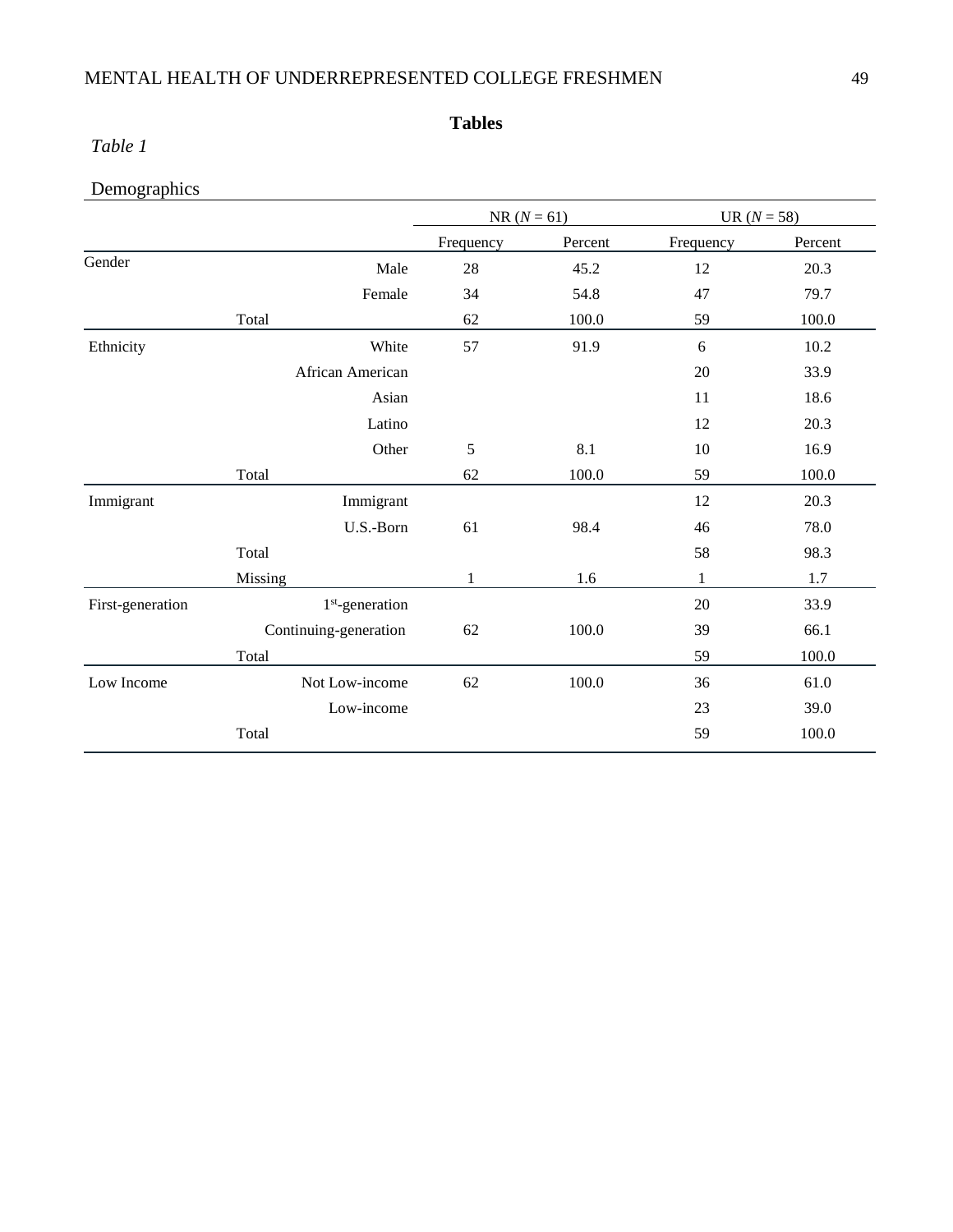## Past Psychiatric Diagnosis Reported at Baseline

|                                                                                                                                                                                                                                                           | $NR (N = 61)$  |          | UR $(N = 58)$ |          |  |
|-----------------------------------------------------------------------------------------------------------------------------------------------------------------------------------------------------------------------------------------------------------|----------------|----------|---------------|----------|--|
| Diagnosis                                                                                                                                                                                                                                                 | Count $(n)$    | $\%$     | Count $(n)$   | %        |  |
| Depression (e.g., major depressive disorder, bipolar/manic depression,<br>dysthymia, cyclothymia                                                                                                                                                          | 7              | 11.48%   | 7             | 12.07%   |  |
| <b>Anxiety</b> (e.g., generalized anxiety disorder, panic disorder, agoraphobia, specific<br>phobia (e.g., claustrophobia, arachnophobia, etc.), social phobia, obsessive-<br>compulsive disorder, acute stress disorder, post-traumatic stress disorder) | 14             | 22.95%   | 8             | 13.79%   |  |
| Attention disorder or learning disability (e.g., attention deficit disorder<br>(ADD), attention deficit hyperactivity disorder (ADHD), learning disability)                                                                                               | $\overline{c}$ | 3.28%    | $\mathbf{0}$  | $0.00\%$ |  |
| <b>Eating disorder</b> (e.g., anorexia nervosa, bulimia nervosa, binge-eating<br>disorder)                                                                                                                                                                |                | 1.64%    |               | 1.72%    |  |
| Psychosis (e.g., schizophrenia, schizoaffective disorder, brief psychotic<br>disorder, delusional disorder, schizophreniform disorder, Shared psychotic<br>disorder)                                                                                      | $\Omega$       | $0.00\%$ | $\mathbf{0}$  | $0.00\%$ |  |
| <b>Personality disorder</b> (e.g., antisocial, avoidant, borderline, borderline,<br>histrionic, narcissistic, obsessive-compulsive, paranoid, schizoid, schizotypal)                                                                                      |                | 1.64%    | $\mathbf{0}$  | $0.00\%$ |  |
| Substance abuse disorder (e.g., alcohol abuse, abuse of other drugs)                                                                                                                                                                                      | $\Omega$       | $0.00\%$ | $\mathbf{0}$  | $0.00\%$ |  |
| At least one of above                                                                                                                                                                                                                                     | 18             | 29.51%   | 11            | 18.97%   |  |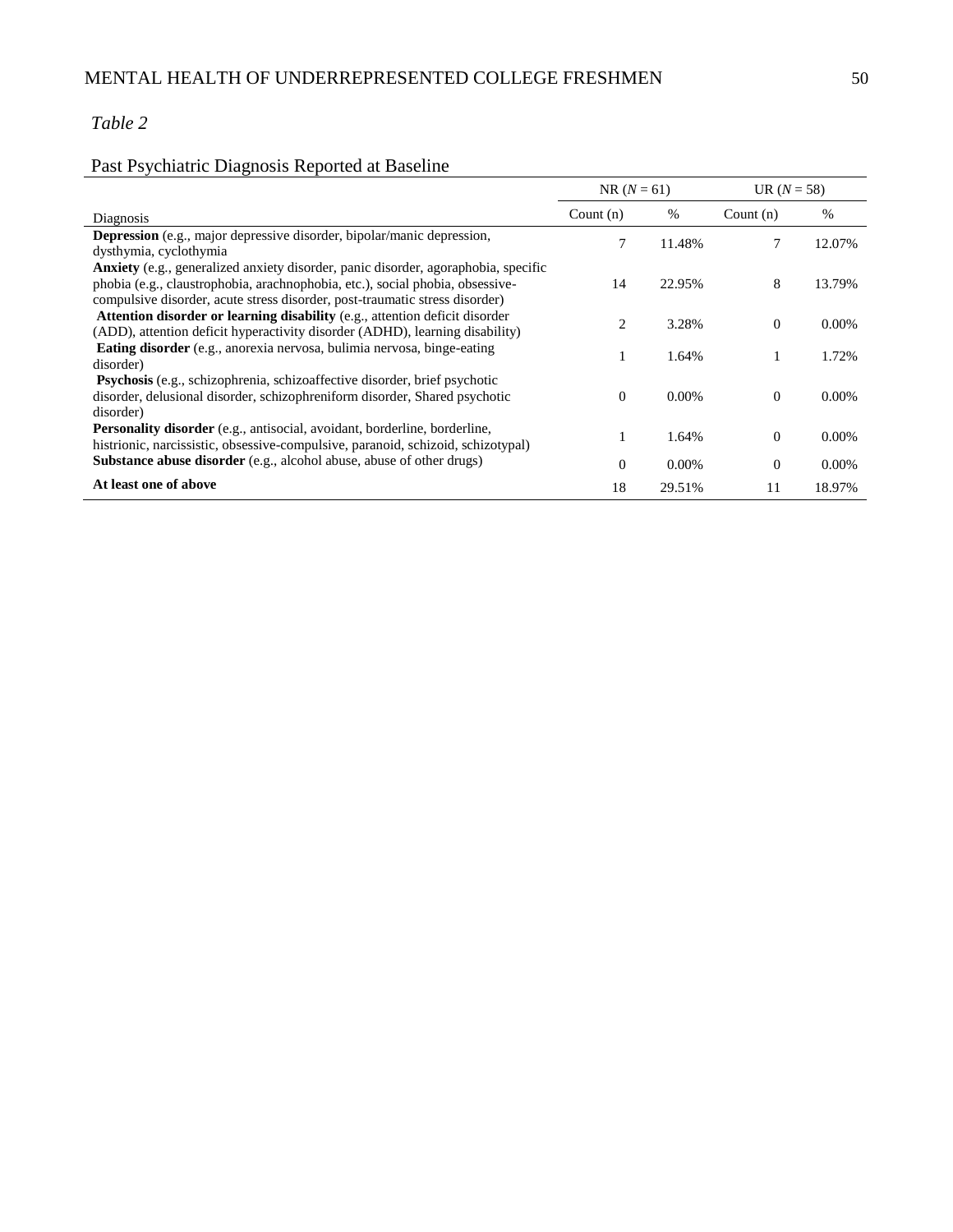|                         |                            |                  | ິ     |              | <b>NR</b> |       |       | <b>UR</b>        |       |                  |     |       |       |  |
|-------------------------|----------------------------|------------------|-------|--------------|-----------|-------|-------|------------------|-------|------------------|-----|-------|-------|--|
|                         |                            | $\boldsymbol{N}$ | Range | Min          | Max       | Mean  | SD    | $\boldsymbol{N}$ | Range | Min              | Max | Mean  | SD    |  |
| B<br>a<br>S             | Perceived<br><b>Stress</b> | 62               | 33    | 3            | 36        | 16.37 | 6.30  | 59               | 29    | $\overline{4}$   | 33  | 18.69 | 7.09  |  |
| e<br>$\mathbf{1}$       | Depression                 | 59               | 48    | $\mathbf{0}$ | 48        | 12.39 | 8.96  | 57               | 46    | $\boldsymbol{0}$ | 46  | 13.88 | 11.15 |  |
| n<br>e                  | Worry                      | 58               | 50    | 26           | 76        | 50.79 | 13.24 | 55               | 55    | 24               | 79  | 54.29 | 15.72 |  |
| $_{\rm F}$<br>0         | Perceived<br><b>Stress</b> | 58               | 23    | 17           | 40        | 26.98 | 5.59  | 54               | 29    | 14               | 43  | 28.61 | 6.90  |  |
| Τ.<br>$\mathbf{O}$<br>W | Depression                 | 58               | 47    | 1            | 48        | 12.57 | 10.97 | 53               | 54    | $\boldsymbol{0}$ | 54  | 17.51 | 13.00 |  |
| u<br>p                  | Worry                      | 58               | 58    | 19           | 77        | 49.53 | 13.21 | 53               | 54    | 26               | 80  | 52.85 | 15.65 |  |

## *Psychosocial Functioning Questionnaires*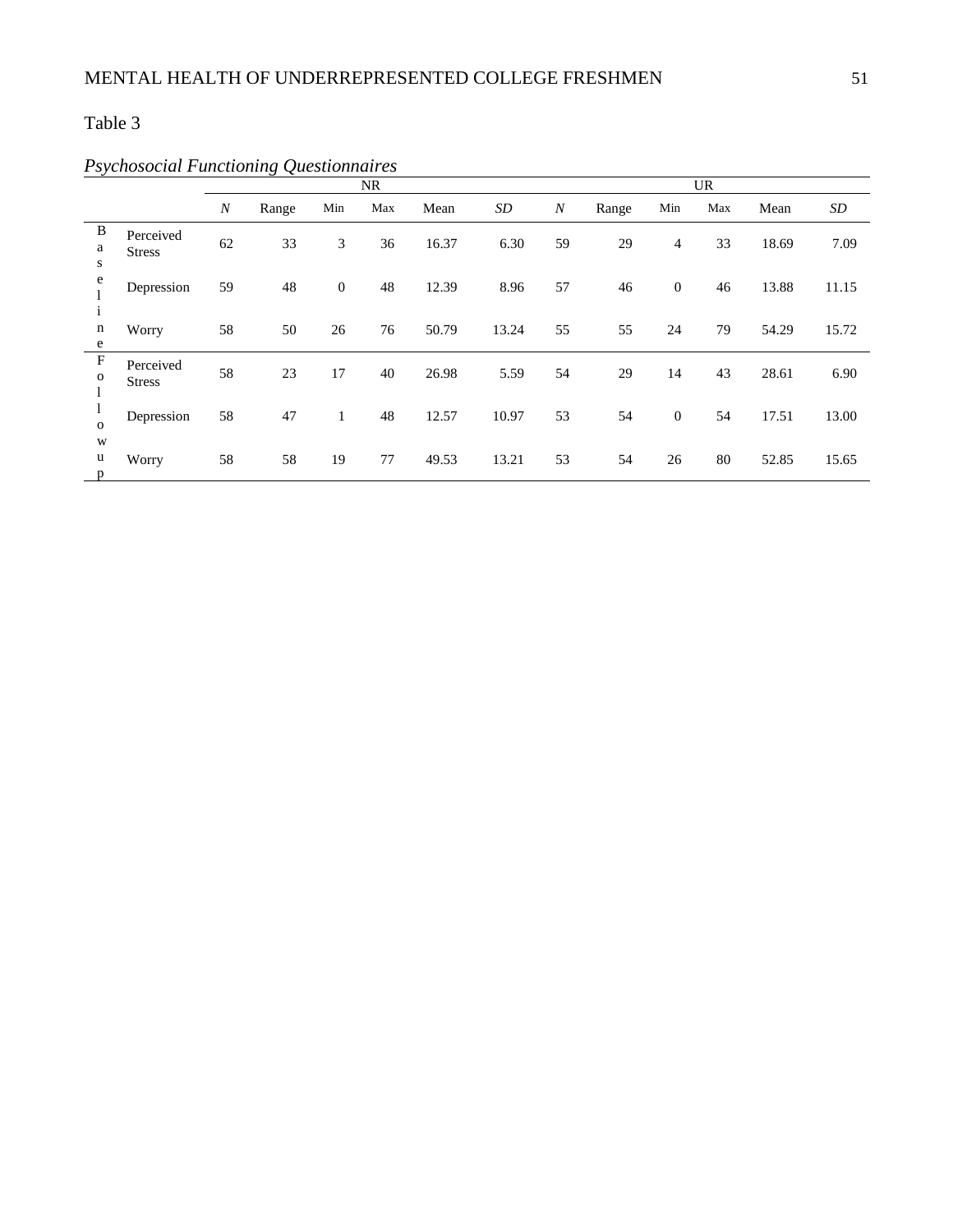|                        |            |            | <b>Baseline</b>                         | Follow up  |            |                                     |  |  |  |
|------------------------|------------|------------|-----------------------------------------|------------|------------|-------------------------------------|--|--|--|
|                        | % of NR    | % of UR    | Chi-Square                              | % of NR    | $%$ of UR  | Chi-Square                          |  |  |  |
|                        | $(N = 62)$ | $(N = 59)$ |                                         | $(N = 59)$ | $(N = 55)$ |                                     |  |  |  |
| Professional clinician | 56.45%     | 45.76%     | $\chi^2(1, N = 121) = 1.38, p = .24$    | 55.93%     | 45.45%     | $\chi^2(1, N=114)=1.25, p=.26$      |  |  |  |
| Friend                 | 77.42%     | 71.19%     | $\chi^2(1, N = 121) = .62, p = .43$     | 77.97%     | 78.18%     | $\chi^2(1, N=114)=0.001, p=.98$     |  |  |  |
| Significant other      | 35.48%     | 23.73%     | $\chi^2(1, N = 121) = 2.00, p = .16$    | 42.37%     | 29.09%     | $\chi^2(1, N=114)=2.18, p=.14$      |  |  |  |
| Family member          | 70.97%     | 62.71%     | $\chi^2(1, N = 121) = .93, p = .34$     | 69.49%     | 63.64%     | $\chi^2(1, N = 114) = .44, p = .51$ |  |  |  |
| Religious contact      | 9.68%      | 15.25%     | $\chi^2(1, N = 121) = .87, p = .35$     | 8.47%      | 14.55%     | $\chi^2(1, N=114)=1.04, p=.31$      |  |  |  |
| Support group          | 3.23%      | 3.39%      | $\chi^2(1, N = 121) = .003$ , $p = .96$ | 1.69%      | 9.09%      | $\chi^2(1, N=114)=3.12, p=.08$      |  |  |  |
| Other source           | 4.84%      | 6.78%      | $\chi^2(1, N = 121) = .21, p = .65$     | $0.00\%$   | 1.82%      | $\chi^2(1, N=114)=1.08, p=.30$      |  |  |  |
| No one                 | 4.84%      | 8.47%      | $\chi^2(1, N = 121) = .65, p = .42$     | 5.08%      | 9.09%      | $\chi^2(1, N = 114) = .70, p = .40$ |  |  |  |

*Preferred Type of Social Support to Utilize if Experiencing Serious Emotional distress*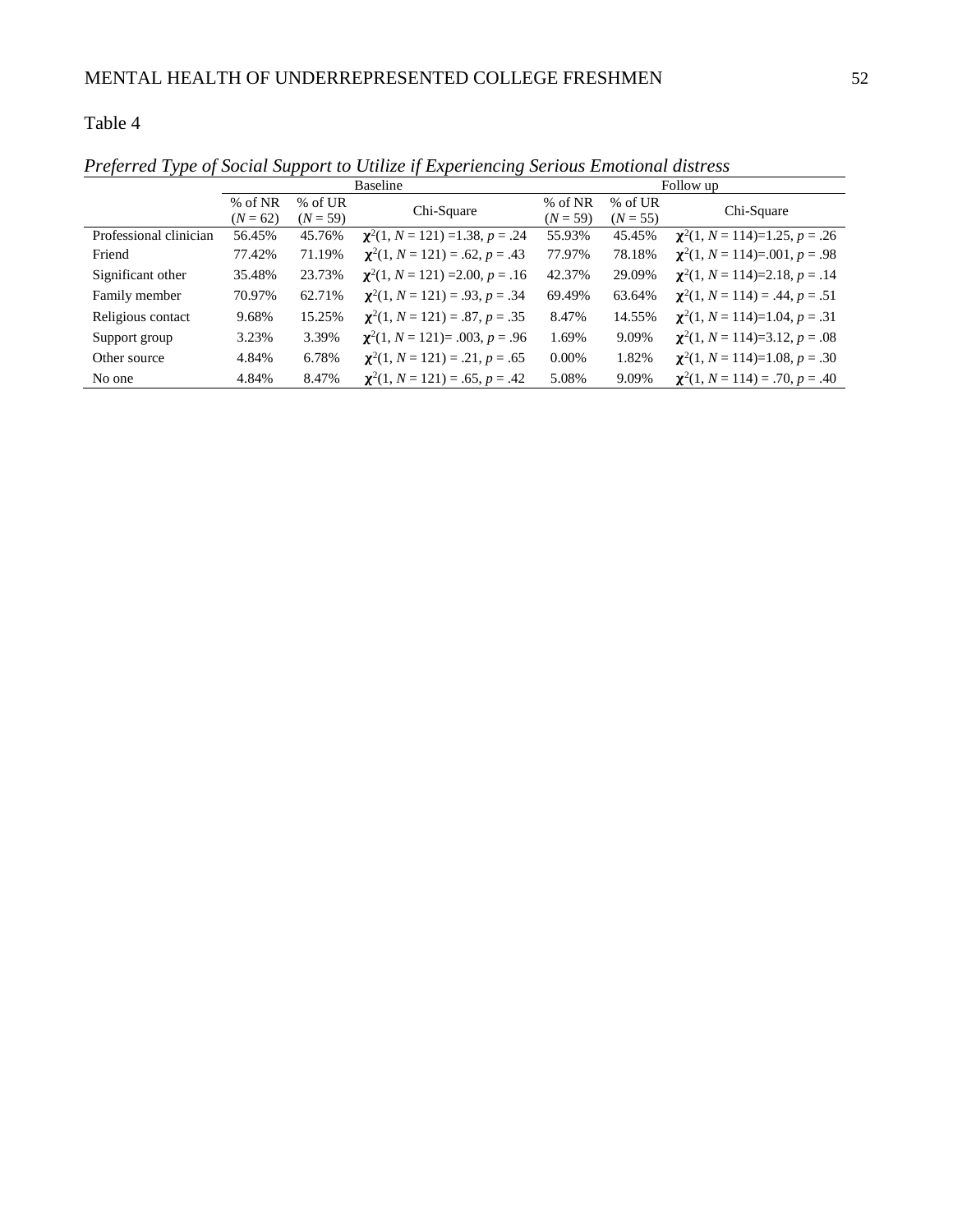|                          |            |            | <b>Baseline</b>                      | Follow up  |            |                                      |  |  |  |  |
|--------------------------|------------|------------|--------------------------------------|------------|------------|--------------------------------------|--|--|--|--|
|                          | $%$ of NR  | $%$ of UR  | Chi-Square                           | % of NR    | % of UR    | Chi-Square                           |  |  |  |  |
|                          | $(N = 62)$ | $(N = 59)$ |                                      | $(N = 59)$ | $(N = 55)$ |                                      |  |  |  |  |
| Professor                | 29.03%     | 16.95%     | $\chi^2(1, N = 121) = 2.48, p = .12$ | 20.34%     | 25.45%     | $\chi^2(1, N = 114) = .42, p = .52$  |  |  |  |  |
| Academic advisor         | 11.29%     | 15.25%     | $\chi^2(1, N = 121) = .41, p = .52$  | 13.56%     | 23.64%     | $\chi^2(1, N = 114) = 1.92, p = .17$ |  |  |  |  |
| Advisor for a group      | 12.90%     | 5.08%      | $\chi^2(1, N = 121) = 2.24, p = .14$ | 8.47%      | 3.64%      | $\chi^2(1, N = 114) = 1.16, p = .28$ |  |  |  |  |
| Research mentor          | 1.61%      | $0.00\%$   | $\chi^2(1, N = 121) = .96, p = .33$  | $0.00\%$   | 3.64%      | $\chi^2(1, N = 114) = 2.18, p = .14$ |  |  |  |  |
| Student services staff   | 16.13%     | 15.25%     | $\chi^2(1, N = 121) = .02, p = .90$  | 11.86%     | 9.09%      | $\chi^2(1, N = 114) = .23, p = .63$  |  |  |  |  |
| Dean of Students         | 11.29%     | 6.78%      | $\chi^2(1, N = 121) = .74, p = .39$  | 6.78%      | 9.09%      | $\chi^2(1, N = 114) = .21, p = .65$  |  |  |  |  |
| <b>Counseling Center</b> | 88.71%     | 83.05%     | $\chi^2(1, N = 121) = .80, p = .37$  | 74.58%     | 52.73%     | $\chi^2(1, N = 114) = 5.90, p < .05$ |  |  |  |  |
| No one                   | 6.45%      | 11.86%     | $\chi^2(1, N = 121) = 1.07, p = .30$ | 18.64%     | 29.09%     | $\chi^2(1, N = 114) = 1.72, p = .19$ |  |  |  |  |
| Other                    | 11.29%     | 8.47%      | $\chi^2(1, N = 121) = .27, p = .60$  | 3.39%      | 9.09%      | $\chi^2(1, N = 114) = 1.61, p = .21$ |  |  |  |  |

*Preferred Type of Resource at William and Mary to Utilize if Experiencing a Mental Health Problem that Affects Academics*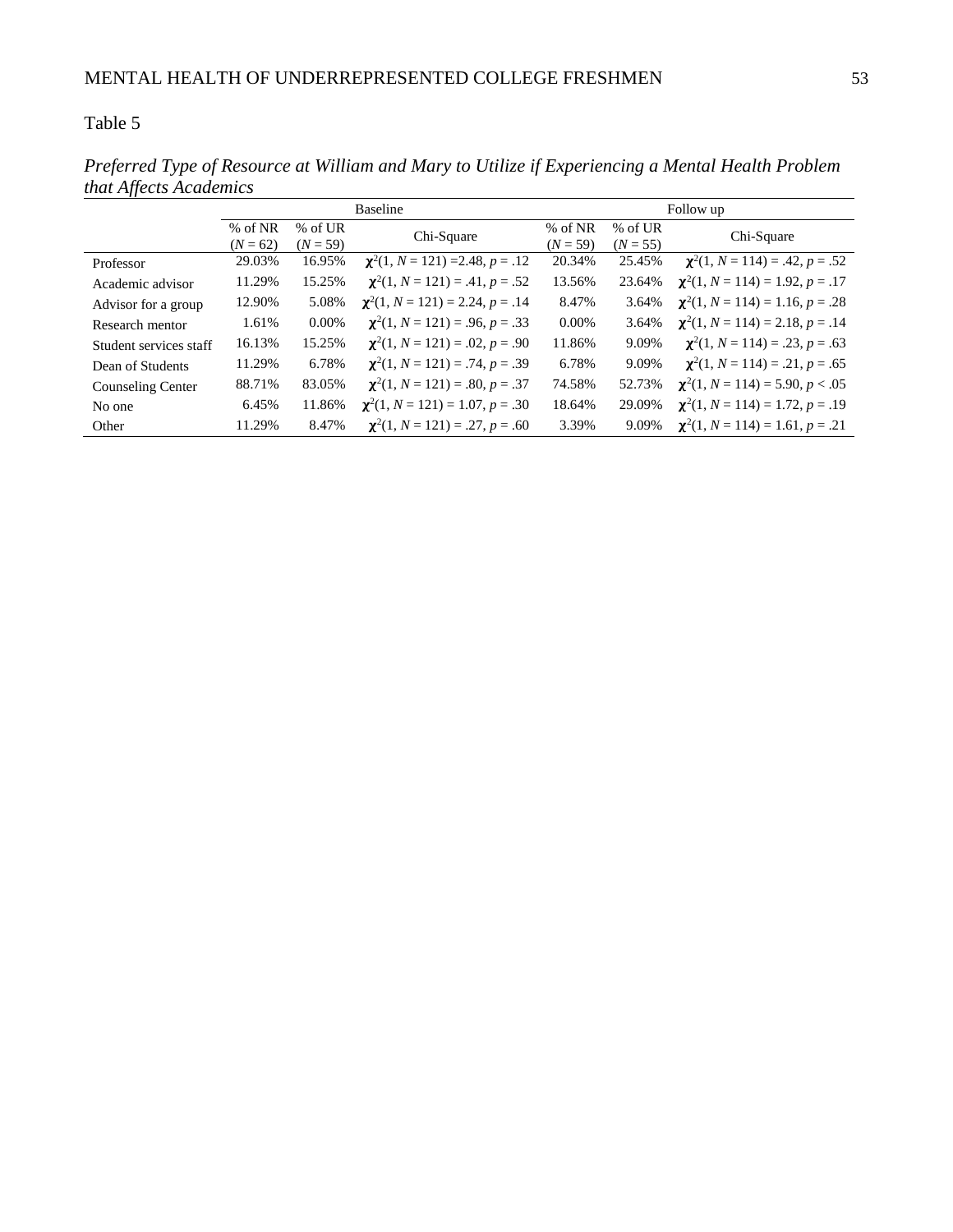|                   | $%$ of NR  | $%$ of UR  | Chi-Square                           |
|-------------------|------------|------------|--------------------------------------|
|                   | $(N = 59)$ | $(N = 55)$ |                                      |
| Significant other | 20.34%     | 5.45%      | $\chi^2(1, N = 114) = 5.52, p < .05$ |
| Family            | 38.98%     | 27.27%     | $\chi^2(1, N = 114) = .46, p = .50$  |
| Teacher           | 6.78%      | 7.27%      | $\chi^2(1, N = 114) = .01, p = .92$  |
| Religious leader  | 5.08%      | 1.82%      | $\chi^2(1, N = 114) = .90, p = .34$  |
| Support group     | 3.39%      | $0.00\%$   | $\chi^2(1, N = 114) = 1.90, p = .17$ |
| Other source      | 5.08%      | 3.64%      | $\chi^2(1, N = 114) = .14, p = .71$  |
| No one            | 44.07%     | 61.82%     | $\chi^2(1, N = 114) = 3.60, p = .06$ |

### *Utilized Resources during the First Semester*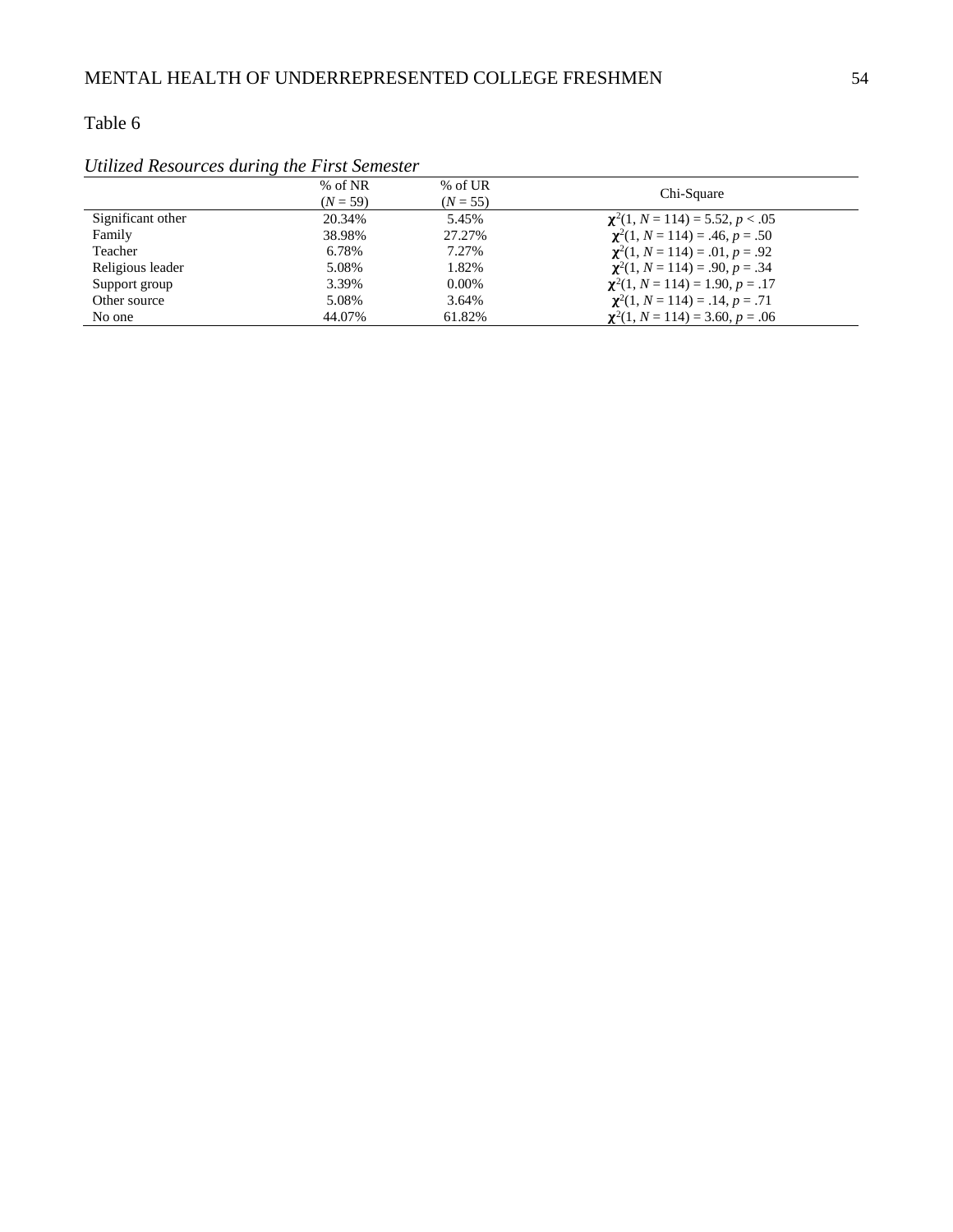|                 |    |       |     | NR  |      | UR                  |                   |       |     |     |      |      |
|-----------------|----|-------|-----|-----|------|---------------------|-------------------|-------|-----|-----|------|------|
|                 |    | Range | Min | Max | Mean | SD                  | $\mathbf{v}$<br>N | Range | Min | Max | Mean | SD   |
| <b>Baseline</b> | 62 |       |     |     | 3.18 | 2.01                | 58                |       |     |     | 3.24 | 2.05 |
| Follow up       | ۲C |       |     |     | 2.61 | $\overline{a}$<br>. | ັ້                |       |     |     | 2.84 | 1.88 |

## *Perceived Need for Emotional and Mental Health*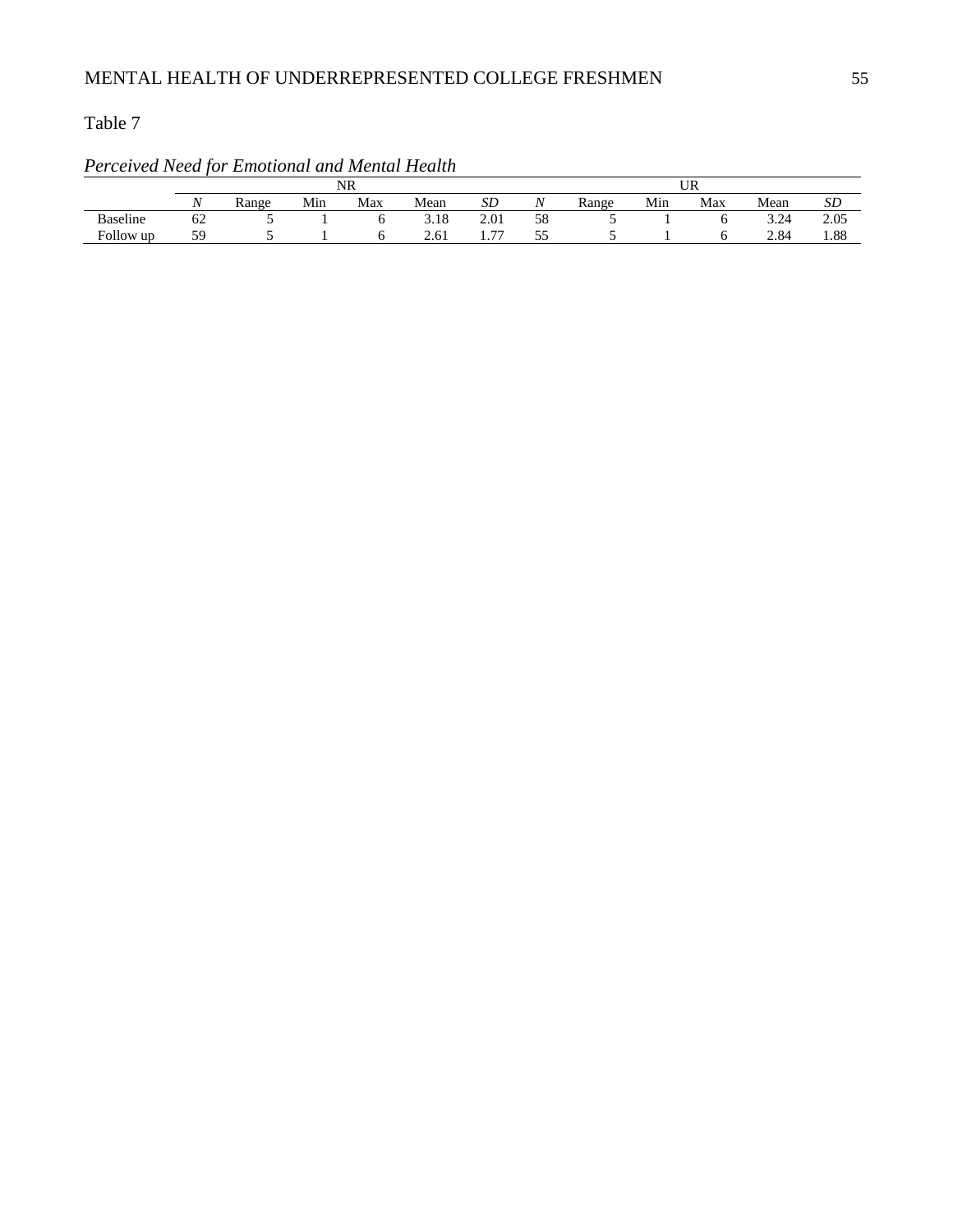|           |    |       |     | NR  |      | UR   |                  |       |     |     |      |      |
|-----------|----|-------|-----|-----|------|------|------------------|-------|-----|-----|------|------|
|           | Ν  | Range | Min | Max | Mean | SD   | $\boldsymbol{N}$ | Range | Min | Max | Mean | SD   |
| Baseline  | 62 |       |     |     | 4.69 | 1.14 | 58               |       |     |     | 4.69 | 1.40 |
| Follow up | 59 |       |     |     | 4.83 | 1.12 | 55               |       |     |     | 4.42 | 1.30 |

# *Knowledge of Resources for Emotional and Mental Health*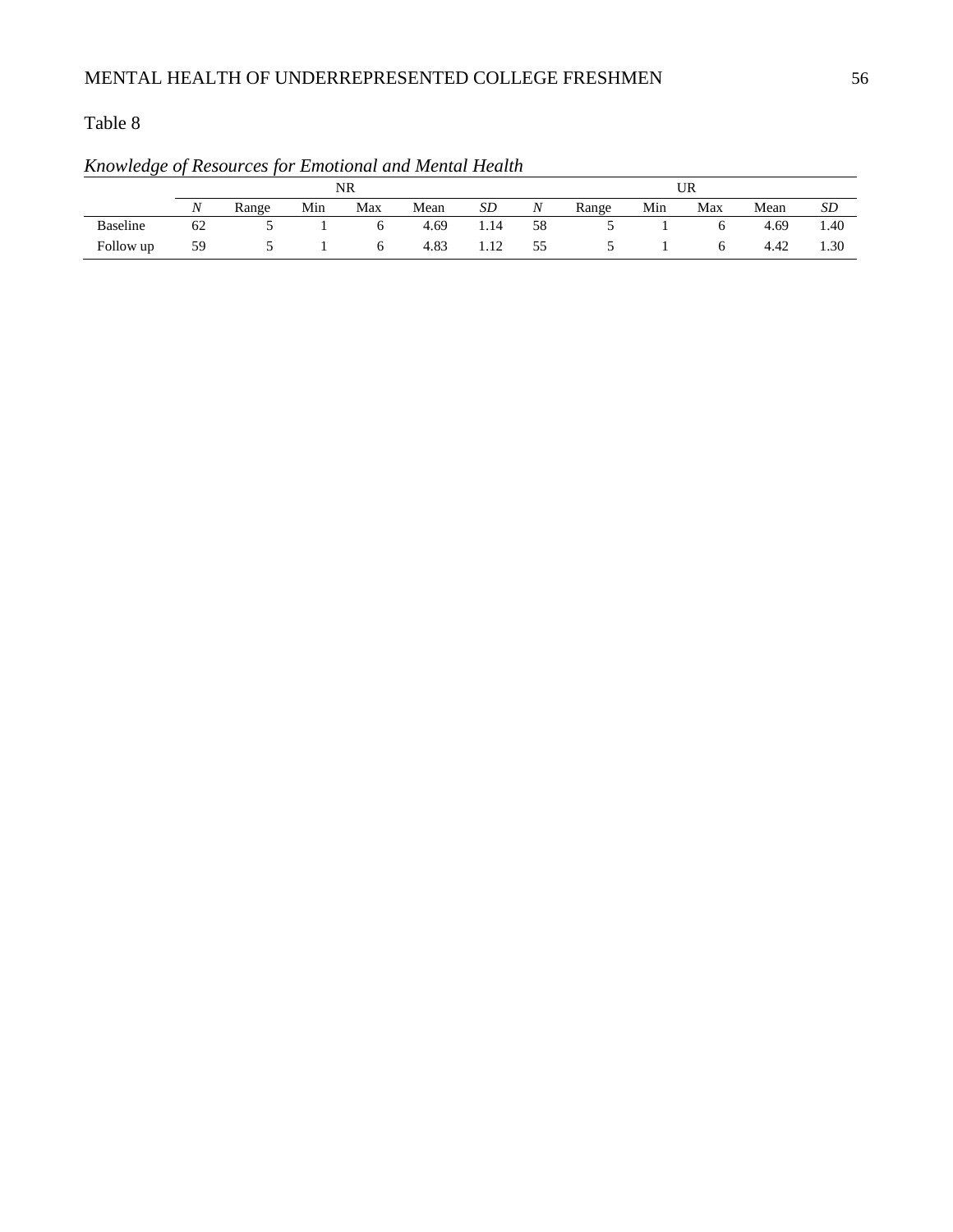## *Resource Stigma and Helpfulness*

|                                                                                                        |    |                |                | <b>NR</b>      |      |      | <b>UR</b>        |       |              |                |      |      |
|--------------------------------------------------------------------------------------------------------|----|----------------|----------------|----------------|------|------|------------------|-------|--------------|----------------|------|------|
|                                                                                                        | N  | Range          | Min            | Max            | Mean | SD   | $\boldsymbol{N}$ | Range | Min          | Max            | Mean | SD   |
| Most people think less of<br>a person who has received<br>B<br>mental health treatment.<br>a           | 62 | 5              | $\mathbf{1}$   | 6              | 3.29 | 1.37 | 58               | 5     | $\mathbf{1}$ | 6              | 3.57 | 1.46 |
| S<br>I would think less of a<br>e<br>person who has received<br>mental health treatment.<br>1          | 62 | 5              | $\mathbf{1}$   | 6              | 1.37 | .91  | 58               | 3     | $\mathbf{1}$ | 4              | 1.36 | .72  |
| n<br>Helpfulness of social<br>e<br>support                                                             | 15 | $\overline{2}$ | $\overline{2}$ | $\overline{4}$ | 3.00 | .76  | 7                | 3     | $\mathbf{1}$ | $\overline{4}$ | 3.14 | 1.07 |
| Most people think less of<br>a person who has received<br>F<br>mental health treatment.<br>$\Omega$    | 59 | 5              | $\mathbf{1}$   | 6              | 3.24 | 1.45 | 55               | 5     | $\mathbf{1}$ | 6              | 3.24 | 1.39 |
| would think less of a<br>person who has received<br>$\mathbf{O}$<br>mental health treatment.<br>W<br>u | 59 | 3              | $\mathbf{1}$   | $\overline{4}$ | 1.49 | .88  | 55               | 3     | $\mathbf{1}$ | 4              | 1.35 | .70  |
| Helpfulness of social<br>p<br>support                                                                  | 33 | 3              | $\mathbf{1}$   | $\overline{4}$ | 2.85 | 0.80 | 21               | 3     | 1            | 4              | 2.67 | 1.02 |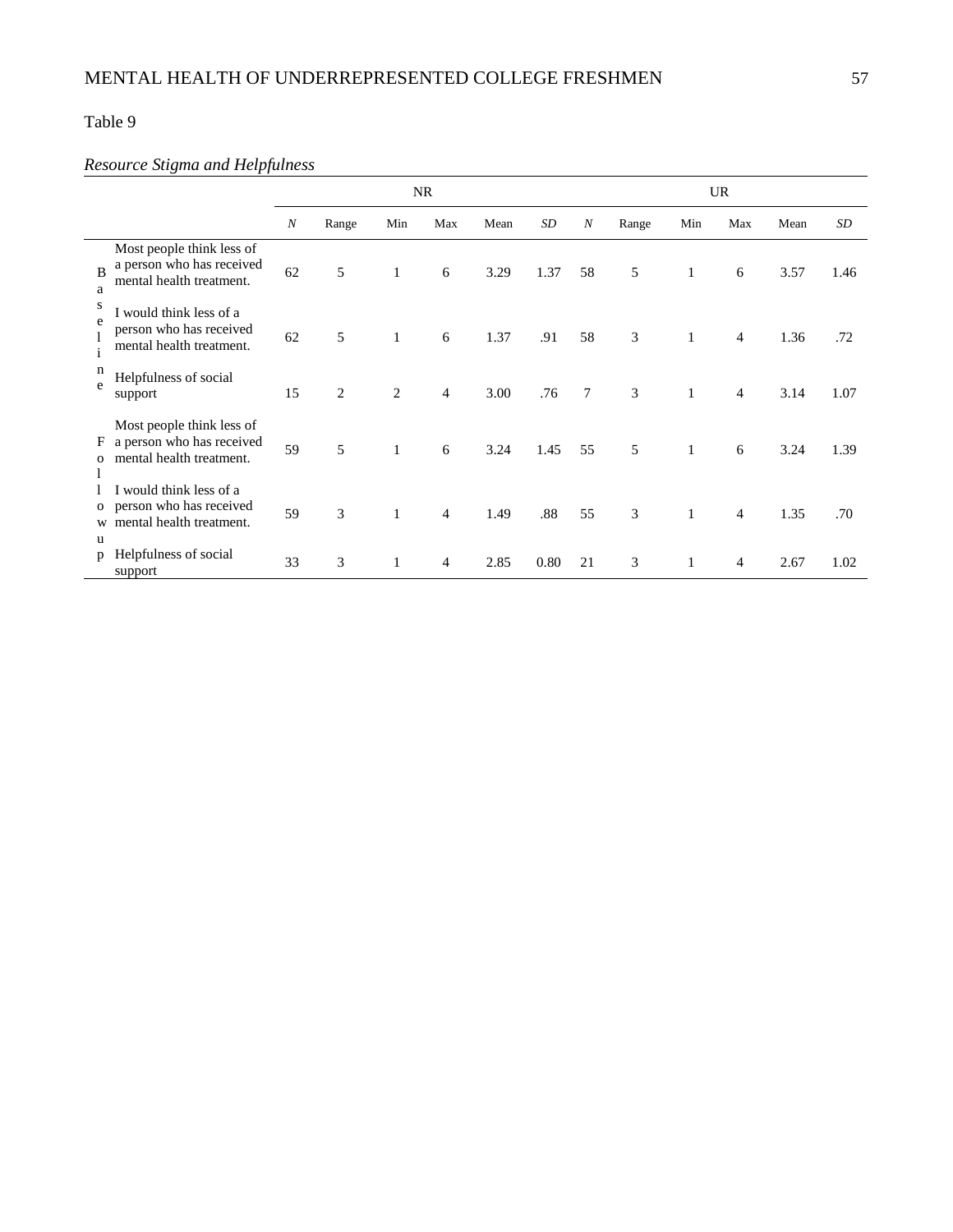### *Satisfaction of the Past Use of Counseling and Therapy at Follow Up*

|                                                         |   |       | UR  |     |      |      |   |       |     |     |      |      |
|---------------------------------------------------------|---|-------|-----|-----|------|------|---|-------|-----|-----|------|------|
|                                                         | N | Range | Min | Max | Mean | SD   | N | Range | Min | Max | Mean | SD   |
| Convenient hours                                        | 8 | 4     |     | 5   | 3.50 | 1.69 | 8 | 4     | 2   | 6   | 4.50 | 1.20 |
| Location                                                | 8 | 5     |     | 6   | 4.50 | 1.60 | 8 | 5     |     | 6   | 4.00 | 1.69 |
| Quality of therapists/counselors                        | 8 |       |     | 6   | 4.50 | 1.60 | 8 | 5.    |     | 6   | 3.88 | 2.10 |
| Respect for your privacy concerns                       | 8 |       |     | 6   | 4.75 | 1.75 | 8 | 3     | 3   | 6   | 4.88 | 1.13 |
| Ability to schedule appointments<br>without long delays | 8 |       |     | 6   | 3.13 | 2.23 | 8 | 5.    |     | 6   | 3.88 | 1.81 |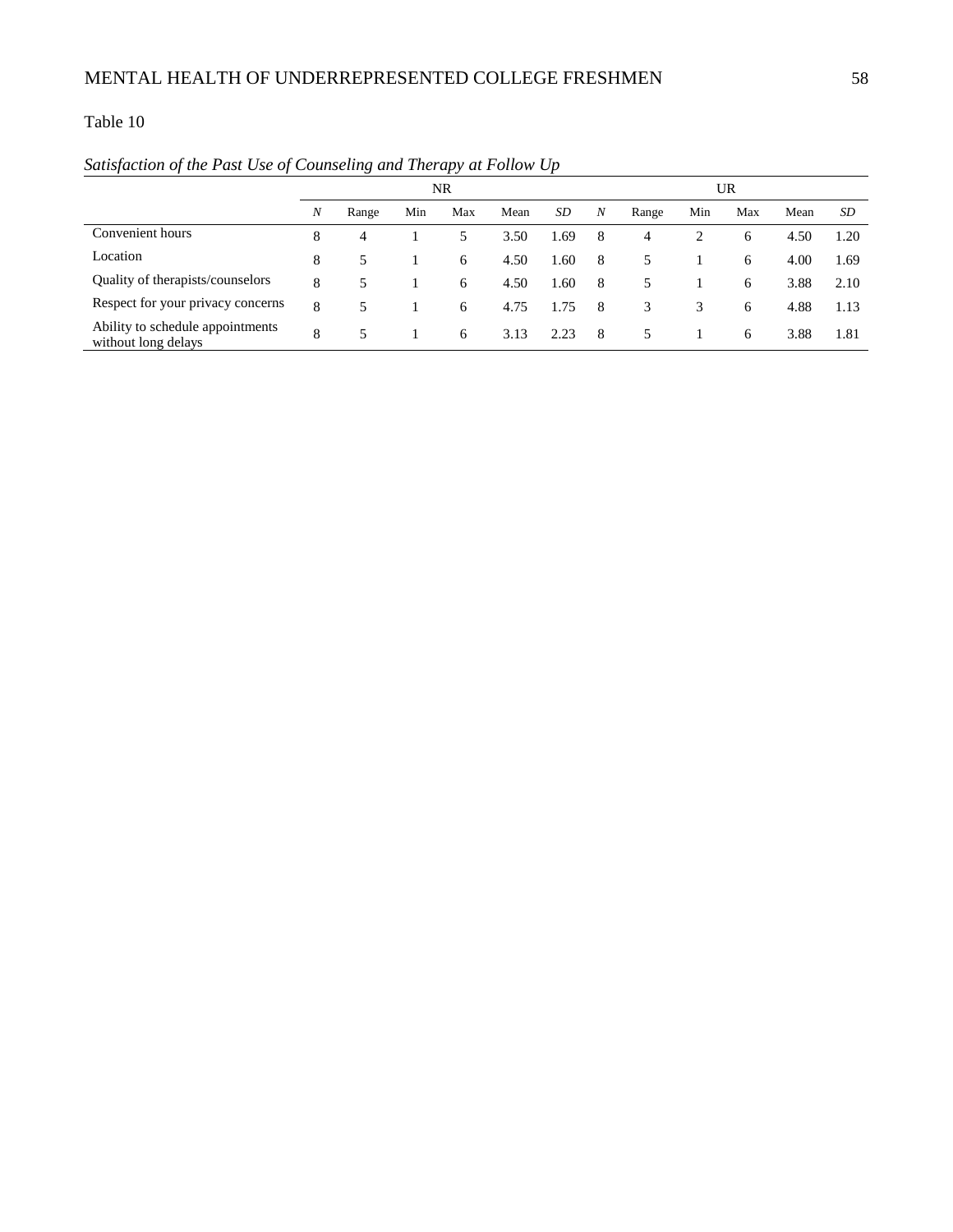

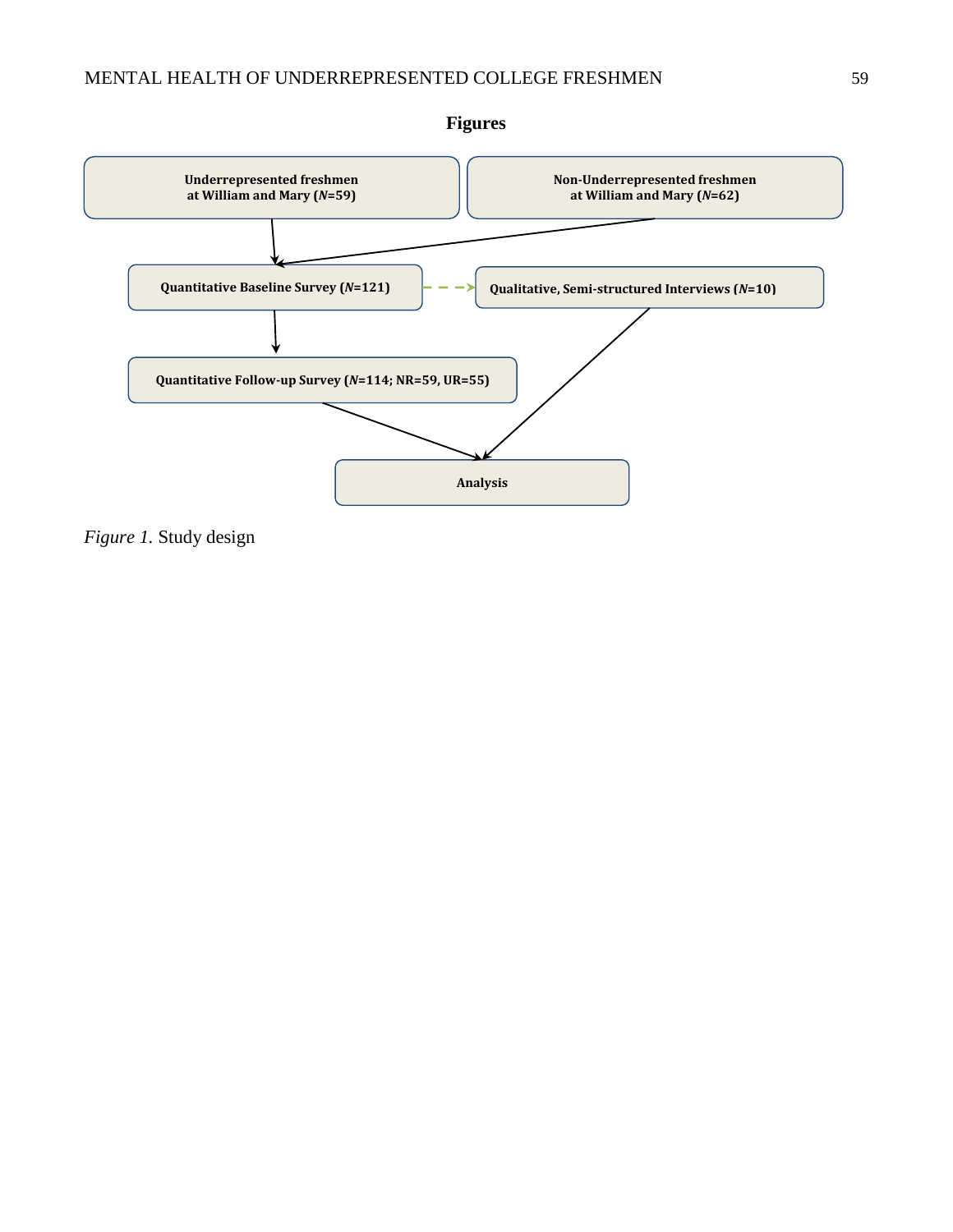

*Figure 2.* Perceived socioeconomic status had no significant difference between groups and over time.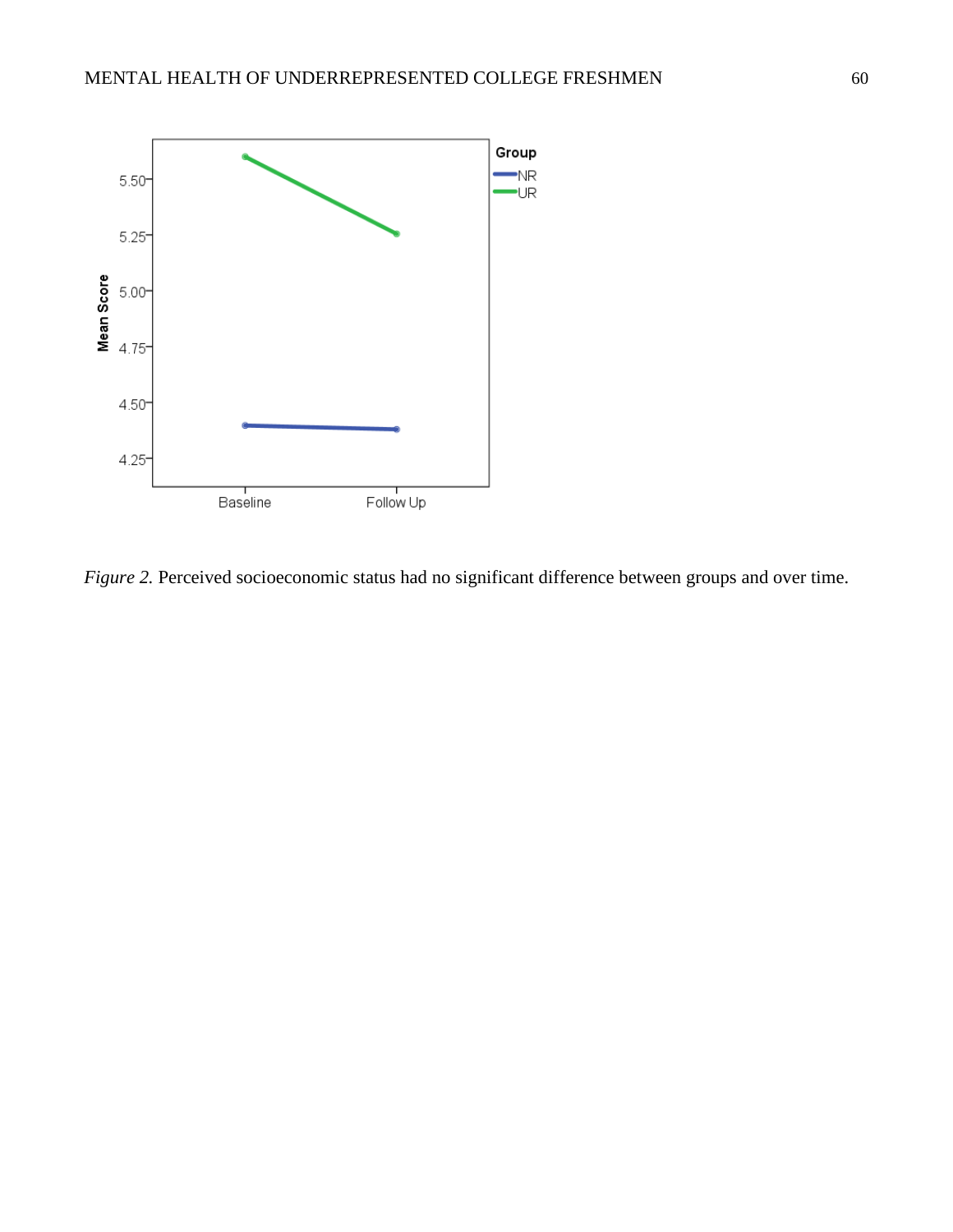

*Figure 3.* Perceived stress significantly increased for both groups throughout the semester ( $p < 0.001$ ). No significant moderation of group status on perceived stress was found. There was a marginally higher level of stress among UR during baseline compared to NR ( $p = 0.06$ ).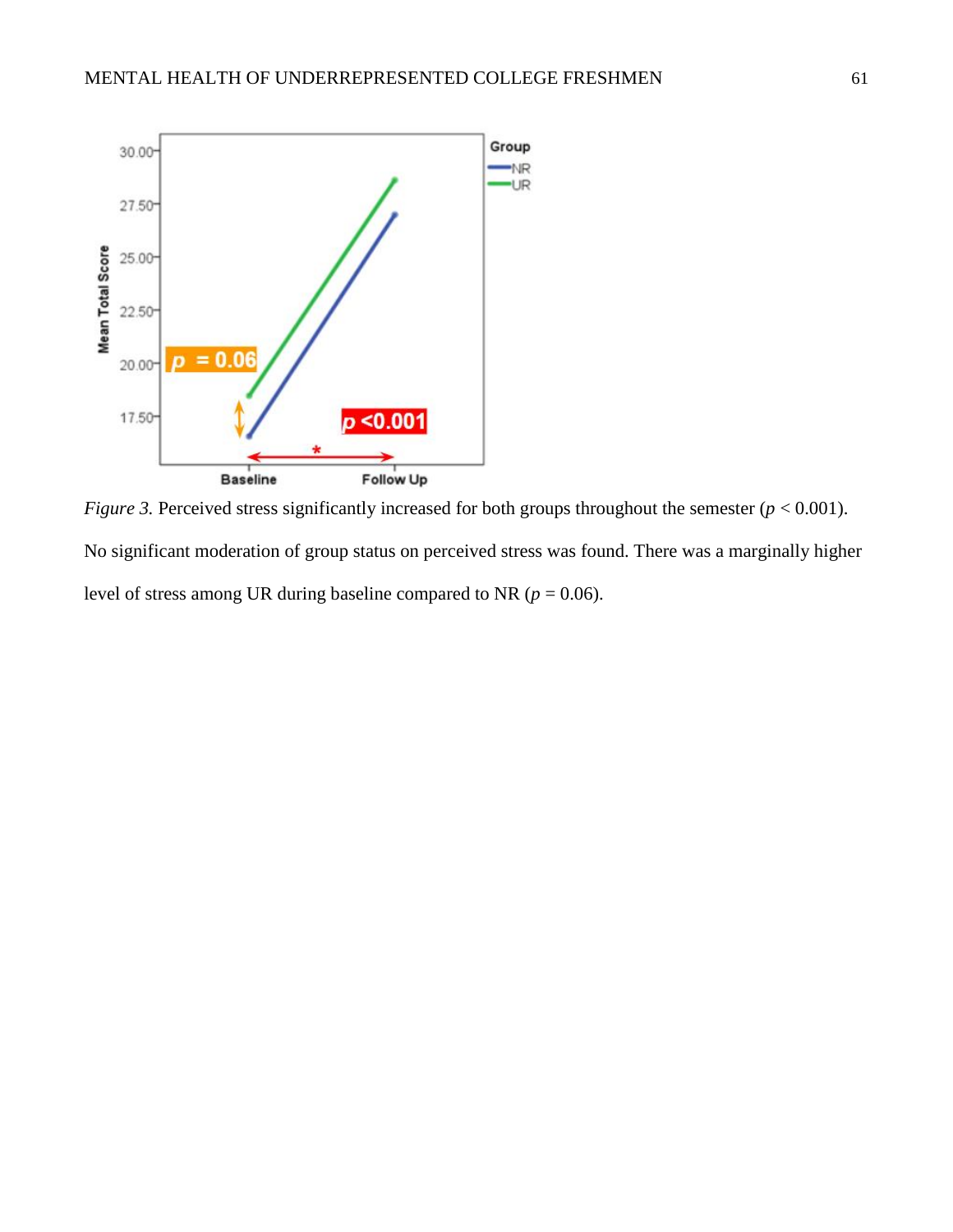

*Figure 4.* Depressive symptoms significantly increased for both groups throughout the semester (*p* < 0.01). At follow up, UR had significantly higher level of depressive symptoms compared to NR (*p* < 0.05). No significant moderation was found. CES-D score of  $\geq$ 16 is used as cutoff score to identify individuals at risk for clinical depression, and the mean score of UR exceeded 16 at follow up (Lewinsohn, 1997).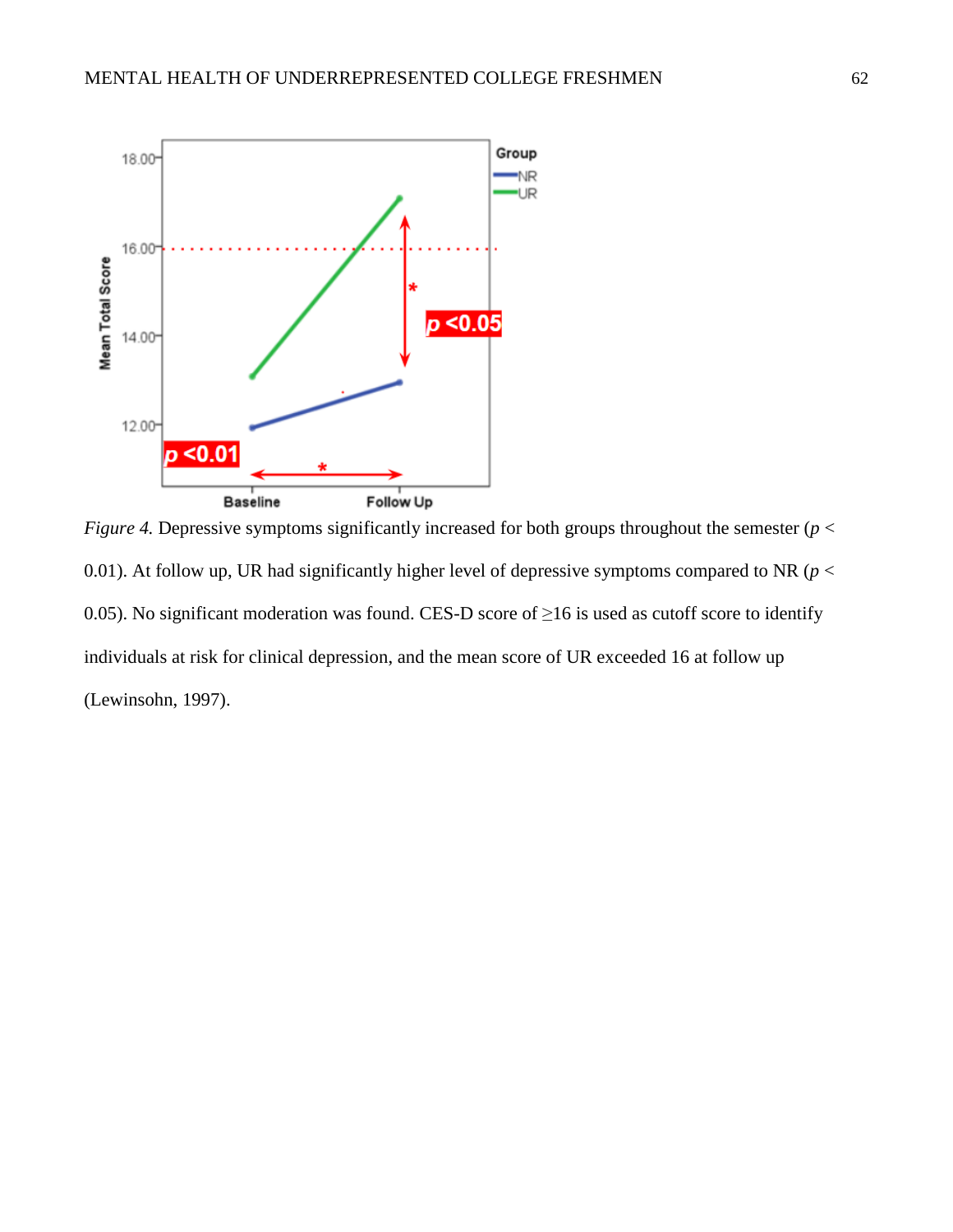

*Figure 5.* No significant change of scores in Worry were observed over the semester nor any significant moderation of the group status. No significant differences between the groups were observed as well. A total score of 16-39 indicates low worry, 40-59 moderate worry, and 60-80 high worry (Meyer et al, 1990). Both groups experienced moderate worry during both time points.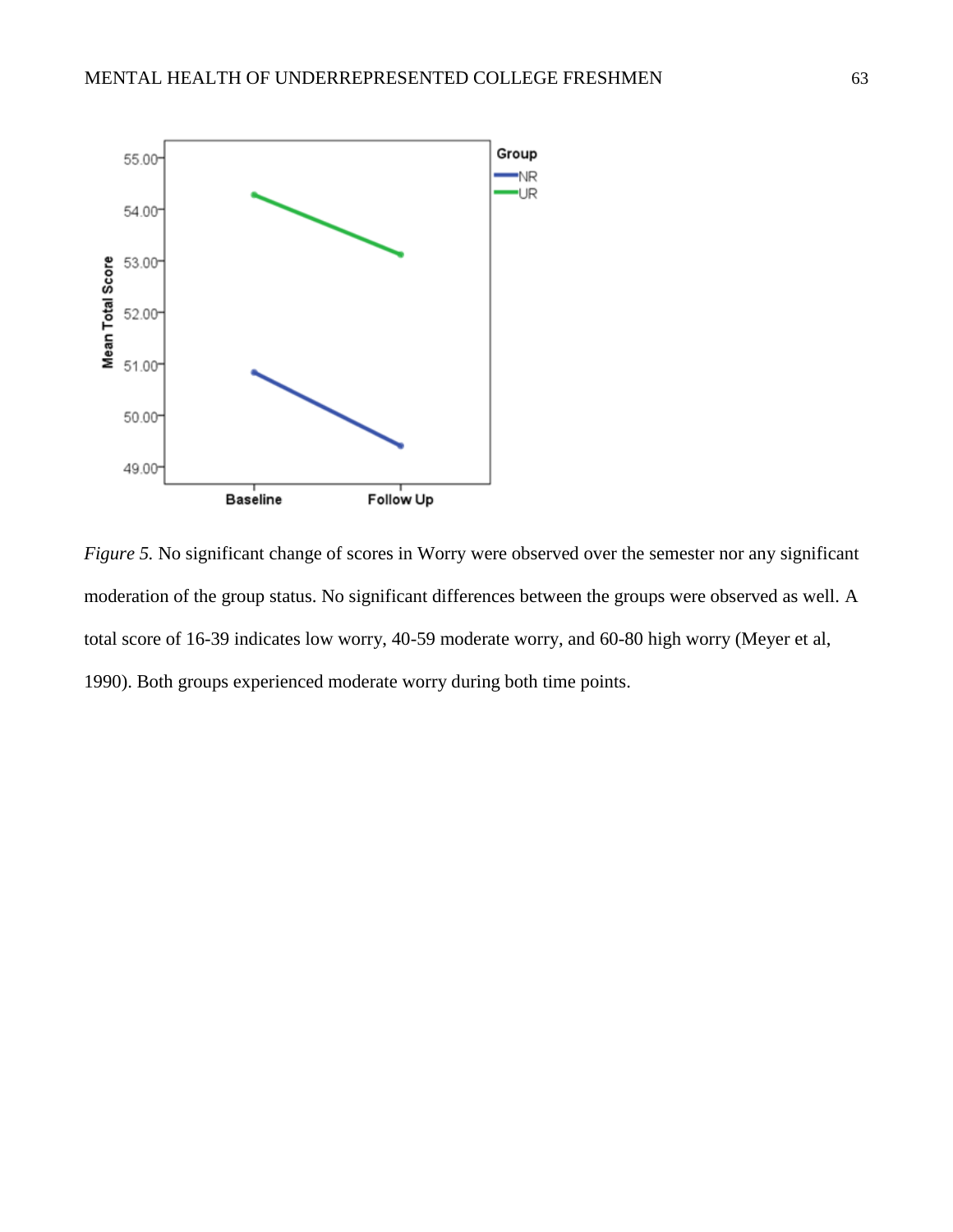

*Figure 6.* Perceived need for emotional and mental health significantly decreased for both groups over

the semester. No other significant differences were observed.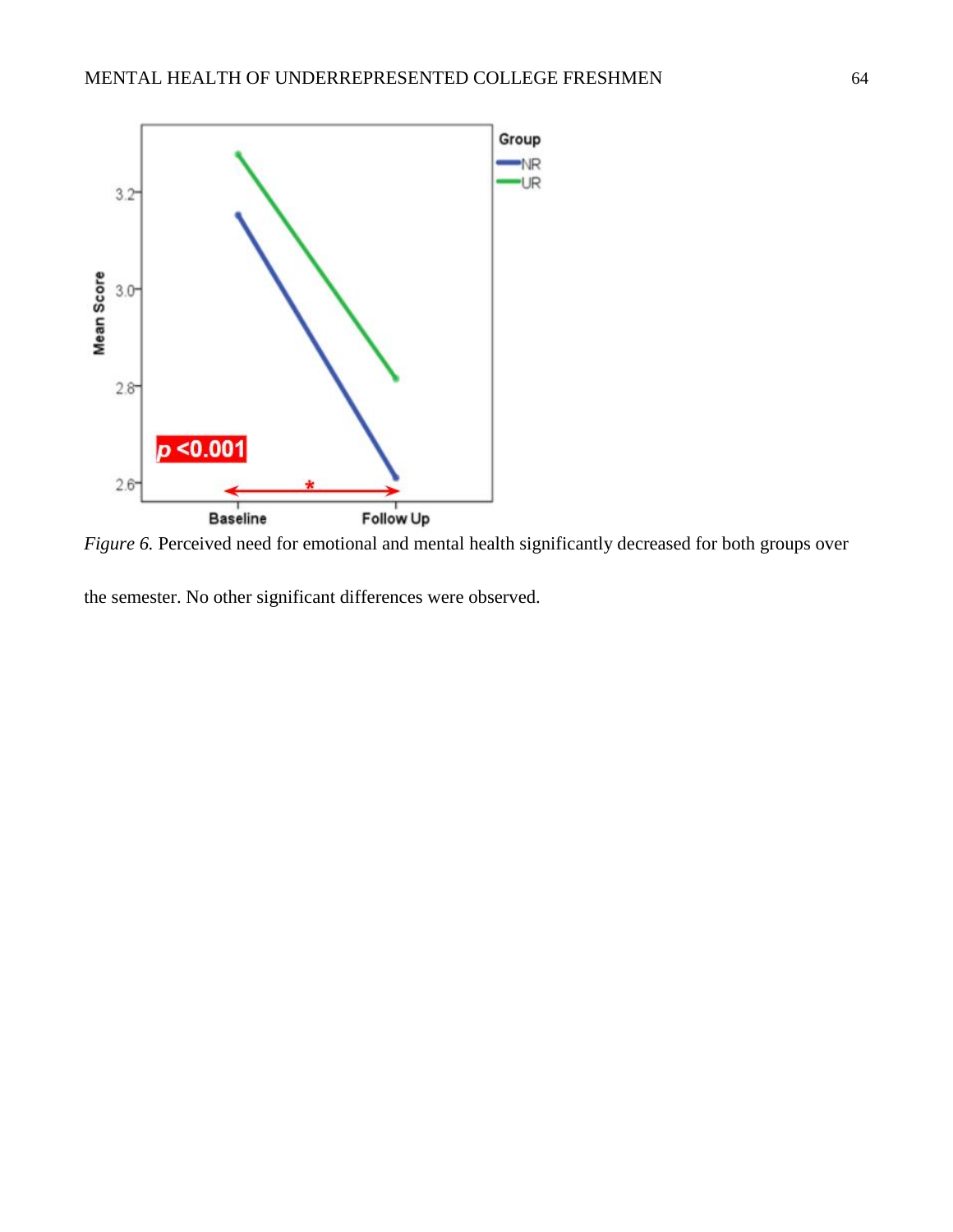

*Figure 7.* No significant differences in knowledge of resources for emotional and mental health were observed between groups and over time. No significant interactions were found.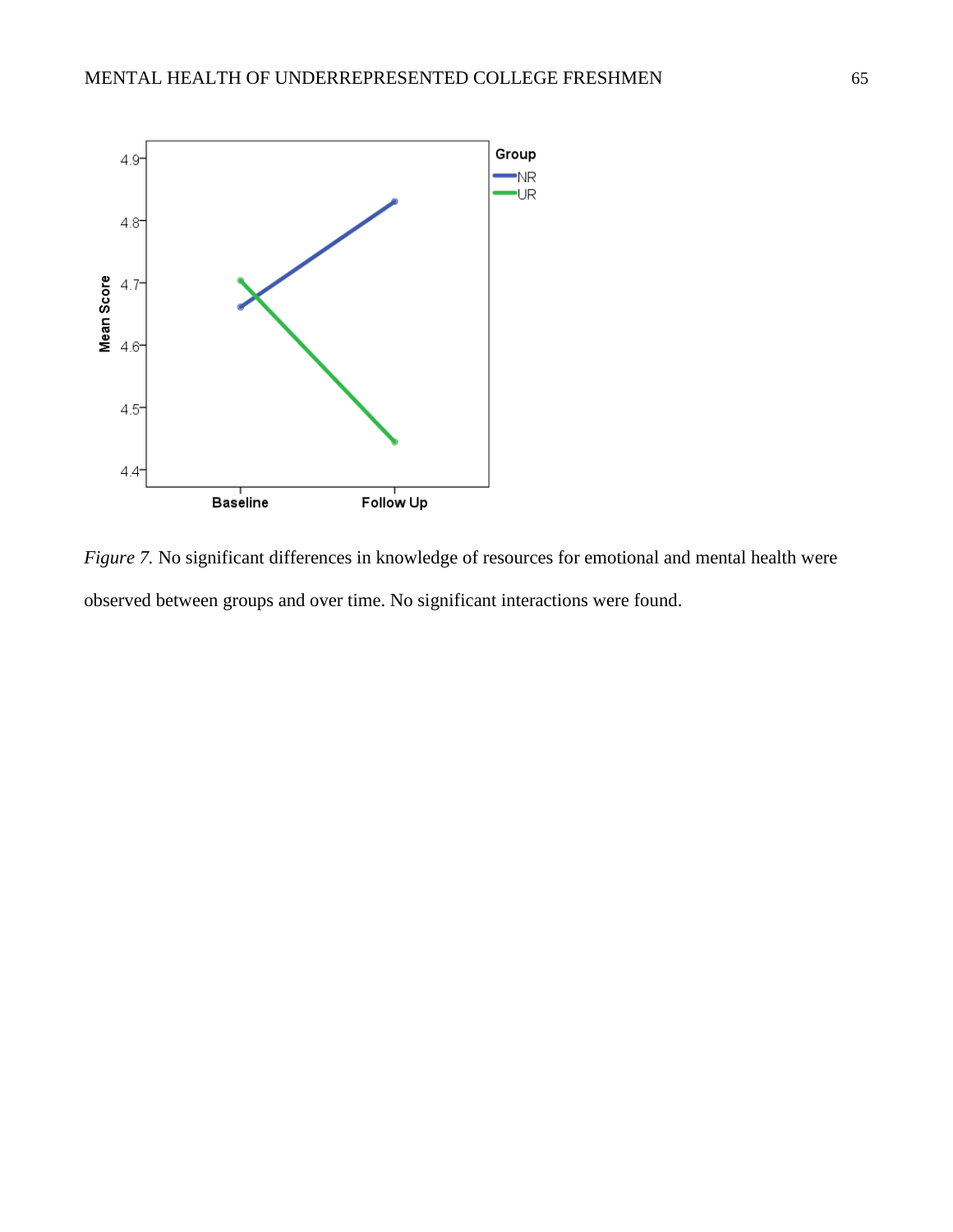

*Figure 8.* Perceived stigma of others against mental health resources decreased marginally for both groups over the semester  $(p = 0.06)$ . No significant differences or interactions were found.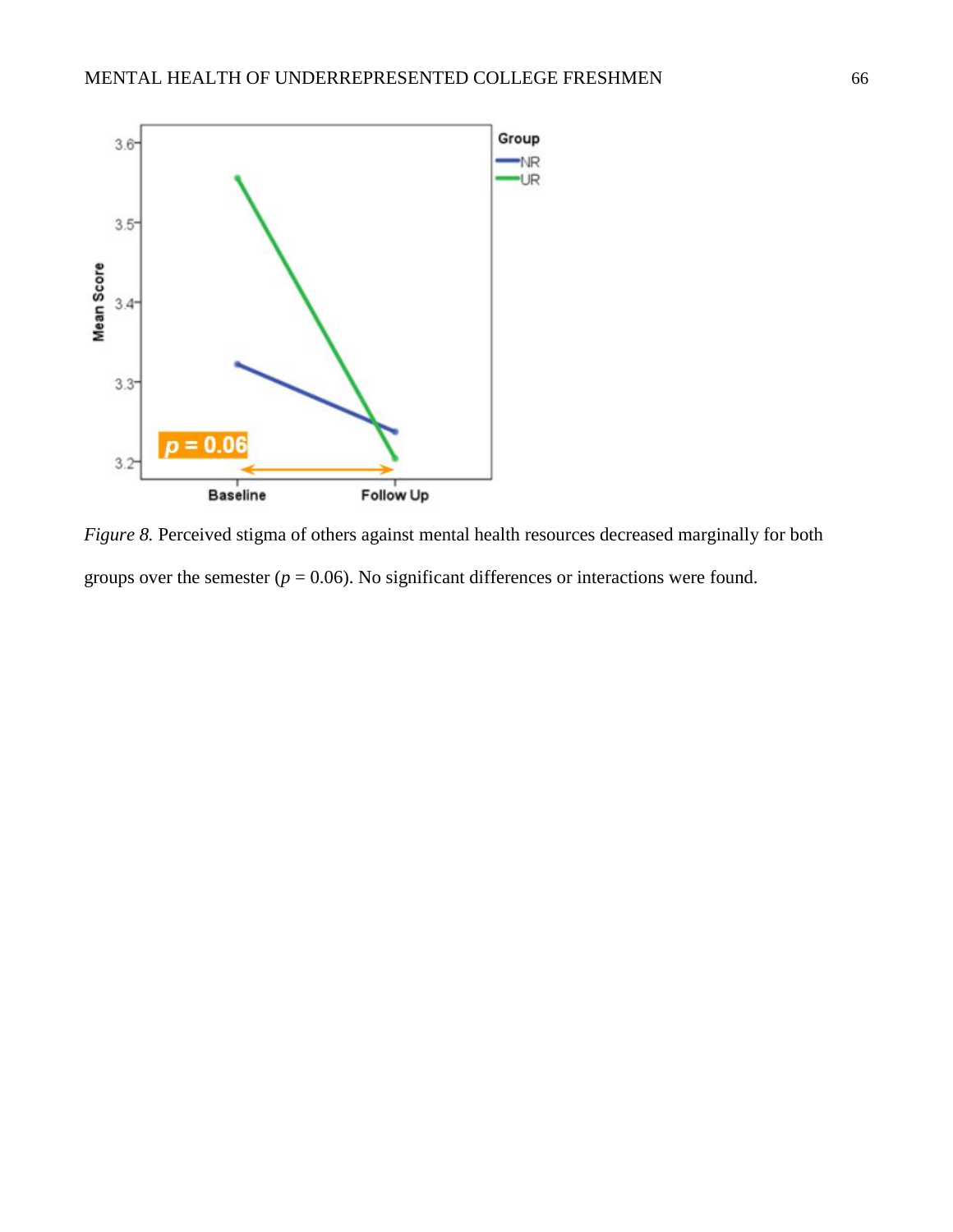

*Figure 9.* No significant differences for self-reported own stigma against mental health resources were observed between groups and over time. No significant interactions were observed.